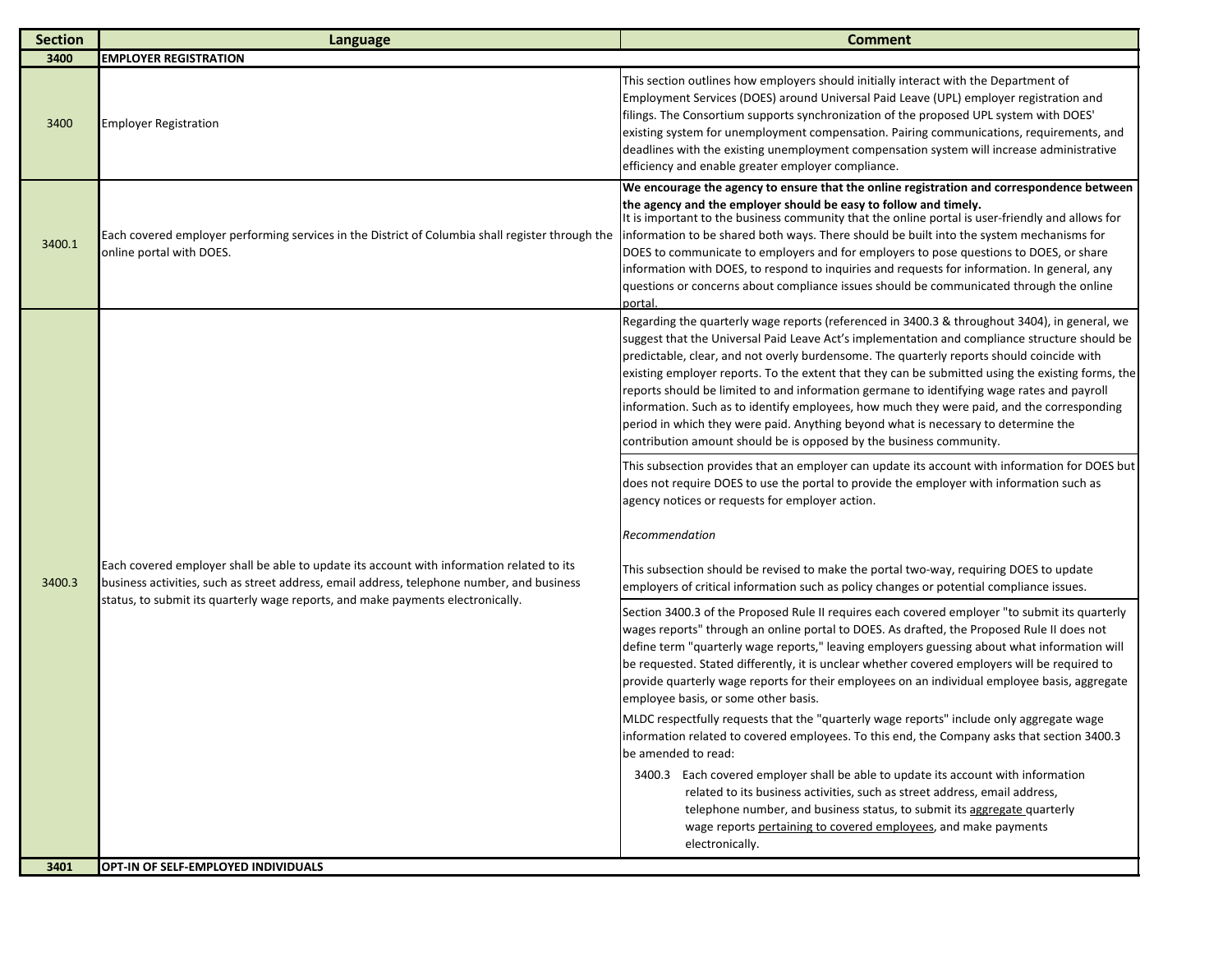|  | The regulations should clarify which self-employed people can opt-in and receive benefits.<br>The revised regulations provide helpful additional details regarding coverage of people who are<br>self-employed. However, we are concerned that some of the requirements in the regulations<br>may inadvertently exclude self-employed individuals who were intended to be allowed to opt in<br>under the statute.                                                                                                                                           |
|--|-------------------------------------------------------------------------------------------------------------------------------------------------------------------------------------------------------------------------------------------------------------------------------------------------------------------------------------------------------------------------------------------------------------------------------------------------------------------------------------------------------------------------------------------------------------|
|  | In addition, the regulations should clarify how the Department will determine whether a self-<br>employed person "earned self-employment income for work performed more than fifty percent<br>of the time in the District of Columbia" and what information or documentation self-employed<br>people will need to provide for this determination. Because only self-employed individuals who<br>meet this requirement will be eligible to receive benefits, it is important that they be able to<br>determine whether they will qualify before they opt in. |
|  | <b>Issues regarding self-employed people:</b> There is a need for greater clarity on a number of                                                                                                                                                                                                                                                                                                                                                                                                                                                            |
|  | provisions that impact self-employed people.                                                                                                                                                                                                                                                                                                                                                                                                                                                                                                                |
|  | 1. Clarifying which self-employed people can opt-in and receive benefits                                                                                                                                                                                                                                                                                                                                                                                                                                                                                    |
|  | While we appreciate the additional details regarding coverage of the self-employed in these                                                                                                                                                                                                                                                                                                                                                                                                                                                                 |
|  | revised regulations, we are concerned that some of the requirements in the regulations may                                                                                                                                                                                                                                                                                                                                                                                                                                                                  |
|  | inadvertently exclude self-employed individuals who were intended to be allowed to opt in                                                                                                                                                                                                                                                                                                                                                                                                                                                                   |
|  | under the statute.<br>Clarify how self-employed people will document where they've performed their work; specify                                                                                                                                                                                                                                                                                                                                                                                                                                            |
|  | documentation needs for "commencement of business." I recommend DOES permit self-                                                                                                                                                                                                                                                                                                                                                                                                                                                                           |
|  | employed people to demonstrate their self-employment is attached to the District by accepting                                                                                                                                                                                                                                                                                                                                                                                                                                                               |
|  | contracts, tax documents, billings from or payments to a DC address (including electronic                                                                                                                                                                                                                                                                                                                                                                                                                                                                   |
|  | billings), documents demonstrating work was performed at a specific site within DC, and other                                                                                                                                                                                                                                                                                                                                                                                                                                                               |
|  | documentation approved by the department. In addition, DOES should allow self-employed                                                                                                                                                                                                                                                                                                                                                                                                                                                                      |
|  | people to qualify by signing an affirmation that they perform more than 50% of their work                                                                                                                                                                                                                                                                                                                                                                                                                                                                   |
|  | earning self-employment income within the District. These documents, in addition to relevant                                                                                                                                                                                                                                                                                                                                                                                                                                                                |
|  | business licenses, could also be used to determine the commencement of business for self-                                                                                                                                                                                                                                                                                                                                                                                                                                                                   |
|  | employed individuals.                                                                                                                                                                                                                                                                                                                                                                                                                                                                                                                                       |
|  | Clarifying which self-employed people can opt-in and receive benefits                                                                                                                                                                                                                                                                                                                                                                                                                                                                                       |
|  | DCFPI appreciates that these revised regulations provide significant additional details regarding<br>coverage of the self-employed. However, we are concerned that some of the requirements in                                                                                                                                                                                                                                                                                                                                                              |
|  | the regulations may inadvertently exclude self-employed individuals who were intended to be                                                                                                                                                                                                                                                                                                                                                                                                                                                                 |
|  |                                                                                                                                                                                                                                                                                                                                                                                                                                                                                                                                                             |
|  | allowed to opt in under the statute.<br>Clarifying which self-employed people can opt-in and receive benefits                                                                                                                                                                                                                                                                                                                                                                                                                                               |
|  | We appreciate that these revised regulations provide significant additional details regarding                                                                                                                                                                                                                                                                                                                                                                                                                                                               |
|  | coverage of the self-employed. However, we are concerned that some of the requirements in                                                                                                                                                                                                                                                                                                                                                                                                                                                                   |
|  | the regulations may inadvertently exclude self-employed individuals who were intended to be                                                                                                                                                                                                                                                                                                                                                                                                                                                                 |
|  | allowed to opt in under the statute.<br>Clarify how self-employed people will document where they've performed their work; specify                                                                                                                                                                                                                                                                                                                                                                                                                          |
|  | documentation needs for "commencement of business." I recommend DOES permit self-                                                                                                                                                                                                                                                                                                                                                                                                                                                                           |
|  | employed people to demonstrate their self-employment is attached to the District by accepting                                                                                                                                                                                                                                                                                                                                                                                                                                                               |
|  | contracts, tax documents, billings from or payments to a DC address (including electronic                                                                                                                                                                                                                                                                                                                                                                                                                                                                   |
|  | billings), documents demonstrating work was performed at a specific site within DC, and other                                                                                                                                                                                                                                                                                                                                                                                                                                                               |
|  | documentation approved by the department. In addition, DOES should allow self-employed                                                                                                                                                                                                                                                                                                                                                                                                                                                                      |
|  | people to qualify by signing an affirmation that they perform more than 50% of their work                                                                                                                                                                                                                                                                                                                                                                                                                                                                   |
|  | earning self-employment income within the District. These documents, in addition to relevant                                                                                                                                                                                                                                                                                                                                                                                                                                                                |
|  | business licenses, could also be used to determine the commencement of business for self-<br>employed individuals.                                                                                                                                                                                                                                                                                                                                                                                                                                          |
|  | An individual who earns self-employment income ("self-employed individual") may opt into the<br>paid-leave program during an applicable open enrollment period.                                                                                                                                                                                                                                                                                                                                                                                             |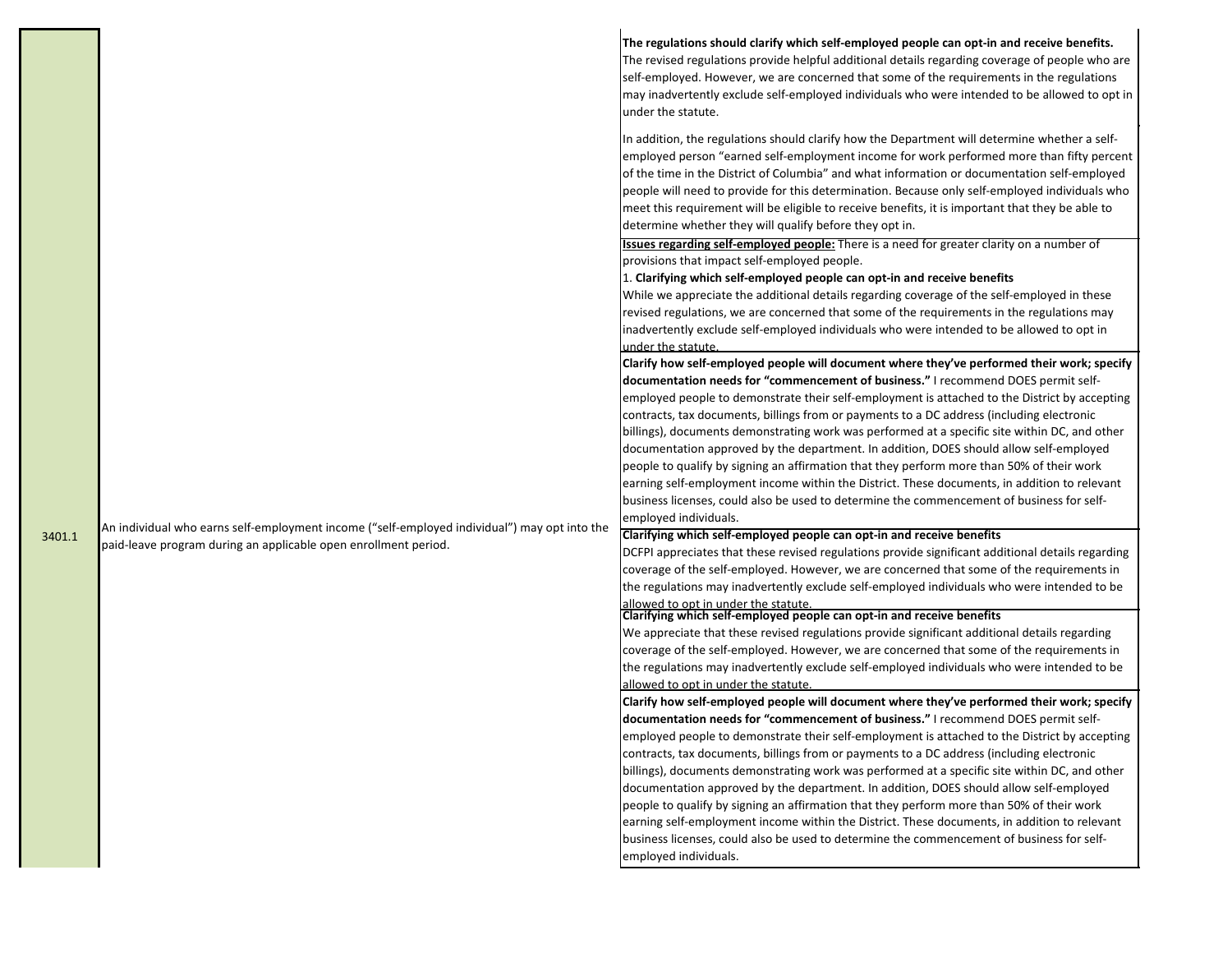|        |                                                                                                | Clarify how self-employed people will document where they've performed their work; specify<br>documentation needs for "commencement of business." I recommend DOES permit self-<br>employed people to demonstrate their self-employment is attached to the District by accepting<br>contracts, tax documents, billings from or payments to a DC address (including electronic<br>billings), documents demonstrating work was performed at a specific site within DC, and other<br>documentation approved by the department. In addition, DOES should allow self-employed<br>people to qualify by signing an affirmation that they perform more than 50% of their work<br>earning self-employment income within the District. These documents, in addition to relevant<br>business licenses, could also be used to determine the commencement of business for self-<br>employed individuals. |
|--------|------------------------------------------------------------------------------------------------|---------------------------------------------------------------------------------------------------------------------------------------------------------------------------------------------------------------------------------------------------------------------------------------------------------------------------------------------------------------------------------------------------------------------------------------------------------------------------------------------------------------------------------------------------------------------------------------------------------------------------------------------------------------------------------------------------------------------------------------------------------------------------------------------------------------------------------------------------------------------------------------------|
|        |                                                                                                | Specifically, the final regulations should clarify: (1) how self-employed individuals can opt in<br>other than by use of the online portal (section 3401.2);                                                                                                                                                                                                                                                                                                                                                                                                                                                                                                                                                                                                                                                                                                                                |
|        |                                                                                                | Specifically, the final regulations should clarify: (1) how self-employed individuals can opt in                                                                                                                                                                                                                                                                                                                                                                                                                                                                                                                                                                                                                                                                                                                                                                                            |
| 3401.2 | A self-employed individual shall submit a request to opt into the paid-leave program using the | other than by use of the online portal (section 3401.2);<br>Specifically, the final regulations should clarify: (1) how self-employed individuals can opt in                                                                                                                                                                                                                                                                                                                                                                                                                                                                                                                                                                                                                                                                                                                                |
|        | online portal or through another format approved by DOES.                                      | other than by use of the online portal (section 3401.2);                                                                                                                                                                                                                                                                                                                                                                                                                                                                                                                                                                                                                                                                                                                                                                                                                                    |
|        |                                                                                                | Specifically, the final regulations should clarify: (1) how self-employed individuals can opt in                                                                                                                                                                                                                                                                                                                                                                                                                                                                                                                                                                                                                                                                                                                                                                                            |
|        |                                                                                                | other than by use of the online portal (section 3401.2);                                                                                                                                                                                                                                                                                                                                                                                                                                                                                                                                                                                                                                                                                                                                                                                                                                    |
|        |                                                                                                | First, the requirement in proposed section 3401.3 that self-employed individuals must have or                                                                                                                                                                                                                                                                                                                                                                                                                                                                                                                                                                                                                                                                                                                                                                                               |
|        |                                                                                                | produce a business or occupational license in order to opt in should be removed. The statute                                                                                                                                                                                                                                                                                                                                                                                                                                                                                                                                                                                                                                                                                                                                                                                                |
|        |                                                                                                | does not require that self-employed individuals have such a license in order to opt in, and the                                                                                                                                                                                                                                                                                                                                                                                                                                                                                                                                                                                                                                                                                                                                                                                             |
|        |                                                                                                | regulations should not exclude people from getting paid leave coverage solely because they did                                                                                                                                                                                                                                                                                                                                                                                                                                                                                                                                                                                                                                                                                                                                                                                              |
|        |                                                                                                | not previously have such a license. If it is not possible to fully remove this requirement, we urge                                                                                                                                                                                                                                                                                                                                                                                                                                                                                                                                                                                                                                                                                                                                                                                         |
|        |                                                                                                | the Department to allow self-employed individuals to submit alternate documentation, such as                                                                                                                                                                                                                                                                                                                                                                                                                                                                                                                                                                                                                                                                                                                                                                                                |
|        |                                                                                                | documentation showing a pending application for a business license or other documentation                                                                                                                                                                                                                                                                                                                                                                                                                                                                                                                                                                                                                                                                                                                                                                                                   |
|        |                                                                                                | showing that the individual is self-employed.<br>We recommend that the regulations state that a self-employed person meets the provision                                                                                                                                                                                                                                                                                                                                                                                                                                                                                                                                                                                                                                                                                                                                                    |
|        |                                                                                                | through documentation that shows the self-employment is attached to D.C., including but not                                                                                                                                                                                                                                                                                                                                                                                                                                                                                                                                                                                                                                                                                                                                                                                                 |
|        |                                                                                                | limited to billings from or payments to a D.C. address (including electronic billings), contracts,                                                                                                                                                                                                                                                                                                                                                                                                                                                                                                                                                                                                                                                                                                                                                                                          |
|        |                                                                                                | tax documents, documents demonstrating work was performed at a specific site within D.C., or                                                                                                                                                                                                                                                                                                                                                                                                                                                                                                                                                                                                                                                                                                                                                                                                |
|        |                                                                                                | other documentation approved by the Department. In addition, the Department should allow                                                                                                                                                                                                                                                                                                                                                                                                                                                                                                                                                                                                                                                                                                                                                                                                    |
|        |                                                                                                | self-employed people to meet this requirement by providing signed affirmations that they                                                                                                                                                                                                                                                                                                                                                                                                                                                                                                                                                                                                                                                                                                                                                                                                    |
|        |                                                                                                | perform more than 50% of their work earning self-employment income within the District of                                                                                                                                                                                                                                                                                                                                                                                                                                                                                                                                                                                                                                                                                                                                                                                                   |
|        |                                                                                                | Columbia.                                                                                                                                                                                                                                                                                                                                                                                                                                                                                                                                                                                                                                                                                                                                                                                                                                                                                   |
|        |                                                                                                | First, self-employed individuals should not be required to have or produce a business or                                                                                                                                                                                                                                                                                                                                                                                                                                                                                                                                                                                                                                                                                                                                                                                                    |
|        |                                                                                                | occupational license in order to opt in. The statute does not require that self-employed                                                                                                                                                                                                                                                                                                                                                                                                                                                                                                                                                                                                                                                                                                                                                                                                    |
|        |                                                                                                | individuals have such a license in order to opt in and the regulations should not exclude people                                                                                                                                                                                                                                                                                                                                                                                                                                                                                                                                                                                                                                                                                                                                                                                            |
|        |                                                                                                | from getting paid leave coverage solely because they did not previously have such a license. The                                                                                                                                                                                                                                                                                                                                                                                                                                                                                                                                                                                                                                                                                                                                                                                            |
|        |                                                                                                | requirement to produce a license as part of the opt-in process in proposed section 3401.3                                                                                                                                                                                                                                                                                                                                                                                                                                                                                                                                                                                                                                                                                                                                                                                                   |
|        |                                                                                                | should be removed. If it is not possible to fully remove this requirement, we urge the                                                                                                                                                                                                                                                                                                                                                                                                                                                                                                                                                                                                                                                                                                                                                                                                      |
|        |                                                                                                | Department to allow self-employed individuals to submit alternate documentation, such as                                                                                                                                                                                                                                                                                                                                                                                                                                                                                                                                                                                                                                                                                                                                                                                                    |
|        |                                                                                                | documentation showing a pending application for a business license or other documentation<br>showing that the individual is self-employed.                                                                                                                                                                                                                                                                                                                                                                                                                                                                                                                                                                                                                                                                                                                                                  |
|        |                                                                                                |                                                                                                                                                                                                                                                                                                                                                                                                                                                                                                                                                                                                                                                                                                                                                                                                                                                                                             |
|        |                                                                                                | We also urge the Department to remove the requirement to either have such a license or be                                                                                                                                                                                                                                                                                                                                                                                                                                                                                                                                                                                                                                                                                                                                                                                                   |
|        |                                                                                                | registered with the Office of Tax and Revenue in the definition of "self-employed individual" in                                                                                                                                                                                                                                                                                                                                                                                                                                                                                                                                                                                                                                                                                                                                                                                            |
|        |                                                                                                | section 3499. In particular, the second sentence of the definition of self-employed individual,<br>which imposes a substantial additional limitation not ground in the statute, should be removed.                                                                                                                                                                                                                                                                                                                                                                                                                                                                                                                                                                                                                                                                                          |
|        |                                                                                                |                                                                                                                                                                                                                                                                                                                                                                                                                                                                                                                                                                                                                                                                                                                                                                                                                                                                                             |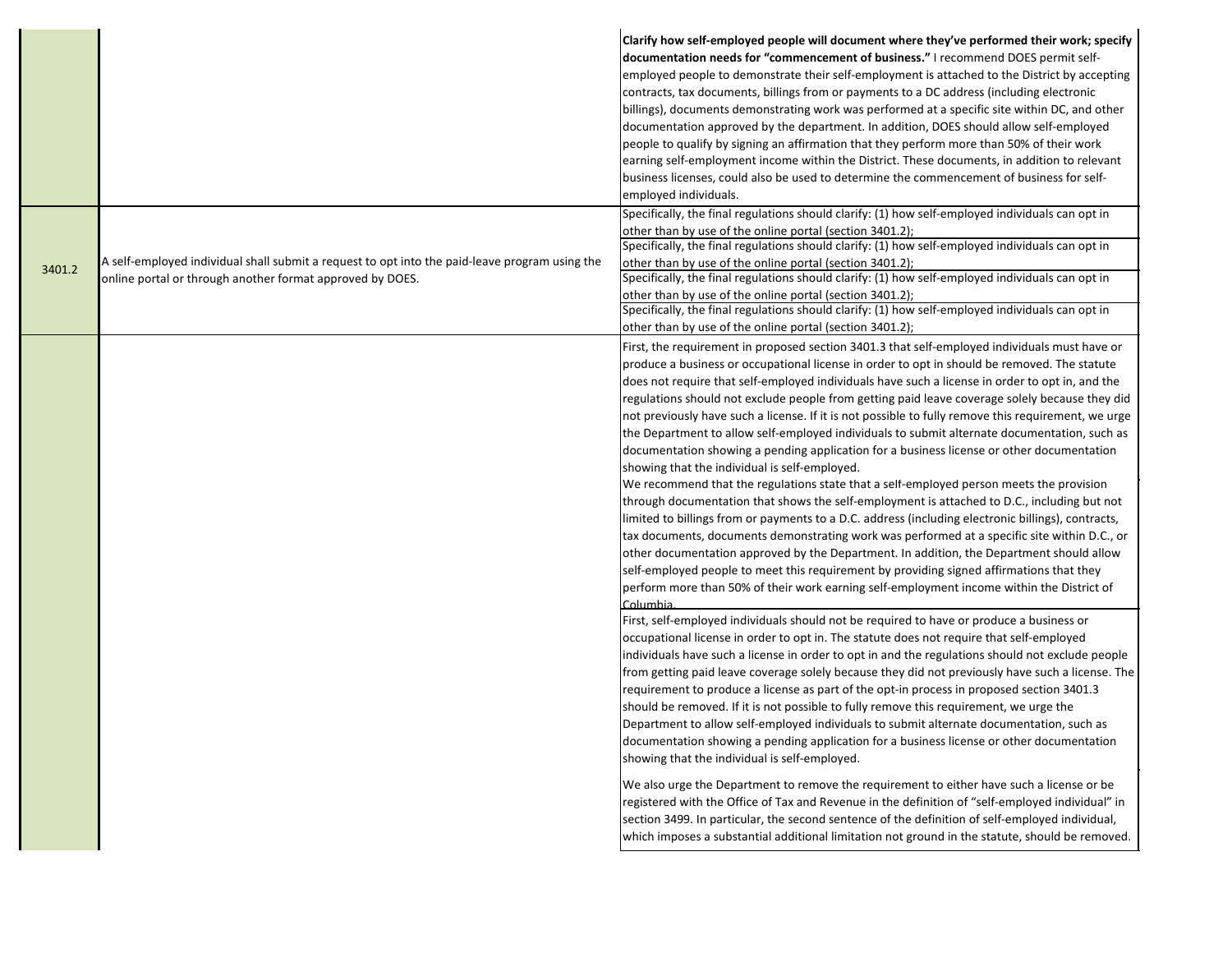| 3401.3 | When submitting a request to opt into the paid-leave program, a self-employed individual shall<br>provide a copy of one of the following documents through the online portal or in another format<br>approved by DOES:<br>(a) Basic business license;<br>(b) General business license;<br>(c) Occupation or professional license in addition to a business license (if applicable).                                      | <b>Individual.</b> " Not all people earning income through self-employed models have a business<br>license. This is especially true of independent contractors, consultants, and people working as<br>freelancers in the gig-economy, and doubly true for those earning small amounts of income<br>where tax forms are not required for payments. Licenses should be one way to document<br>eligibility for self-employed paid leave coverage, but it should not be the only way.                                                                                                                                                                                                                                                                                                                                             |
|--------|--------------------------------------------------------------------------------------------------------------------------------------------------------------------------------------------------------------------------------------------------------------------------------------------------------------------------------------------------------------------------------------------------------------------------|-------------------------------------------------------------------------------------------------------------------------------------------------------------------------------------------------------------------------------------------------------------------------------------------------------------------------------------------------------------------------------------------------------------------------------------------------------------------------------------------------------------------------------------------------------------------------------------------------------------------------------------------------------------------------------------------------------------------------------------------------------------------------------------------------------------------------------|
|        |                                                                                                                                                                                                                                                                                                                                                                                                                          | First, self-employed individuals should not be required to have or produce a business or<br>occupational license in order to opt in. The requirement to produce a license as part of the opt-<br>in process in proposed section 3401.3 should be removed. The statute does not require that self-<br>employed individuals have such a license in order to opt in and the regulations should not<br>exclude people from getting paid leave coverage solely because they did not previously have<br>such a license. We recommend that the regulations allow self-employed individuals to submit<br>alternate documentation, such as documentation showing a pending application for a business<br>license or other documentation showing that the individual is self-employed.                                                  |
|        |                                                                                                                                                                                                                                                                                                                                                                                                                          | First, self-employed individuals should not be required to have or produce a business or<br>occupational license in order to opt in. The statute does not require that self-employed<br>individuals have such a license in order to opt in and the regulations should not exclude people<br>from getting paid leave coverage solely because they did not previously have such a license. The<br>requirement to produce a license as part of the opt-in process in proposed section 3401.3<br>should be removed. If it is not possible to fully remove this requirement, we urge the<br>Department to allow self-employed individuals to submit alternate documentation, such as<br>documentation showing a pending application for a business license or other documentation<br>showing that the individual is self-employed. |
|        |                                                                                                                                                                                                                                                                                                                                                                                                                          | Expand the eligibility requirements in Section 3401.3 and in the definition of "Self Employed<br>Individual." Not all people earning income through self-employed models have a business<br>license. This is especially true of independent contractors, consultants, and people working as<br>freelancers in the gig-economy, and doubly true for those earning small amounts of income<br>where tax forms are not required for payments. Licenses should be one way to document<br>eligibility for self-employed paid leave coverage, but it should not be the only way.                                                                                                                                                                                                                                                    |
|        |                                                                                                                                                                                                                                                                                                                                                                                                                          | Expand the eligibility requirements in Section 3401.3 and in the definition of "Self Employed<br>Individual." Not all people earning income through self-employed models have a business<br>license. This is especially true of independent contractors, consultants, and people working as<br>freelancers in the gig economy, and doubly true for those earning small amounts of income<br>where tax forms are not required for payments. Licenses should be one way to document<br>eligibility for self-employed paid leave coverage, but it should not be the only way. Here is an<br>example where making the criteria broader will give more people an opportunity to opt in to<br>the social insurance pool, which will increase solvency and reduce costs.                                                             |
| 3401.4 | After a self-employed individual opts into the paid-leave program, DOES shall provide notice to<br>that individual regarding the manner in which contributions to the Universal Paid Leave<br>Implementation Fund shall be collected from the individual.                                                                                                                                                                | The payment mechanism and schedule for contributions to the paid leave fund referenced in<br>Section 3401.4 should be determined b before opting in, not after. We encourage DOES to<br>establish a standard operating procedure for self-employed contributions, not create protocols<br>on a case by case basis. This will simplify operations for the Department and provide needed<br>clarity to the self-employed community.                                                                                                                                                                                                                                                                                                                                                                                             |
| 3401.8 | If a self-employed individual who has opted into the paid-leave program is also a covered<br>employee employed by a covered employer, he or she shall not be entitled to receive double<br>payments of paid-leave benefits under this chapter. His or her paid-leave benefit payment<br>amount shall be based on the combined wages from covered employment and self-employment. employment and self-employment income." | Section 3401.8 could be simplified to: "If a self-employed individual who has opted into the paid-<br>leave program is also a covered employee employed by a covered employer, his or her paid-<br>leave benefit payment amount shall be based on the combined wages from covered                                                                                                                                                                                                                                                                                                                                                                                                                                                                                                                                             |

**Expand the eligibility requirements in Section 3401.3 and in the definition of "Self Employed**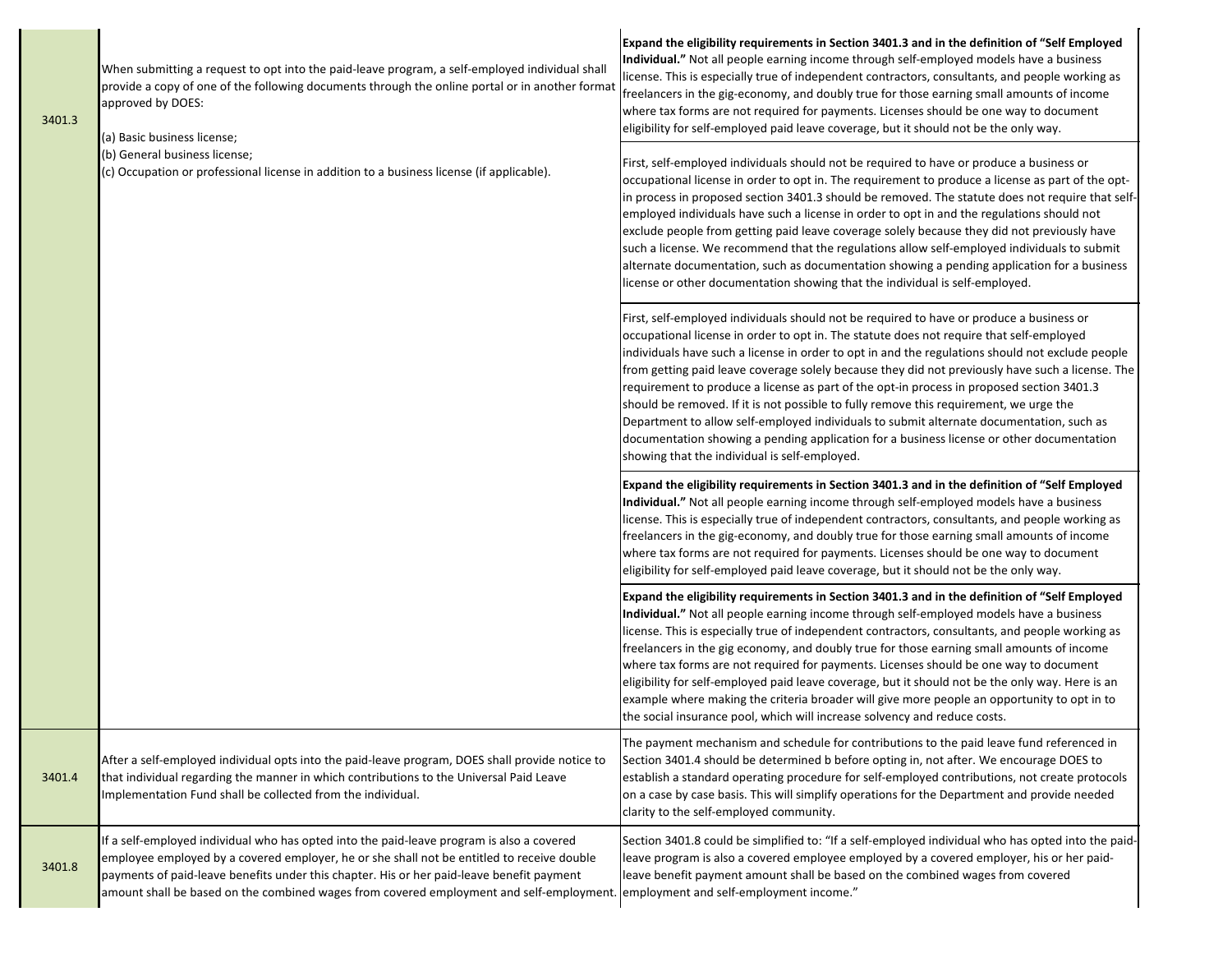| 3402   | OPT-OUT OF SELF-EMPLOYED INDIVIDUALS                                                                                                                                                    |                                                                                                                                                                                                                                                                                                                                                                                                                                                                                                                                                                                                                                                                                                                                                                                                                                                                                                                                                                                                                                                                                                                                       |
|--------|-----------------------------------------------------------------------------------------------------------------------------------------------------------------------------------------|---------------------------------------------------------------------------------------------------------------------------------------------------------------------------------------------------------------------------------------------------------------------------------------------------------------------------------------------------------------------------------------------------------------------------------------------------------------------------------------------------------------------------------------------------------------------------------------------------------------------------------------------------------------------------------------------------------------------------------------------------------------------------------------------------------------------------------------------------------------------------------------------------------------------------------------------------------------------------------------------------------------------------------------------------------------------------------------------------------------------------------------|
|        |                                                                                                                                                                                         | The regulations should clarify the opt-out process.<br>The statute wisely includes restrictions on the ability of self-employed individuals who have<br>opted into coverage to leave the program. Without these important safeguards, the risks to the<br>solvency and stability of the fund would be too great. However, these restrictions were intended<br>to apply only to those who voluntarily opted out after opting in, not to those who withdrew<br>from the program for other reasons, such as ceasing to be self-employed due to moving or<br>accepting a job. The current regulatory language (section 3402) could be read to conflate these<br>two situations.<br>Specifically, the final regulations should clarify: (2) how self-employed individuals can opt out<br>other than by use of the online portal (section 3402.1);<br>Specifically, the final regulations should clarify: (2) how self-employed individuals can opt out<br>other than by use of the online portal (section 3402.1);                                                                                                                         |
|        |                                                                                                                                                                                         | Establishing a distinction between opting-out and withdrawing from the paid leave program<br>The statute wisely includes restrictions on the ability of self-employed individuals to leave the<br>program once they have opted into coverage. Without these important safeguards, the risks<br>adverse selection to the solvency and stability of the fund would be too great. However, these<br>restrictions were intended to apply only to those who voluntarily opted out after opting in<br>despite still earning qualifying self-employment income. The restrictions were not intended to<br>apply to those who withdrew from the program for other reasons, such as ceasing to be self-<br>employed due to moving or accepting a job. These life changes would likely render someone<br>ineligible for continued self-employed coverage. However, the current regulatory language in<br>Section 3402 conflates these situations and should be remedied. Adding the following language<br>distinguishing between opting out and withdrawing from the program will provide the necessary<br>clarity to self-employed individuals: |
|        |                                                                                                                                                                                         | 1. A self-employed individual shall be considered to have opted out of the paid leave program if<br>they do not enroll in the first 90 days of program commencement in 2019, do not enroll within 60<br>days of commencement of their business in future years, or, if after enrolling, elects to no longer<br>participate in the program while still earning self employment income in the District.<br>2. A self-employed individual shall be considered to have withdrawn from the paid leave<br>program if they cease to be a self-employed individual qualifying for purposes of this Act because<br>they are no longer earning self- employment income for work performed a majority of the time<br>in the District of Columbia.                                                                                                                                                                                                                                                                                                                                                                                                |
| 3402.1 | A self-employed individual who opts into the paid-leave program may elect to opt out of the<br>paid-leave program through the online portal or through another format approved by DOES. | Specifically, the final regulations should clarify: (2) how self-employed individuals can opt out<br>other than by use of the online portal (section 3402.1);<br>Create a distinction between voluntarily opting out of the paid leave program and<br>withdrawing. Opt out restrictions should apply only to those who voluntarily opt out after<br>opting in (or never opted in), not to those who withdraw from the program for other reasons,<br>such as ceasing to be self-employed due to accepting a job or moving. Sections 3401 and 3402<br>conflate these situations. DOES should differentiate opting out from withdrawing. This is<br>especially important in Section 3402.3; the regulations should clarify that only a voluntary<br>decision to leave the paid leave program after having first opted in will be treated as "opting<br>out" for purposes of the one-year waiting period to receive benefits.<br>Specifically, the final regulations should clarify: (2) how self-employed individuals can opt out<br>other than by use of the online portal (section 3402.1);                                            |

L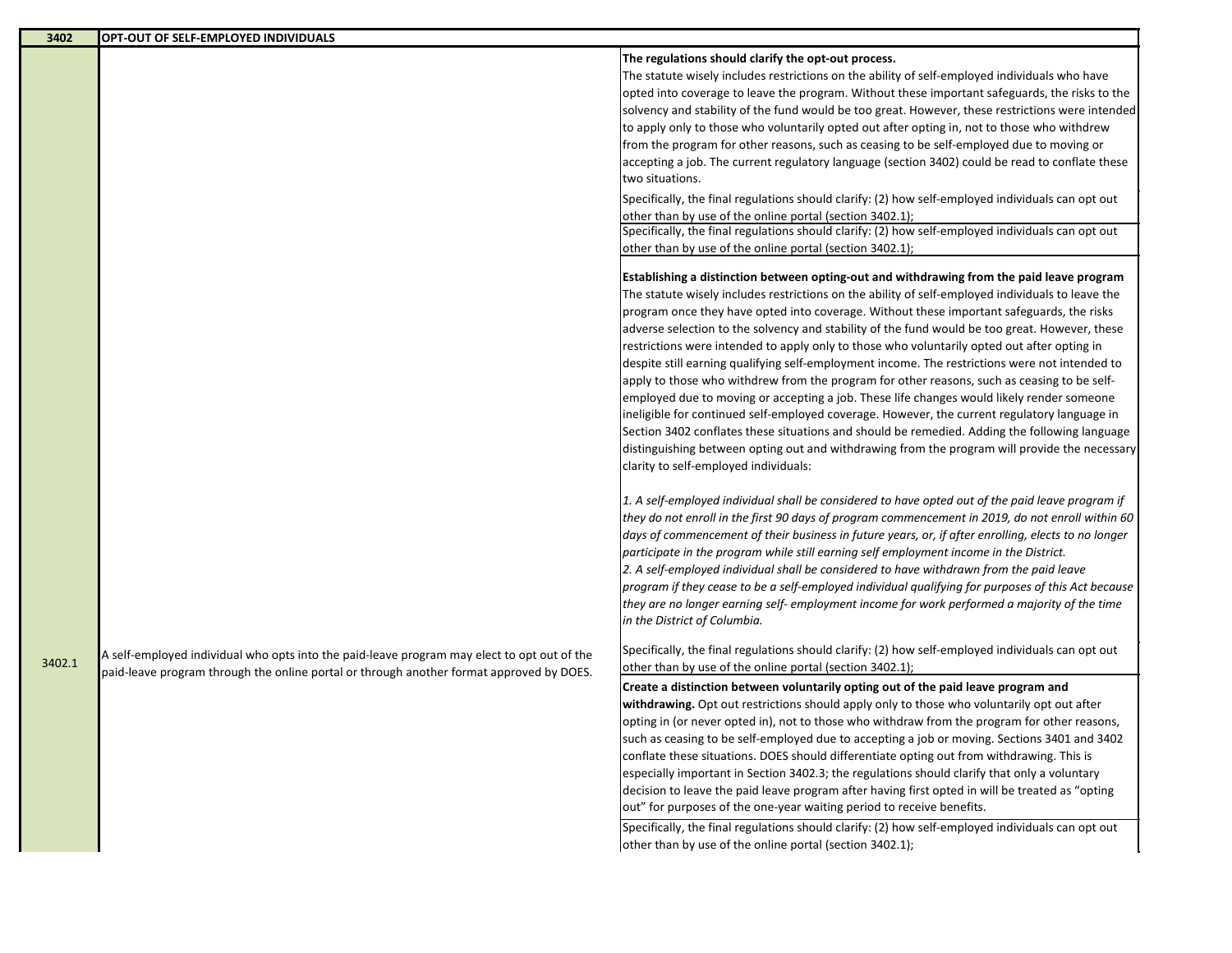| Clarifying the opt-out process<br>The statute wisely includes restrictions on the ability of self-employed individuals who<br>have opted into coverage to leave the program. Without these important safeguards, the risks<br>to the solvency and stability of the fund would be too great. However, these<br>restrictions were intended to apply only to those who voluntarily opted out after opting in, not<br>to those who withdrew from the program for other reasons, such as ceasing to be self-employed<br>due to moving or accepting a job. The current regulatory language (section 3402) could be read<br>to conflate these two situations.                                                                                                                                                                                                                                                                                                  |
|---------------------------------------------------------------------------------------------------------------------------------------------------------------------------------------------------------------------------------------------------------------------------------------------------------------------------------------------------------------------------------------------------------------------------------------------------------------------------------------------------------------------------------------------------------------------------------------------------------------------------------------------------------------------------------------------------------------------------------------------------------------------------------------------------------------------------------------------------------------------------------------------------------------------------------------------------------|
| Create a distinction between voluntarily opting out of the paid leave program and<br>withdrawing. Opt out restrictions should apply only to those who voluntarily opt out after<br>opting in (or never opted in), not to those who withdraw from the program for other reasons,<br>such as ceasing to be self-employed due to accepting a job or moving. Sections 3401 and 3402<br>conflate these situations. DOES should differentiate opting out from withdrawing. This is<br>especially important in Section 3402.3; the regulations should clarify that only a voluntary<br>decision to leave the paid leave program after having first opted in will be treated as "opting<br>out" for purposes of the one-year waiting period to receive benefits.                                                                                                                                                                                                |
| Create a distinction between voluntarily opting out of the paid leave program and<br>withdrawing. Opt-out restrictions should apply only to those who voluntarily opt out after<br>opting in (or never opted in), not to those who withdraw from the program for other reasons,<br>such as ceasing to be self-employed due to accepting a job or moving. Sections 3401 and 3402<br>conflate these situations. DOES should differentiate opting out from withdrawing. This is<br>especially important in Section 3402.3; the regulations should clarify that only a voluntary<br>decision to leave the paid leave program after having first opted in will be treated as "opting<br>out" for purposes of the one-year waiting period to receive benefits.                                                                                                                                                                                                |
| We urge the Department to much more clearly differentiate voluntarily opting out from<br>withdrawing from the program. This should include clarifying in section 3402.3 that only a<br>voluntary decision to leave the program after having first opted in will be treated as "opting<br>out" for purposes of the one-year waiting period to receive benefits.                                                                                                                                                                                                                                                                                                                                                                                                                                                                                                                                                                                          |
| 2. Clarifying the opt-out process<br>We urge DOES to more clearly differentiate voluntarily opting out from withdrawing from the<br>paid leave program. We suggest including a clarification in section 3402.3 that only a voluntary<br>decision to leave the program after having first opted in will be treated as "opting out" for<br>purposes of the one-year waiting period to receive benefits. While the statute does a good job<br>of safeguarding the solvency and stability of the fund by restricting the ability of self-employed<br>people who have opted into coverage from leaving the program, these restrictions were only<br>intended to apply to those who voluntarily opted out after opting in, It was not meant for those<br>who withdrew from the program for other reasons, such as ceasing to be self-employed. The<br>current language in section 3402 of the proposed regulations seems to conflate these two<br>situations. |
| This distinction is especially important to Section 3402.3 of the regulations. Only a voluntary<br>decision to leave the program after having first opted in or a decision not to enroll in the<br>program beginning July 2019 or after commencement of business despite being for program<br>participation should be treated as "opting out" for purposes of the one-year waiting period to<br>receive benefits.                                                                                                                                                                                                                                                                                                                                                                                                                                                                                                                                       |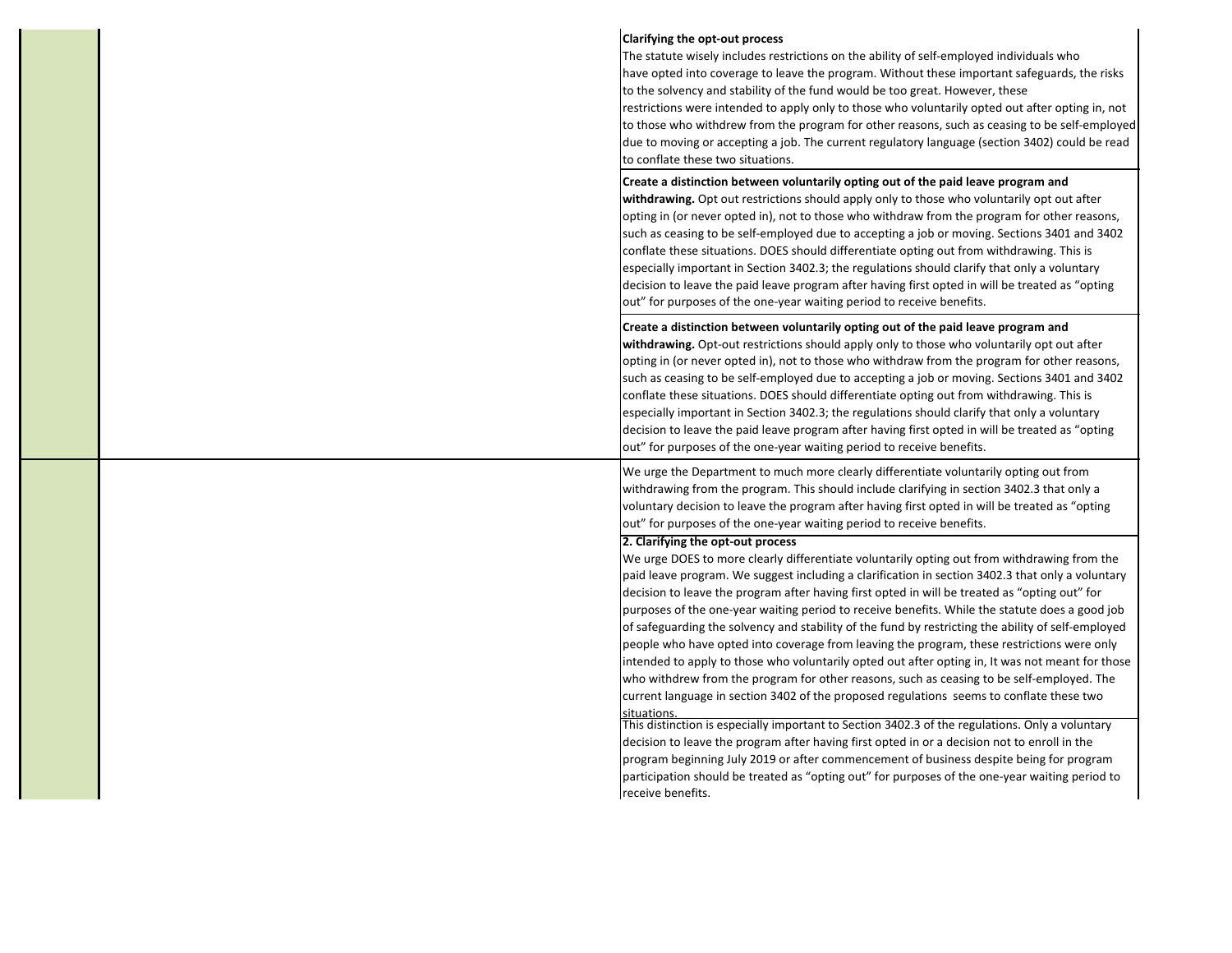| 3402.3 | A self-employed individual who previously opted out of or withdrew from the paid-leave<br>program may re-enroll in the program; provided that:<br>(a) Beginning on January 1, 2020, a self-employed individual who previously opted out of the<br>paid-leave program shall not be eligible to receive benefits pursuant to this chapter for the first<br>year after enrolling or reenrolling in the program; and<br>(b) If a self-employed individual withdraws from the paid-leave program two (2) or more times,<br>he or she shall be barred from reenrolling in the program for a period of five (5) years from the<br>date of his or her withdrawal from the program. | The portability of benefits between jobs and career paths is a hallmark feature of the Universal<br>Paid Leave Act. Because your rights to paid leave benefits are tied to wage or earning history, as<br>long as someone continues to participate in the District economy, they will be covered for paid<br>leave when the unexpected family or medical emergency arises. This principle and perk would<br>be undermined if the regulations appeared to penalize individuals interested in becoming<br>entrepreneurs -- if someone has to wait a year before qualifying for paid leave benefits when<br>they start their own business despite having a wage history in the District's paid leave program<br>from their current employer, that is a significant disincentive to take the risk to start your own<br>business, a challenge all too often experienced by women of reproductive age in particular.<br>Similarly, if your skill set is one that allows you to easily and frequently move between<br>traditional employment (employment where you receive a W2s) and self-employment, you<br>should not be penalized by losing access to benefits when more lucrative opportunities come<br>along whether that is working for a firm or freelancing. We should be encouraging<br>entrepreneurial pursuits in the District's economy and celebrating, not diminishing, access to<br>safety net benefits like paid family and medical leave that make self-employment a more stable<br>career path.<br>Distinguishing between opting out of and withdrawing from the paid leave program will be an<br>important administrative task for the Office of Paid Family Leave. The online and paper forms<br>designed to process someone leaving the paid leave program should proactively ask for the<br>reason someone is opting out or withdrawing from the program (i.e. no longer interested in<br>participating, moving, took a new job in DC's private sector, took a new job outside of DC's<br>private sector, change in business status, etc). Maintaining these records will allow DOES to<br>accurately assess if penalties for leaving the program should be applied if or when the<br>individuals re-enrolls in the program. |
|--------|----------------------------------------------------------------------------------------------------------------------------------------------------------------------------------------------------------------------------------------------------------------------------------------------------------------------------------------------------------------------------------------------------------------------------------------------------------------------------------------------------------------------------------------------------------------------------------------------------------------------------------------------------------------------------|----------------------------------------------------------------------------------------------------------------------------------------------------------------------------------------------------------------------------------------------------------------------------------------------------------------------------------------------------------------------------------------------------------------------------------------------------------------------------------------------------------------------------------------------------------------------------------------------------------------------------------------------------------------------------------------------------------------------------------------------------------------------------------------------------------------------------------------------------------------------------------------------------------------------------------------------------------------------------------------------------------------------------------------------------------------------------------------------------------------------------------------------------------------------------------------------------------------------------------------------------------------------------------------------------------------------------------------------------------------------------------------------------------------------------------------------------------------------------------------------------------------------------------------------------------------------------------------------------------------------------------------------------------------------------------------------------------------------------------------------------------------------------------------------------------------------------------------------------------------------------------------------------------------------------------------------------------------------------------------------------------------------------------------------------------------------------------------------------------------------------------------------------------------------------------------------------------------------------------------------|
|        |                                                                                                                                                                                                                                                                                                                                                                                                                                                                                                                                                                                                                                                                            | We urge the Department to much more clearly differentiate voluntarily opting out from<br>withdrawing from the program. This should include clarifying in section 3402.3 that only a<br>voluntary decision to leave the program after having first opted in will be treated as "opting<br>out" for purposes of the one-year waiting period to receive benefits.                                                                                                                                                                                                                                                                                                                                                                                                                                                                                                                                                                                                                                                                                                                                                                                                                                                                                                                                                                                                                                                                                                                                                                                                                                                                                                                                                                                                                                                                                                                                                                                                                                                                                                                                                                                                                                                                               |
| 3403   | <b>WAGES</b>                                                                                                                                                                                                                                                                                                                                                                                                                                                                                                                                                                                                                                                               |                                                                                                                                                                                                                                                                                                                                                                                                                                                                                                                                                                                                                                                                                                                                                                                                                                                                                                                                                                                                                                                                                                                                                                                                                                                                                                                                                                                                                                                                                                                                                                                                                                                                                                                                                                                                                                                                                                                                                                                                                                                                                                                                                                                                                                              |
|        |                                                                                                                                                                                                                                                                                                                                                                                                                                                                                                                                                                                                                                                                            | We believe that the agency's guidance and regulations should align with existing law and not<br>expand beyond what has been enacted by the DC Council. With regards to the section<br>pertaining to the calculation of wages, the business community would like to reiterate to the<br>agency that the agency's guidance should align with D.C. Code and remain as simple as possible<br>to ensure employers understand how to compute wages and what is considered a wage.<br>Provisions that are not considered compensation under §51-101(3), the Unemployment<br>Compensation Act should be removed from the regulations.                                                                                                                                                                                                                                                                                                                                                                                                                                                                                                                                                                                                                                                                                                                                                                                                                                                                                                                                                                                                                                                                                                                                                                                                                                                                                                                                                                                                                                                                                                                                                                                                                |
|        |                                                                                                                                                                                                                                                                                                                                                                                                                                                                                                                                                                                                                                                                            | While Sec. 3403.1 references that wages are what is defined in §51-101(3) of D.C. Official Code,<br>it would be helpful if the agency details verbatim what is a wage as described in law without<br>listing items that are not defined in §51-101(3). For example, commissions, bonuses, and<br>gratuities are considered wages, but not listed in this section.                                                                                                                                                                                                                                                                                                                                                                                                                                                                                                                                                                                                                                                                                                                                                                                                                                                                                                                                                                                                                                                                                                                                                                                                                                                                                                                                                                                                                                                                                                                                                                                                                                                                                                                                                                                                                                                                            |
| 3403.1 | For the purposes of implementation of the Act, the term "wages" shall have the same meaning<br>as provided in section 1(3) of the District of Columbia Unemployment Compensation Act,<br>approved August 28, 1935 (49 Stat. 946; D.C. Official Code § 51-101(3)); provided, that the term<br>'wages" also includes self-employment income earned by a self-employed individual who has<br>opted into the paid-leave program established pursuant to this chapter.                                                                                                                                                                                                          | Sec. 32-541.01(22) of the Universal Paid Leave Amendment Act of 2016 (UPLA) defines wages as<br>having the same meaning as provided in the Unemployment Compensation Act (UCA). The<br>Consortium had previously commented on DOES' original proposed rules for UPLA in May 2018<br>and recommended that the rules clarify that the UPLA definition of "employment" must also be<br>consistent with the UCA's definition of "employment". DOES' current proposed rules, entitled<br>Paid-Leave Program Contributions (Proposed Tax Rules), changes the definition of "wages" and<br>creates a definition for "employment". The Consortium appreciates the intent of these changes,<br>but strongly recommends additional changes in order to properly implement UPLA and<br>maximize efficiencies.                                                                                                                                                                                                                                                                                                                                                                                                                                                                                                                                                                                                                                                                                                                                                                                                                                                                                                                                                                                                                                                                                                                                                                                                                                                                                                                                                                                                                                           |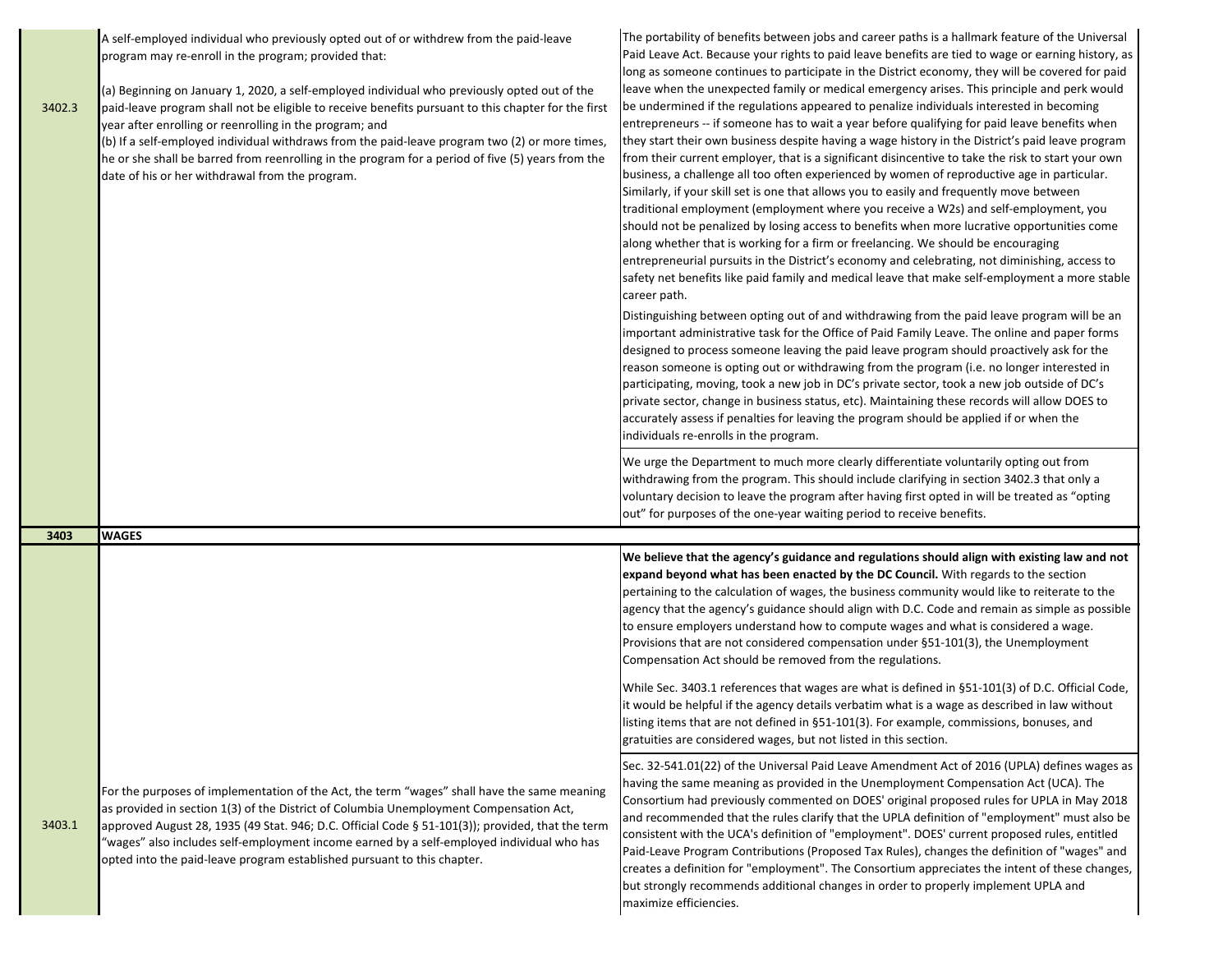|        |                                                                                                                                                                                                                                                                                                                                                                                                      | UPLA and UCA must have consistent definitions for "wages". UPLA utilized a cross-reference to<br>UCA's definition section, which ensures that the meaning under both laws will be the same.<br>Provisions added in the Proposed Tax Rules (subsections 3403.2 - 3403.8), blur this cross-<br>reference by expanding the definition of "wages", and adding new terms that are undefined and<br>potentially conflict with UPLA's definition of wages. For example, the Proposed Tax Rules use<br>the terms "compensation", "prizes", and "severance payments" - terms which are undefined in<br>the Proposed Tax Rules, UCA, and UPLA.<br>Recommendation                                                                                         |
|--------|------------------------------------------------------------------------------------------------------------------------------------------------------------------------------------------------------------------------------------------------------------------------------------------------------------------------------------------------------------------------------------------------------|------------------------------------------------------------------------------------------------------------------------------------------------------------------------------------------------------------------------------------------------------------------------------------------------------------------------------------------------------------------------------------------------------------------------------------------------------------------------------------------------------------------------------------------------------------------------------------------------------------------------------------------------------------------------------------------------------------------------------------------------|
|        |                                                                                                                                                                                                                                                                                                                                                                                                      | The rules should define wages to reflect the definition under UCA and subsections 3403.2 -<br>3403.8 should be struck.<br>Subsequently, the language in 3403.2.-3403.6 should align with the language in the<br>Unemployment Compensation Act. §51-101(3)(A)(ii) specifies that payment made on the<br>account of "Sickness or accident disability" shall not be considered wages, yet in the proposed<br>rules the agency indicated in Sec. 3403.5 that "vacation or sick leave" should be reported as<br>wages. The insertion of "sick leave" as a wage calculation seems to conflict with existing law. We<br>strongly recommend that the agency aligns the section to what is in code and strike<br>Sec.3403.5(a)                          |
| 3403.5 | The following amounts shall be reported as wages:<br>(a) Amounts paid to a covered employee while an employee is on vacation or sick leave; (b)<br>Prizes awarded to covered employees in connection with services performed in the business;<br>and<br>c) Sums disbursed by a covered employer based on the covered employer's addition of a certain<br>percentage to the customer's bill as a tip. | The Proposed Rule II enumerates the categories of wages, which are subject to contributions to<br>the Universal Paid Leave Implementation Fund ("UPLIF"), pursuant to the Universal Paid Leave<br>Amendment Act of 2106 (D.C. Law 21-264; D.C. Official Code §§ 32-541.01 et seq.) (the "Act"). In<br>particular, Section 3403.5(b) of the Proposed Rule II stated that:<br>The following amounts shall be reported as wages:                                                                                                                                                                                                                                                                                                                  |
|        |                                                                                                                                                                                                                                                                                                                                                                                                      | (b) Prizes awarded to covered employees in connection with services performed in the business;<br>The Company is concerned that the term "prizes" is undefined, thus forcing businesses to<br>speculate as to its meaning. For example, if a covered employer hosts a lunch for its employees<br>to express appreciation for accomplishing a company goal, would that be considered a prize?<br>Likewise, if a covered employer distributes "gift cards" of a de minimum amount to its<br>employees to celebrate a successful year or as a holiday gift, would the Department view those<br>gift cards as "prizes," and therefore require the covered employer to report the face value of the<br>gift cards as wages for purposes of the Act? |
|        |                                                                                                                                                                                                                                                                                                                                                                                                      | Colonial urges the Department to exempt small, non-cash prizes from UPLIF contribution<br>requirements under the Act. To this end, the Company respectfully requests that Section<br>3403.5(b) be amended to read:<br>(b) Cash prizes, in excess of \$100, awarded to covered employees in connection with services<br>performed in the business;                                                                                                                                                                                                                                                                                                                                                                                              |
|        |                                                                                                                                                                                                                                                                                                                                                                                                      | To do otherwise would subject covered employers to an extraordinary level of administrative<br>burden in proportion to the prize offered and may cause covered employers to cease these<br>important tools of employee appreciation and team building.                                                                                                                                                                                                                                                                                                                                                                                                                                                                                         |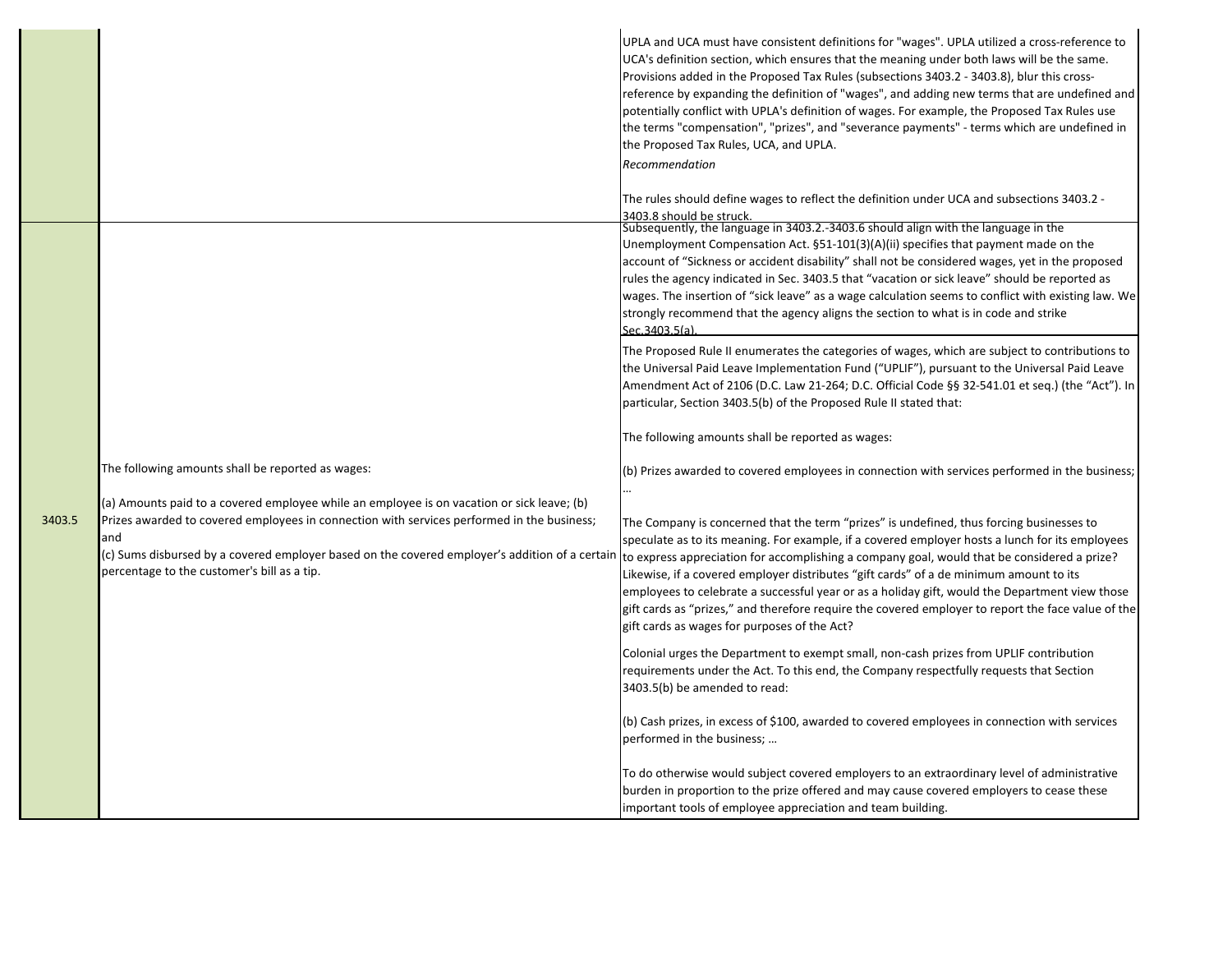|        | The following amounts shall not be reported as wages:                                                                                                                                                                                                                                                                                                                                                                                                                                                                                                                                                                                                                                                                                                                                                                                                                                                                                                                                                                  |                                                                                                                                                                                                                                                                                                                                                                                                                                                                                                                                                                                                                                                                                                                                                                                                                                                                                                                                                                                                                                                                                                                                                                                                                                                                                                                                                                                                                                                                                                                                                        |
|--------|------------------------------------------------------------------------------------------------------------------------------------------------------------------------------------------------------------------------------------------------------------------------------------------------------------------------------------------------------------------------------------------------------------------------------------------------------------------------------------------------------------------------------------------------------------------------------------------------------------------------------------------------------------------------------------------------------------------------------------------------------------------------------------------------------------------------------------------------------------------------------------------------------------------------------------------------------------------------------------------------------------------------|--------------------------------------------------------------------------------------------------------------------------------------------------------------------------------------------------------------------------------------------------------------------------------------------------------------------------------------------------------------------------------------------------------------------------------------------------------------------------------------------------------------------------------------------------------------------------------------------------------------------------------------------------------------------------------------------------------------------------------------------------------------------------------------------------------------------------------------------------------------------------------------------------------------------------------------------------------------------------------------------------------------------------------------------------------------------------------------------------------------------------------------------------------------------------------------------------------------------------------------------------------------------------------------------------------------------------------------------------------------------------------------------------------------------------------------------------------------------------------------------------------------------------------------------------------|
| 3403.7 | (a) Any definite allowance which represents no profit to the covered employee but is used by the<br>covered employee to meet expenses of the covered employer's business. (For example -- an<br>allowance for automobile, oil, and gas to a salesman required to work in his or her own car over<br>an extended territory; all transit flash passes or tokens; telephone in an employee's residence for<br>the employer's convenience; and entertainment money expended on the employer's<br>customers);<br>(b) Where a covered employer requires a covered employee to wear a special uniform and the<br>covered employer launders or pays for the laundering of the uniform, the amount paid for<br>laundering;<br>(c) Discounts allowed covered employees upon goods purchased from the covered employers;<br>and<br>(d) So-called "supper money," being an allowance for a meal when the covered employee works<br>overtime and is thus required to eat at other than his or her regular boarding or living place. | 3403.7(d) appears to be missing a word. We recommend the following revision: "So-called<br>"supper money," being an allowance for a meal when the covered employee works overtime<br>and is thus required to eat somewhere other than his or her regular boarding or living place."                                                                                                                                                                                                                                                                                                                                                                                                                                                                                                                                                                                                                                                                                                                                                                                                                                                                                                                                                                                                                                                                                                                                                                                                                                                                    |
| 3403.8 | Covered employers shall report all severance payments on the quarterly wage reports.                                                                                                                                                                                                                                                                                                                                                                                                                                                                                                                                                                                                                                                                                                                                                                                                                                                                                                                                   | We strongly suggest that the agency remove Sec. 3403.8. If included would require employers<br>to count severance payments in their contribution amounts and listed in the quarterly reports.<br>We disagree with this section because severance payments are not included in the UPLA act and<br>DOES is without authority to request that employers incorporate payouts that include<br>severances like retirement or settlement agreements into their 0.62% wage payment<br>calculation. Additionally, as reiterated previously, the Paid leave benefit is intended to be<br>supplemental income for working individuals. If a person has separated from a company, then<br>(1) that person is unemployed and not eligible for paid leave; and (2) that person under certain<br>circumstances may be receiving unemployment benefits which would make their eligibility for<br>paid leave invalid.                                                                                                                                                                                                                                                                                                                                                                                                                                                                                                                                                                                                                                                  |
| 3404   | CONTRIBUTIONS BY COVERED EMPLOYERS TO THE UNIVERSAL PAID LEAVE IMPLEMENTAITON                                                                                                                                                                                                                                                                                                                                                                                                                                                                                                                                                                                                                                                                                                                                                                                                                                                                                                                                          |                                                                                                                                                                                                                                                                                                                                                                                                                                                                                                                                                                                                                                                                                                                                                                                                                                                                                                                                                                                                                                                                                                                                                                                                                                                                                                                                                                                                                                                                                                                                                        |
|        | <b>FUND</b>                                                                                                                                                                                                                                                                                                                                                                                                                                                                                                                                                                                                                                                                                                                                                                                                                                                                                                                                                                                                            |                                                                                                                                                                                                                                                                                                                                                                                                                                                                                                                                                                                                                                                                                                                                                                                                                                                                                                                                                                                                                                                                                                                                                                                                                                                                                                                                                                                                                                                                                                                                                        |
| 3404   | Contributions by Covered Employers to the Universal Paid Leave Implementation Fund                                                                                                                                                                                                                                                                                                                                                                                                                                                                                                                                                                                                                                                                                                                                                                                                                                                                                                                                     | This section is designed to flesh out what an employer can expect to pay into the UPLIF. As with<br>our other sections, some language included in this section is unclear or confusing and should be<br>amended.                                                                                                                                                                                                                                                                                                                                                                                                                                                                                                                                                                                                                                                                                                                                                                                                                                                                                                                                                                                                                                                                                                                                                                                                                                                                                                                                       |
|        |                                                                                                                                                                                                                                                                                                                                                                                                                                                                                                                                                                                                                                                                                                                                                                                                                                                                                                                                                                                                                        | Subsection 3404.1 should be revised to read as follows:<br>'A covered employer shall contribute quarterly an amount equal to 0.62% of the total wages of<br>each of its covered employees regardless of any other benefit programs offered by the<br>employer to Universal Paid Leave Implementation Fund online or in another format approved<br>by DOES."<br>Pursuant to Section 3404.1 of the Propose Rule II, the Department will require covered<br>employers to remit contributions to the District's Universal Paid Leave Implementation Fund<br>"UPLIF") on wages earned by their covered employees both inside and outside of the District of<br>Columbia. This is an unprecedented requirement on District employers.<br>District employers, for example, are not required to pay the State Unemployment Insurance Tax<br>("SUI") for employees, who works outside of the District, provided that the employees meet<br>certain "localization of work" conditions in other states. For employees, who meet these<br>conditions, District employers are required to remit SUI tax to the state where the employees<br>actually worked. By contrast, as stated above, DOES is requiring covered employers to remit<br>contributions to the UPLIF on total wages earned by covered employees, including in locations<br>outside of the District.<br>The Act does not command this result. In fact, the Act is silent on this matter and specifically<br>authorizes that contributions are to be made "in a manner prescribed by the Mayor." See |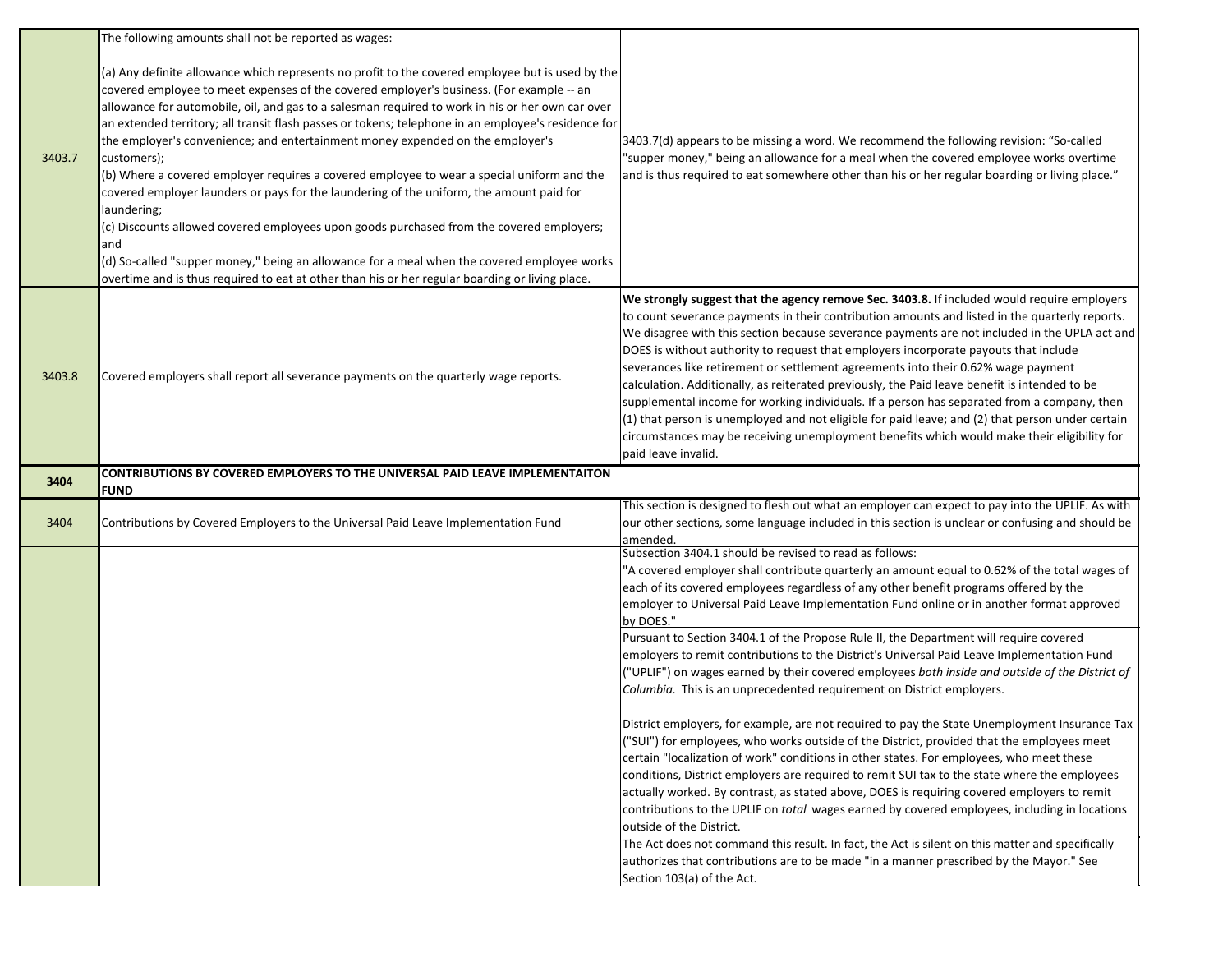| 3404.1 | A covered employer shall contribute quarterly an amount equal to 0.62% of the total wages of<br>each of its covered employees to the Universal Paid Leave Implementation Fund online or in<br>another format approved by DOES. | To accept the Proposed Rule II, in its current form, will relegate the District government to the<br>region's paid leave administrator and paymaster, leading to perverse results. Consider that,<br>under the Proposed Rule II, an employee can spend less than 10 percent of her time working in<br>the District and meet the definition of a covered employee. According to Section 101(3)(B) of<br>the Act, a person is defined as a "covered employee" provided his or her employment is based<br>in the District and he or she "spends a substantial amount of his or her work time for that<br>covered employer in the District of Columbia and not more than 50% of his or her work time for<br>that covered employer in another jurisdiction." An employee who, for example, works 45% of<br>her time in Maryland and the same amount of time in Virginia would qualify as "covered,"<br>provided her employment is based in the District. As such, her employer would be required to<br>contribute an amount equal to 0.62 percent of her "total" wages to the District's UPLIF. |
|--------|--------------------------------------------------------------------------------------------------------------------------------------------------------------------------------------------------------------------------------|--------------------------------------------------------------------------------------------------------------------------------------------------------------------------------------------------------------------------------------------------------------------------------------------------------------------------------------------------------------------------------------------------------------------------------------------------------------------------------------------------------------------------------------------------------------------------------------------------------------------------------------------------------------------------------------------------------------------------------------------------------------------------------------------------------------------------------------------------------------------------------------------------------------------------------------------------------------------------------------------------------------------------------------------------------------------------------------------|
|        |                                                                                                                                                                                                                                | District-based, multi-jurisdictional employers will be disproportionately burdened with<br>Department's Proposed Rule II. There can be no doubt that non-District-based, multi-<br>jurisdictional employers will be better positioned to schedule their employees to avoid them<br>being designated as "covered employees," and therefore avoid the UPLIF tax entirely.                                                                                                                                                                                                                                                                                                                                                                                                                                                                                                                                                                                                                                                                                                                    |
|        |                                                                                                                                                                                                                                | Such a situation is deeply troubling on many levels. By gratuitously adding costs to District<br>businesses, especially CBEs, the District is placing its businesses at a distinct competitive<br>disadvantage vis-á-vis suburban business for work performed both inside and outside of the<br>District! Every additional cost that the District government imposes on District employers only<br>serves to unfairly harm District businesses and their employees.                                                                                                                                                                                                                                                                                                                                                                                                                                                                                                                                                                                                                        |
|        |                                                                                                                                                                                                                                | MLDC respectfully proposes the following amendment to Section 3404.1:                                                                                                                                                                                                                                                                                                                                                                                                                                                                                                                                                                                                                                                                                                                                                                                                                                                                                                                                                                                                                      |
|        |                                                                                                                                                                                                                                | 3404.1 A covered employer shall contribute quarterly an amount equal to 0.62% of<br>the total wages of each of its covered employees, for wages earned on services<br>performed in the District of Columbia, to the Universal Paid Leave<br>Implementation Fund online or in another format approved by DOES.                                                                                                                                                                                                                                                                                                                                                                                                                                                                                                                                                                                                                                                                                                                                                                              |
|        |                                                                                                                                                                                                                                | It is worth noting that the word "total" does not appear in Section 103(a) of the Act, regarding<br>"Contributions to Universal Paid Leave Implementation Fund." This requirement is being<br>included as part of the Proposed Rule II.                                                                                                                                                                                                                                                                                                                                                                                                                                                                                                                                                                                                                                                                                                                                                                                                                                                    |
|        |                                                                                                                                                                                                                                | As mentioned in our previous comments, we strongly suggest that the rules should spell out that<br>nothing in the enacted law prohibits an employer from providing or not providing their own<br>employer-provided paid leave benefit as of the effective date of the program. It should be at the<br>discretion of the employer to provide their own benefit program outside of the District provided<br>benefit program.                                                                                                                                                                                                                                                                                                                                                                                                                                                                                                                                                                                                                                                                 |
|        |                                                                                                                                                                                                                                | As it relates, to Sec. 3404.3, we believe it would be of value to the agency and to the business<br>community to have additional guidance regarding the difference between and the coordination<br>of paid leave that is provided by the employer and paid leave that is provided by the District. As<br>you know and as we have commented before to the DC Council and in other public forums, paid<br>time off exists in the private sector already. Employers offer a variety of benefits and DCFMLA<br>covers most of the District's workforce. Additionally, the agency's own 3rd quarter report<br>illustrated that employers currently offer paid leave benefits. However, the rules do not clarify<br>or even address situations in which an employer is paying for benefits that cover the same<br>qualifying benefits as the District provided leave program. Nor is the Sec. 3403 -3404 clear to the<br>applicable employer if wages allocated for paid time off the equivalent or equal to what is<br>provided to the District should be counted in the wage calculations.     |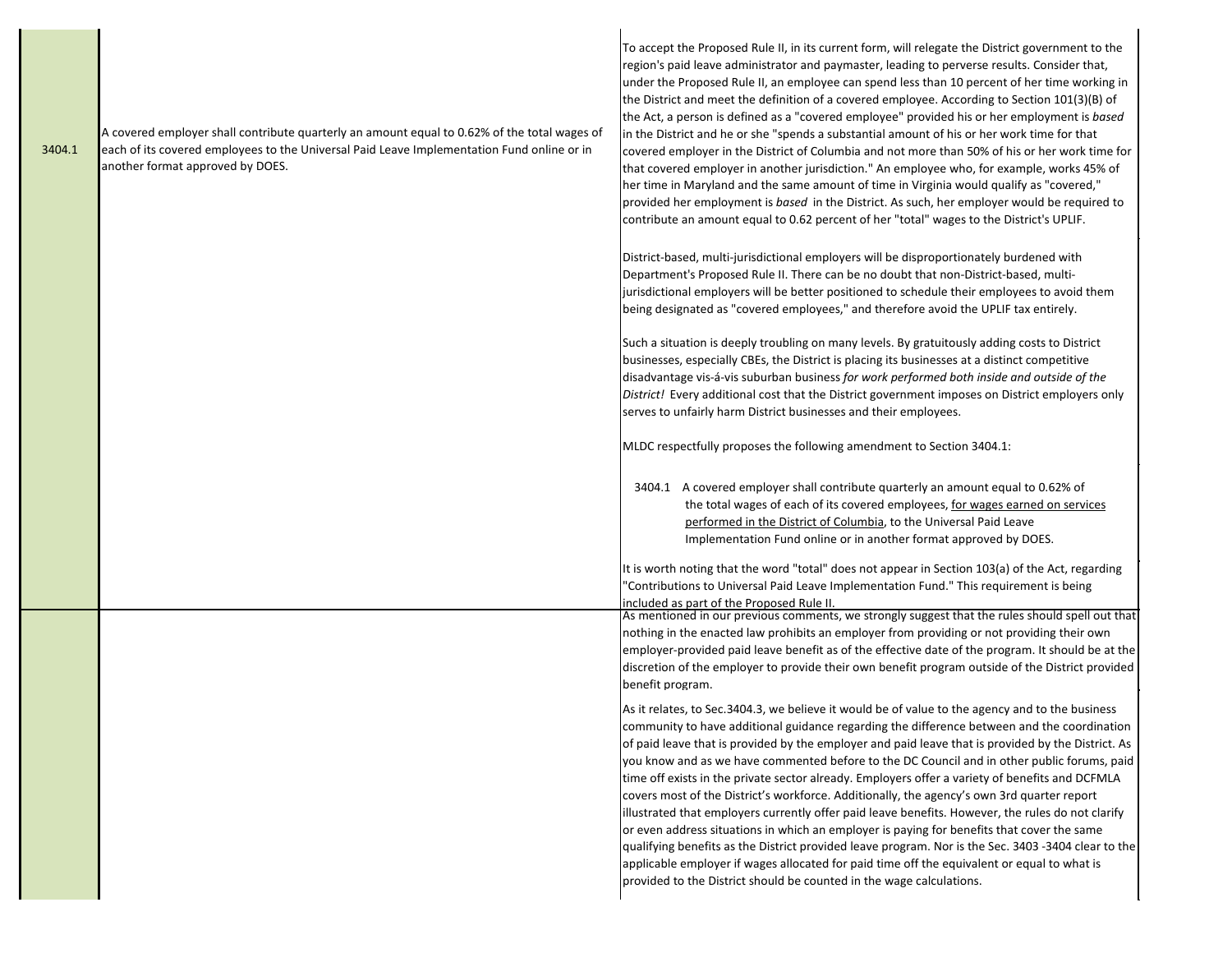| 3404.3 | A covered employer shall make contributions under subsection 3404.1 even if the covered<br>employer provides additional leave benefits to its employees.                                                                            | It is our request, that the rules specify that a covered employee may not seek paid leave<br>benefits from a covered employer covering the same amount of time and providing the same<br>amount of wage replacement as the DOES PFL program. Additionally, a covered employee<br>should not be able to pile leave benefit amounts from both the covered employer and District<br>government more than what is allowable under local law. We would suggest the agency add<br>permissible language to the rulemaking indicating that "an employer may require that leave<br>taken under the UPL Act be taken concurrently or otherwise coordinated with leave provided<br>under an employer policy for the same purposes". |
|--------|-------------------------------------------------------------------------------------------------------------------------------------------------------------------------------------------------------------------------------------|--------------------------------------------------------------------------------------------------------------------------------------------------------------------------------------------------------------------------------------------------------------------------------------------------------------------------------------------------------------------------------------------------------------------------------------------------------------------------------------------------------------------------------------------------------------------------------------------------------------------------------------------------------------------------------------------------------------------------|
|        |                                                                                                                                                                                                                                     | Subsection 3404.3 requires employers to make payments into the UPLIF "even if the covered<br>employers provides additional paid leave." This subsection is redundant since subsection 3404.1<br>already requires contributions from all covered employers. As written, 3404.3 could be read to<br>provide an additional reporting requirement for benefits provided by covered employers to<br>their employees. What is unclear here and is not addressed elsewhere is how wages of an<br>employee that has left payroll and is receiving benefits under the UPL program is to be treated<br>for purposes of the UPLIF assessment.                                                                                       |
|        |                                                                                                                                                                                                                                     | Recommendation                                                                                                                                                                                                                                                                                                                                                                                                                                                                                                                                                                                                                                                                                                           |
|        |                                                                                                                                                                                                                                     | Subsection 3404.3 should be struck.                                                                                                                                                                                                                                                                                                                                                                                                                                                                                                                                                                                                                                                                                      |
|        |                                                                                                                                                                                                                                     | Additionally, we would recommend that Sec. 3404.4 should be amended to say, "the<br>contributions payable pursuant to subsection 3404.1 shall become due and be paid by each<br>covered employer to DOES." The language regarding not deductible from wages should be<br>removed as the agency has no authority in UPLA law to enforce that rule under this specific Act.<br>It is already encompassed through other wage laws.                                                                                                                                                                                                                                                                                          |
|        |                                                                                                                                                                                                                                     | This subsection bars employers from deducting the UPL assessment from employees "in whole<br>or in part." This prohibition does not appear in the UPLA as passed. Since the prohibition on<br>deducting from employees' wages does not appear in the statue and the definition of wages is<br>unclear, compliance with this provision would be difficult if not impossible for employers.                                                                                                                                                                                                                                                                                                                                |
|        |                                                                                                                                                                                                                                     | Recommendation                                                                                                                                                                                                                                                                                                                                                                                                                                                                                                                                                                                                                                                                                                           |
|        |                                                                                                                                                                                                                                     | This subsection should be struck.                                                                                                                                                                                                                                                                                                                                                                                                                                                                                                                                                                                                                                                                                        |
| 3404.4 | The contributions payable pursuant to subsection 3404.1 shall become due and be paid by each<br>covered employer to DOES, and shall not be deducted in whole or in part from the wages of<br>individuals in such employer's employ. | In yet another illustration of regulatory overreach, Section 3404.4 of the Proposed Rule II<br>attempts to dictate the source of the covered employer's contributions to the UPLIF, stating<br>that:                                                                                                                                                                                                                                                                                                                                                                                                                                                                                                                     |
|        |                                                                                                                                                                                                                                     | 3404.4 The contributions payable pursuant to Subsection 3404.1 shall become due<br>and be paid by each covered employer to DOES and shall not be deducted in<br>whole or in part from the wages of individuals in such employer's employ.<br>(Emphasis added).                                                                                                                                                                                                                                                                                                                                                                                                                                                           |
|        |                                                                                                                                                                                                                                     | This prohibition does not appear anywhere in the Act and represents another deeply troubling<br>intrusion into the internal business affairs of District employers. Many District employers,<br>particularly small CBEs and non-profits are struggling with increasing costs across the board,<br>including: rents, property taxes, minimum wages, water bills, health insurance premiums, and<br>the list goes on. Additional taxes, like the mandated contributions to the UPLIF, invariably lead<br>to hard choices, trade-offs, and reductions in other areas. The Department should not dictate to<br>employers the source of funds permitted to pay this new tax.                                                  |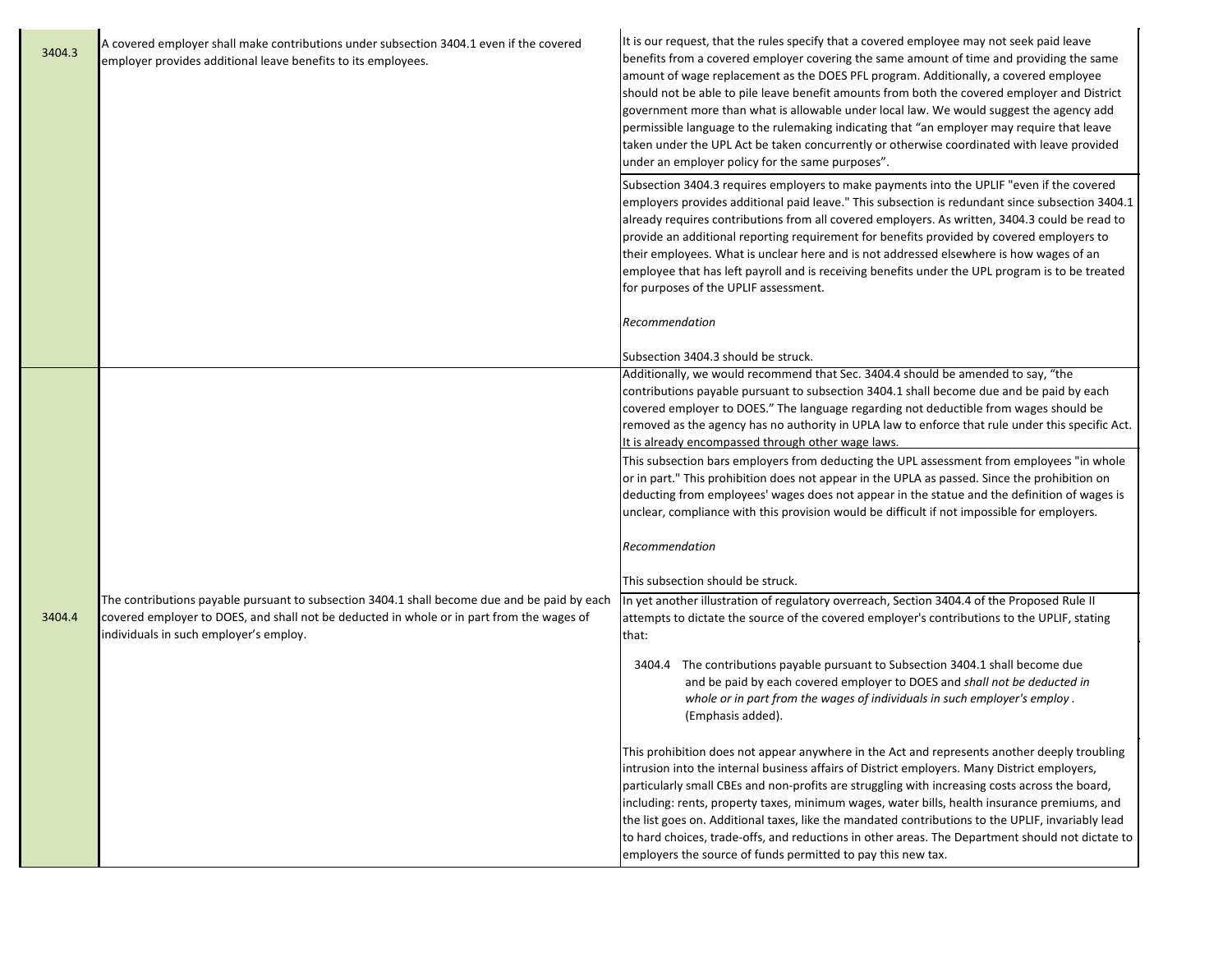#### **Clarifying quarterly reporting requirements**

Section 3404.5 of the proposed tax regulations requires employers to submit reports of accrued wages from the past quarter but does not specify whether that report will need to account for wages on a per employee basis or a cumulative payroll basis. Presumably, DOES will need to maintain accurate quarterly records of employee wages in order to process a benefits claim, similar to how DOES collects information from employers on UC-30 forms about the employees for whom they are making contributions to the District's Unemployment Insurance program. For the vast majority of DC employers, the employees they pay DC Unemployment Insurance taxes for will align identically with UPLA's covered employees (and covered wages already align by statue). Where that is the case, we urge DOES to develop interagency procedures for sharing quarterly employee wage data between these two programs to minimize duplicative paperwork filed by employers. The regulations should make clear if and how UC-30 forms may be used to track quarterly wage history for purposes of complying with reporting requirements in Section 3404.5 (i.e. could employers or payroll companies be permitted to upload a copy of those completed forms to the paid leave portal, can DOES's Unemployment Insurance division internally forward these forms to OPFL if authorized by the company, etc.). We also recommend aligning the paid leave quarterly contribution and reporting cycles with the Unemployment Insurance calendar as employers, HR managers, and payroll companies are already used to these deadlines. For example, the first program contributions should be due by July 31, 2019, the same as Q2 reporting for Unemployment Insurance, with payments to DOES being accepted from July 1 - July 31, 2019 reflecting wages paid to employees in April, May, and June 2019.

We do recognize that there will be cases where per employee wages reported for Unemployment Insurance will not align with the wage data needed by OPFL. Specifically, Unemployment Insurance filings may include a District employer's employees who do not meet the threshold of covered employee based on the amount of work they perform in the District and immigrant workers who do not possess a Social Security or Individual Tax Identification Number would not be reported on a UC-30 form as they are ineligible for benefits. In these cases, supplemental forms may be necessary to develop to ensure an employer is making contributions for the appropriate members of their workforce. We are particularly mindful that the recommendation to reduce duplicative paperwork should not subvert the right of immigrant workers to be included in the District's paid leave program. The statue specifically omitted requirements for Social Security numbers to enable DC to cover the entirety of the District's [private sector] workforce. The regulations should make clear that the lack of a Social Security number or an Individual Taxpayer Identification Number does not preclude that worker from paid leave coverage if they otherwise meet the definition of covered employee, and employers are expected to make quarterly contributions accordingly. We encourage the Department to engage payroll companies for guidance on how best to capture and report quarterly wages in cases where there will not be straightforward alignment between Unemployment Insurance and paid family leave reports. The Department should also engage the DC Healthcare Alliance for their expertise on working with immigrant populations who do not possess the types of identification government systems are accustomed to relying on.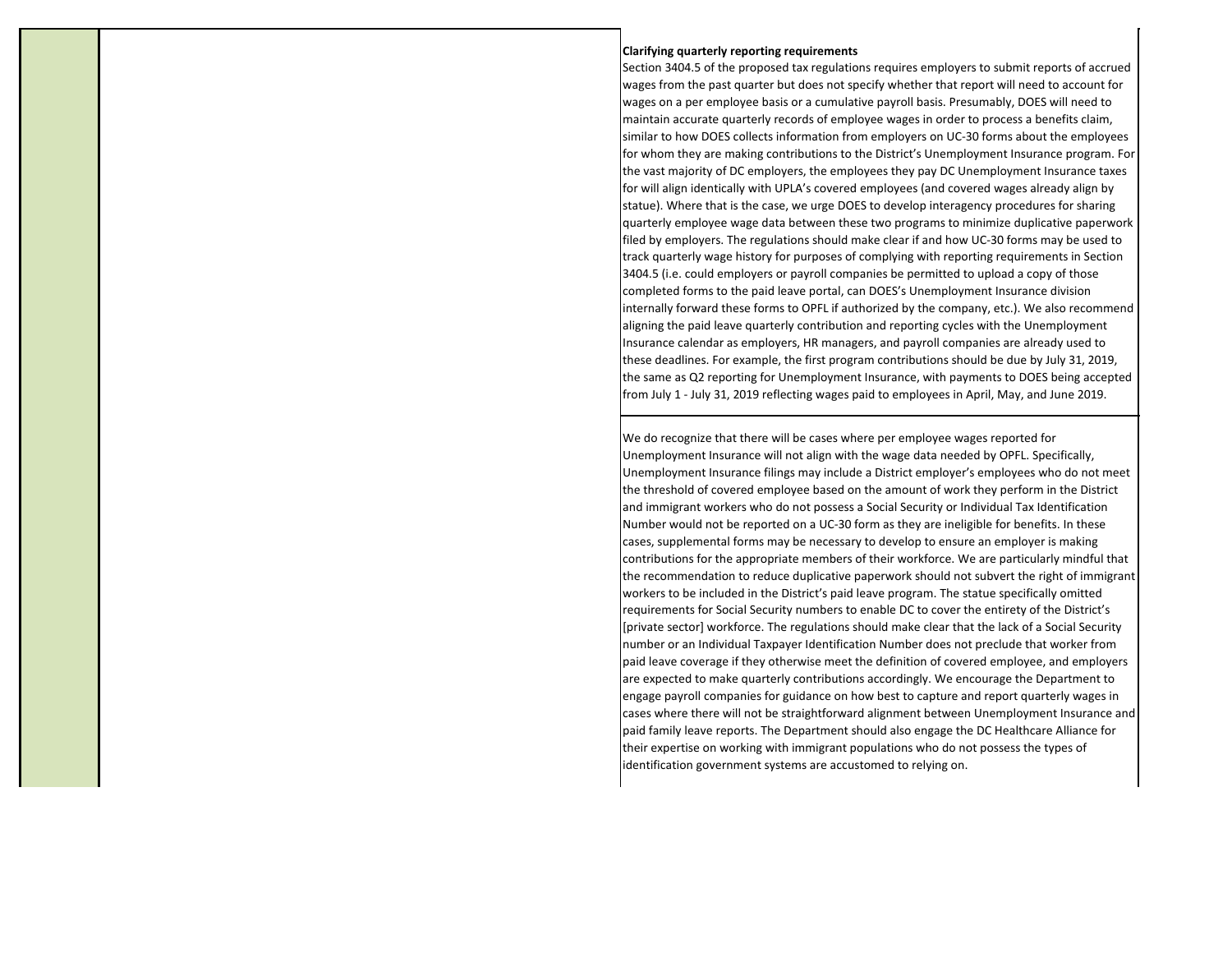|        |                                                                                                                                                                                                 | This subsection requires employers to make quarterly reports to DOES. However, it does not<br>specify what information should be included in the quarterly report. Also, it does not specify<br>whether existing mandatory quarterly Unemployment Insurance (UI) reports can be amended<br>or whether this is a completely new (and additional quarterly) report.                                                                                                                                                                                                                                                                                                                                                                                                                                                                                                                                                                                                                                                                                                                                                                                                                                                                                                                                                                                                                                                                                                                                                                              |
|--------|-------------------------------------------------------------------------------------------------------------------------------------------------------------------------------------------------|------------------------------------------------------------------------------------------------------------------------------------------------------------------------------------------------------------------------------------------------------------------------------------------------------------------------------------------------------------------------------------------------------------------------------------------------------------------------------------------------------------------------------------------------------------------------------------------------------------------------------------------------------------------------------------------------------------------------------------------------------------------------------------------------------------------------------------------------------------------------------------------------------------------------------------------------------------------------------------------------------------------------------------------------------------------------------------------------------------------------------------------------------------------------------------------------------------------------------------------------------------------------------------------------------------------------------------------------------------------------------------------------------------------------------------------------------------------------------------------------------------------------------------------------|
| 3404.5 | Each covered employer shall, not later than the last day of the month following the close of each<br>calendar quarter, make a report of and pay the contributions which shall have accrued with | Recommendation                                                                                                                                                                                                                                                                                                                                                                                                                                                                                                                                                                                                                                                                                                                                                                                                                                                                                                                                                                                                                                                                                                                                                                                                                                                                                                                                                                                                                                                                                                                                 |
|        | respect to wages paid during the quarter to DOES.                                                                                                                                               | This subsection should be expanded to more clearly specify what information is required in the<br>UPL quarterly report. Preferably, the UPL quarterly reports should align with the quarterly<br>reports already required under the UCA.                                                                                                                                                                                                                                                                                                                                                                                                                                                                                                                                                                                                                                                                                                                                                                                                                                                                                                                                                                                                                                                                                                                                                                                                                                                                                                       |
|        |                                                                                                                                                                                                 | Provide clearer guidance on reporting requirements in Section 3404.5.<br>DOES will need to maintain accurate quarterly records of employee wage history from each<br>employer in order to process a benefits claim. Employers already share employee wage data<br>with DOES each quarter by way of the UC-30 forms that accompany unemployment insurance<br>contributions. I encourage DOES to develop procedures for sharing quarterly employee wage<br>data from existing unemployment insurance reporting forms with the Office of Paid Family<br>Leave to minimize duplicative paperwork on the part of employers.                                                                                                                                                                                                                                                                                                                                                                                                                                                                                                                                                                                                                                                                                                                                                                                                                                                                                                                         |
|        |                                                                                                                                                                                                 | Provide clearer guidance on reporting requirements in Section 3404.5. My understanding of<br>the Universal Paid Leave Amendment Act is that DOES will need to maintain accurate quarterly<br>records of employee wage history in order to process a benefits claim. If so, my company<br>already shares employee wage data with DOES each quarter by way of the UC-30 forms that<br>accompany our unemployment insurance contributions. I encourage DOES to develop<br>interagency procedures for sharing quarterly employee wage data from existing unemployment<br>insurance reporting forms with the Office of Paid Family Leave to minimize duplicative<br>paperwork on the part of employers. The regulations should clearly explain that DOES may use<br>the data collected from UC-30 forms to track wage history and that employers will be permitted<br>to upload a copy of those completed quarterly reports to the paid leave portal (or other<br>appropriate process). If employers will need to complete an entirely new form unique to paid<br>leave - which I hope is not the case - that should be referenced and explained in the regulations<br>so that employer, HR directors, and payroll companies can prepare accordingly.<br>As the owner of an incredibly small business, where I am the only person who is dealing with all<br>administrative requirements like these forms, I would greatly appreciate any mechanisms that<br>streamline the amount of forms and information that businesses are required to submit. |
|        |                                                                                                                                                                                                 | Finally, Section 3400 of the Proposed Rule II imposes very significant interest and penalties for<br>covered employers that fail to file timely reports and pay contributions required under the Act.<br>Specifically, the Proposed Rule II requires covered employers to reconcile all of their payrolls<br>within 30 days of the end of the quarter - or face interest and penalty charges. For many<br>covered employers, especially under-resourced CBEs and small non-profits, this short turn-<br>around will be impossible to meet. For employers that pay twice a month, it leaves them only<br>two weeks before the end of a quarter to make all of the necessary adjustments and to prepare<br>the quarterly reports. For example, if a quarter ends on March 31, and the covered employees<br>are paid for that work on April 15, the covered employer will have only two weeks to reconcile<br>all matters and file its report, before being subject to interest, penalties, and possible litigation.                                                                                                                                                                                                                                                                                                                                                                                                                                                                                                                              |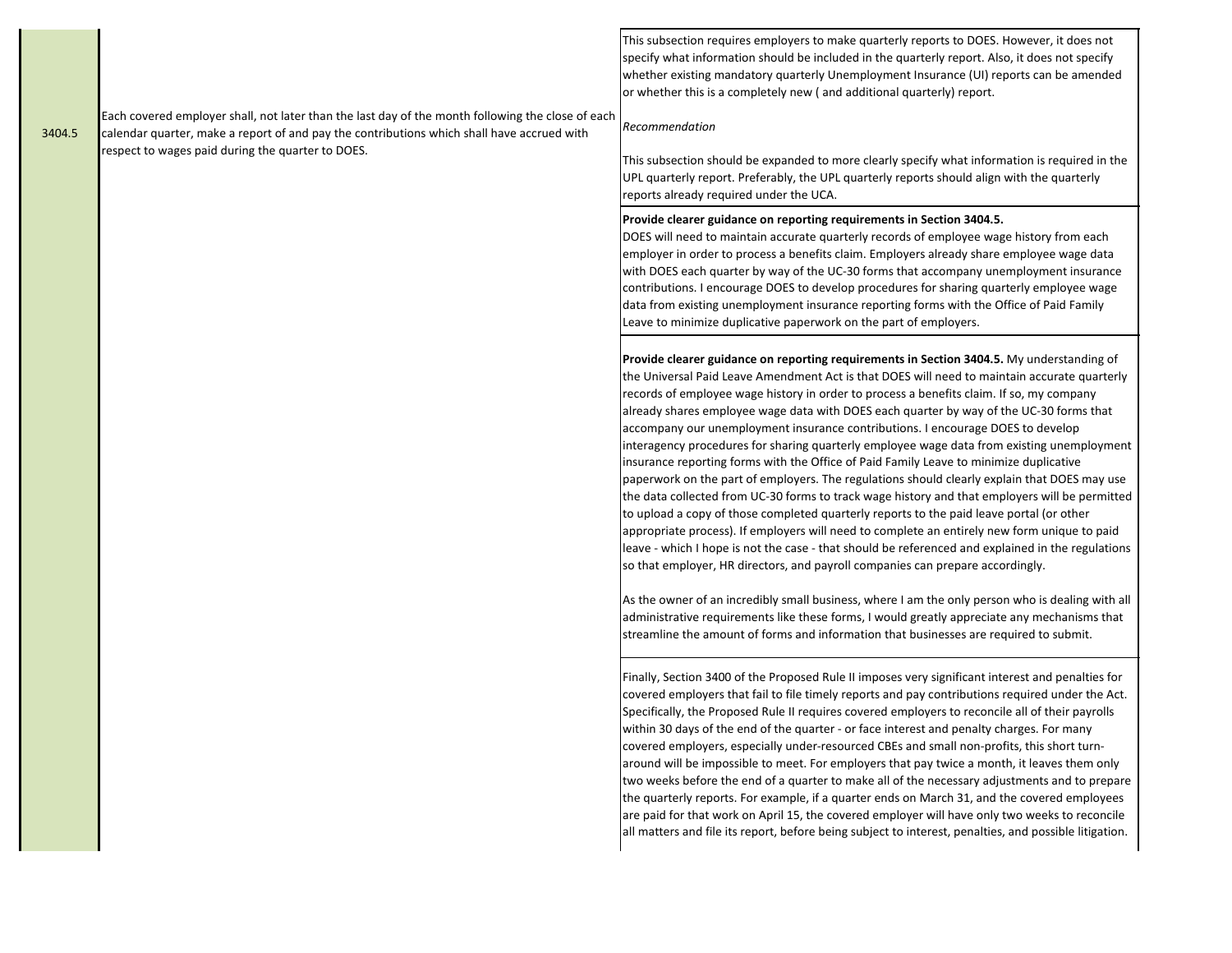|         |                                                                                                                                                                                                                                                                                                                                                                                                                       | Accordingly, MLDC respectfully requests the following amendment to the Propose Rule<br>3404.5 Each covered employer shall, not later than 60 days the last day of the month<br>following the close of each calendar quarter, make a report of and pay the<br>contributions which shall have accrued with respect to wages paid during the<br>the quarter to DOES.                                                                                                                                                                                                                                                                                                                                                                                                                                                                                                                                                                                                                                                                                                                                                                                                                                                                                                                     |
|---------|-----------------------------------------------------------------------------------------------------------------------------------------------------------------------------------------------------------------------------------------------------------------------------------------------------------------------------------------------------------------------------------------------------------------------|---------------------------------------------------------------------------------------------------------------------------------------------------------------------------------------------------------------------------------------------------------------------------------------------------------------------------------------------------------------------------------------------------------------------------------------------------------------------------------------------------------------------------------------------------------------------------------------------------------------------------------------------------------------------------------------------------------------------------------------------------------------------------------------------------------------------------------------------------------------------------------------------------------------------------------------------------------------------------------------------------------------------------------------------------------------------------------------------------------------------------------------------------------------------------------------------------------------------------------------------------------------------------------------|
| 3404.7  | After making the findings specified in subsection 3404.6, DOES shall simultaneously publish<br>notice of the extension of time to file covered employers' quarterly reports through the online<br>portal at least twenty-one (21) days immediately preceding the last day of the month following<br>the close of the calendar quarter.                                                                                | Specifically, the final regulations should add email communication protocols to Section 3404.7                                                                                                                                                                                                                                                                                                                                                                                                                                                                                                                                                                                                                                                                                                                                                                                                                                                                                                                                                                                                                                                                                                                                                                                        |
| 3404.8  | Where a covered employee performs services in employment for two (2) or more covered<br>employers during the same period, each covered employer shall make contributions on the basis<br>of each covered employer's payments to the covered employee.                                                                                                                                                                 | This section states that when a covered employee works for two or more covered employers<br>during the same period, each covered employer would be responsible for making contributions<br>based on their payment to the covered employer. This section speaks only to the payment of<br>wages/contribution to the fund, but without any understanding of how the agency plans to<br>handle benefits claims in this scenario the business community has several unanswered<br>questions. The agency should specify how it would address paid leave requests when an<br>employee is working for more than one employer and should also provide guidance to both the<br>employer and employee on how to these requests would be handled. Would both employers be<br>responsible for providing the notice mandated by Sec.3407.2? Who will be notified that the<br>employee is requesting time off? Can an employee take paid leave from one employer and still<br>work for a covered employer while receiving benefits? How would this section align with self-<br>employed individuals who also work for covered employers? It is important in the context of the<br>employer's responsibility for payment, notice, and scheduling that these questions are clarified<br>in the rules. |
| 3404.10 | If contributions under subsections 3404.1 and 3404.2 are not paid or wage reports are not filed<br>on or before the first day of the second month following the close of the calendar quarters for<br>which they are due, there shall be added a penalty of ten percent (10%) of the amount due. The<br>penalty shall not be less than one hundred dollars (\$100), and DOES may waive the penalty for<br>good cause. | Regarding Sec. 3404.10, we would like the agency to specifically detail that the 10% of the<br>amount due and any other invoice is a flat payment and does not accrue. The business<br>community suggests that the agency apply a grace period and allow covered employers the<br>ability to ask for a voluntary payment to correct any errors without a penalty associated with it.                                                                                                                                                                                                                                                                                                                                                                                                                                                                                                                                                                                                                                                                                                                                                                                                                                                                                                  |
|         |                                                                                                                                                                                                                                                                                                                                                                                                                       | The regulations should provide a fair opportunity to remedy late payments before<br>disenrollment.<br>Proposed section 3404.11 of the regulations would punish self-employed individuals who fail to<br>make timely payments within just ten days after a single notification by the Department by<br>disenrolling them from the program, preventing them from receiving paid leave benefits. Self-<br>employed individuals who were removed from the program in this manner would not be able to<br>rejoin the program until the next open enrollment period. This is an excessively punitive system.<br>We urge the Department to revise this process to provide self-employed individuals with<br>additional time to remedy any late payment. At a minimum, the Department should restore the<br>30-day window provided by the prior proposed regulations (previous proposed section 3309.7),<br>in place of the extremely brief 10-day period in the current proposal. The Department should<br>also provide multiple warnings before disenrolling self-employed individuals, rather than<br>subjecting them to this harsh penalty after a single missed message.                                                                                                                 |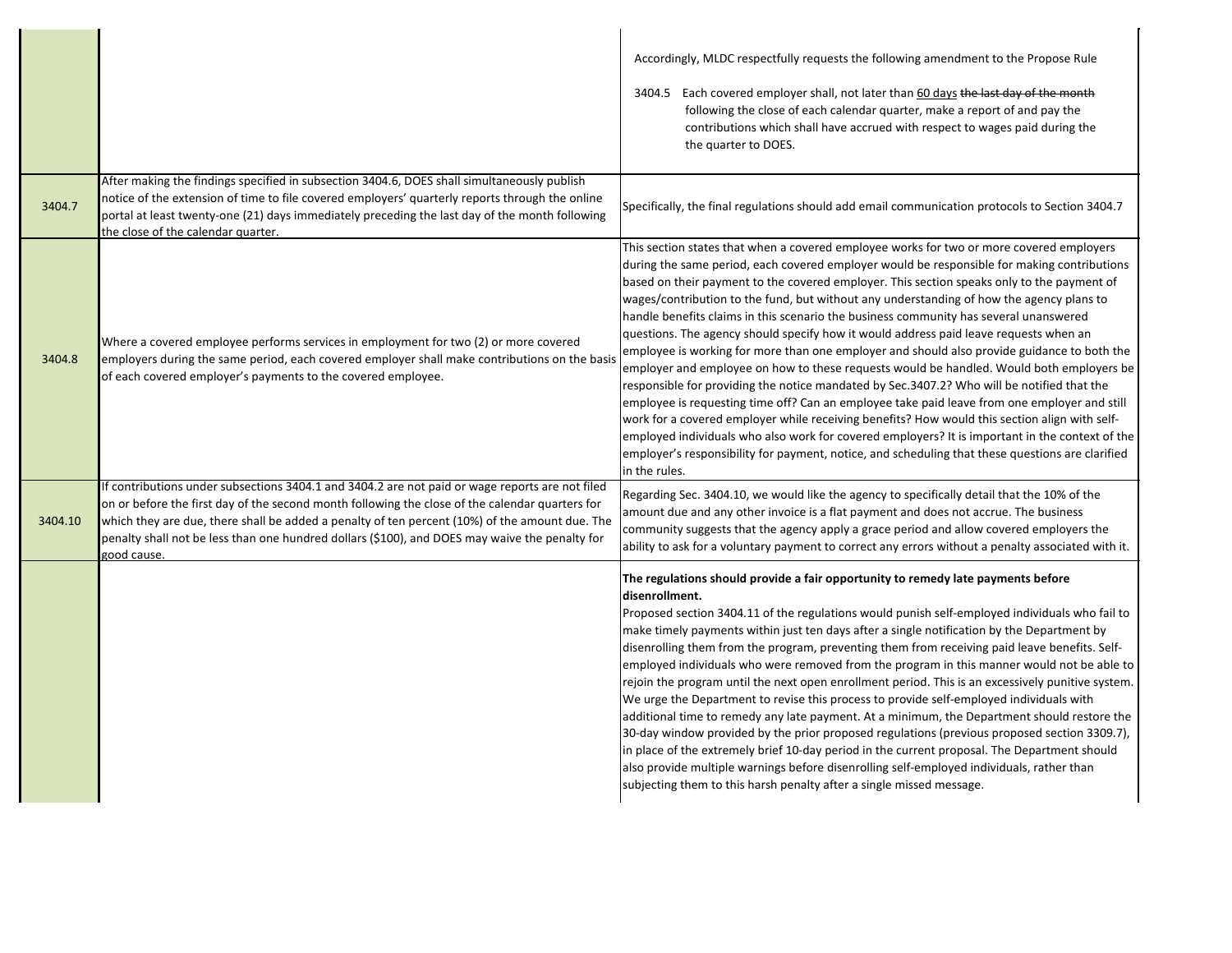In addition, this section currently provides that a self-employed individual who fails to make timely payments will be notified only through the online portal and by e-mail. This is unfair to those who do not have reliable Internet access, who in effect would not be notified and would have no opportunity to remedy the problem (even if the issue was through no fault of their own). We urge the Department to additional revise this regulation to specify what other means, such as through postal mail or phone calls, will be used to alert self-employed individuals of problems with their payment.

More broadly, the Department should provide self-employed individuals with as many tools as possible to remedy their delinquent payment before subjecting them to the harsh punishment of disenrollment. This should include, for example, allowing self-employed individuals to enter into a payment schedule, subject to Department approval, as currently allowed for employers under proposed section 3405.7.

#### **4. Providing a fair opportunity to remedy late payments before disenrollment**

We urge the Department to revise the proposed process to deal with self-employed individuals who fail to make timely payments to the Universal Paid Leave Implementation Fund. Under proposed section 3404.11, a self-employed individual who fails to make timely payments within just ten days after a single notification by the Department is disenrolled from the program, preventing them from receiving paid leave benefits. Self-employed individuals who were removed from the program in this manner would not be able to rejoin the program until the next open enrollment period. This is an excessively punitive system.

We urge the Department to revise this process by providing self-employed individuals with additional time to remedy any late payment. At a minimum, the Department should restore the 30-day window provided by the prior proposed regulations (previous proposed section 3309.7), in place of the extremely brief 10-day period in the current proposal. The Department should also provide multiple warnings before disenrolling self-employed individuals, rather than subjecting them to this harsh penalty after a single missed message.

In addition, this section currently provides that a self-employed individual who fails to make timely payments will be notified only through the online portal and by e-mail. This is unfair to those who do not have reliable Internet access, who in effect would not be notified and would have no opportunity to remedy the problem (even if the issue was through no fault of their own). We urge the Department to revise this section and include language about other means of contacting a self-employed individual, such as through postal mail or phone calls, to alert selfemployed individuals of problems with their payment.

More broadly, the Department should provide self-employed individuals with as many tools as possible to remedy their delinquent payment before subjecting them to the harsh punishment of disenrollment. This should include, for example, allowing self-employed individuals to enter into a payment schedule, subject to Department approval, as currently allowed for employers under proposed section 3405.7.

## **Providing self-employed individuals a fair shot at remedying late payments before disenrollment**

Proposed Section 3404.11 would punish self-employed individuals who fail to make timely payments within just ten days after a single notification by disenrolling them from the program, preventing them from receiving paid leave benefits. Self-employed individuals who are removed from the program in this manner would not be able to rejoin the program until the next open enrollment period. This is an excessively punitive system.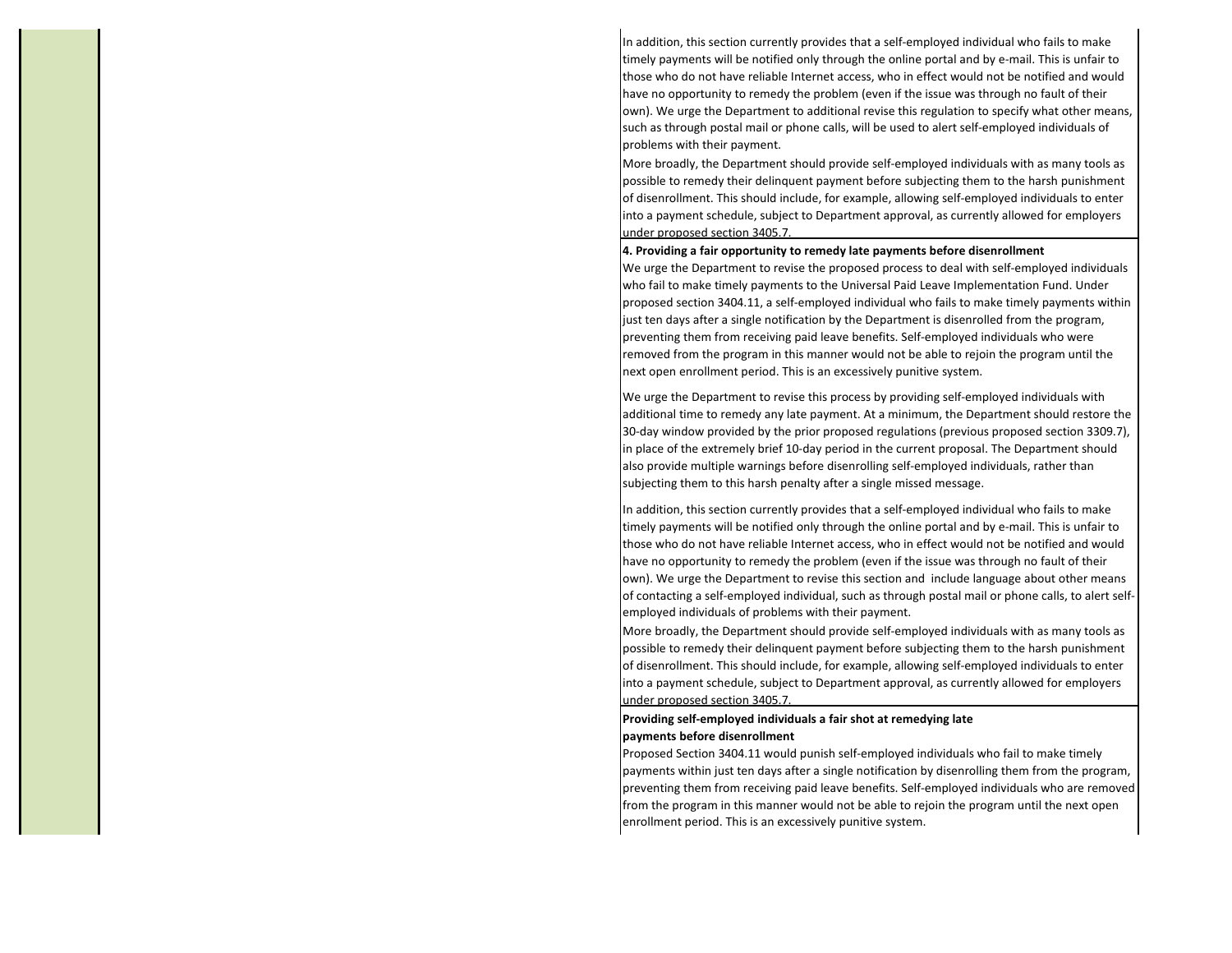If a self-employed individual does not make a timely payment required by this chapter, DOES shall inform the self-employed individual of the payment due by electronic notice via the online portal and to the self-employed individual's last known email address. If the payment due is not received by DOES within ten (10) calendar days after the receipt of the notice in the online

3404.11 portal, DOES shall disenroll the individual and the individual shall not be eligible for paid-leave benefits under this chapter. An individual who has been disenrolled may, after payment of all amounts due, opt-in to the paid-leave program during an open enrollment period.

We urge the Department to revise this process to provide self-employed individuals with additional time to remedy any late payment. At a minimum, the Department should restore the 30-day window provided by the prior proposed regulations (previous proposed Section 3309.7), in place of the extremely brief 10-day period in the current proposal. The Department should also provide multiple warnings before disenrolling self-employed individuals, rather than subjecting them to this excessive penalty after a single missed message. More broadly, the regulations should provide self-employed individuals with as many tools as possible to remedy their delinquent payment before subjecting them to the harsh punishment of disenrollment. This could include, for example, allowing self-employed individuals to enter into a payment schedule, subject to approval, as currently allowed for employers under proposed Section 3405.7 or applying other methods of payment collection listed in Sections 3404 and 3405.

In addition, Section 3404.11 currently provides that a self-employed individual who fails to make timely payments will be notified only through the online portal and by e-mail. This is unfair to those who do not have reliable Internet access, who in effect would not be notified and would have no opportunity to remedy the problem. We urge the Department to revise this regulation to expand the methods of communication they will use to notify an individual of a late payment. Postal mail and phone calls should be used - in addition to the portal and email - to alert selfemployed individuals of problems with their payment.

**Provide a fair opportunity to remedy late payments before disenrollment.** Section 3404.11 would punish self-employed individuals who fail to make timely payments within just ten days after a single notification from DOES by disenrolling them from the program. This is excessively punitive. Instead, the regulations should apply the penalties and collection procedures from Section 3405 and 3404.9-10. The regulations should further specify that DOES will notify selfemployed individuals of their intention to seek interest and penalty fees by way of email, postal mail, and/or phone calls, in additional to communicating through the online portal.

### **Providing a fair opportunity to remedy late payments before disenrollment**

Proposed section 3404.11 would punish self-employed individuals who fail to make timely payments within just ten days after a single notification by the Department by disenrolling them from the program, preventing them from receiving paid leave benefits. Self-employed individuals who were removed from the program in this manner would not be able to rejoin the program until the next open enrollment period. This is an excessively punitive system.

We urge the Department to revise this process to provide self-employed individuals with additional time to remedy any late payment. At a minimum, the Department should restore the 30-day window provided by the prior proposed regulations (previous proposed section 3309.7), in place of the extremely brief 10-day period in the current proposal. The Department should also provide multiple warnings before disenrolling self-employed individuals, rather than subjecting them to this harsh penalty after a single missed message.

In addition, this section currently provides that a self-employed individual who fails to make timely payments will be notified only through the online portal and by e-mail. This is unfair to those who do not have reliable Internet access, who in effect would not be notified and would have no opportunity to remedy the problem (even if the issue was through no fault of their own). We urge the Department to additional revise this regulation to specify what other means, such as through postal mail or phone calls, will be used to alert self-employed individuals of problems with their payment.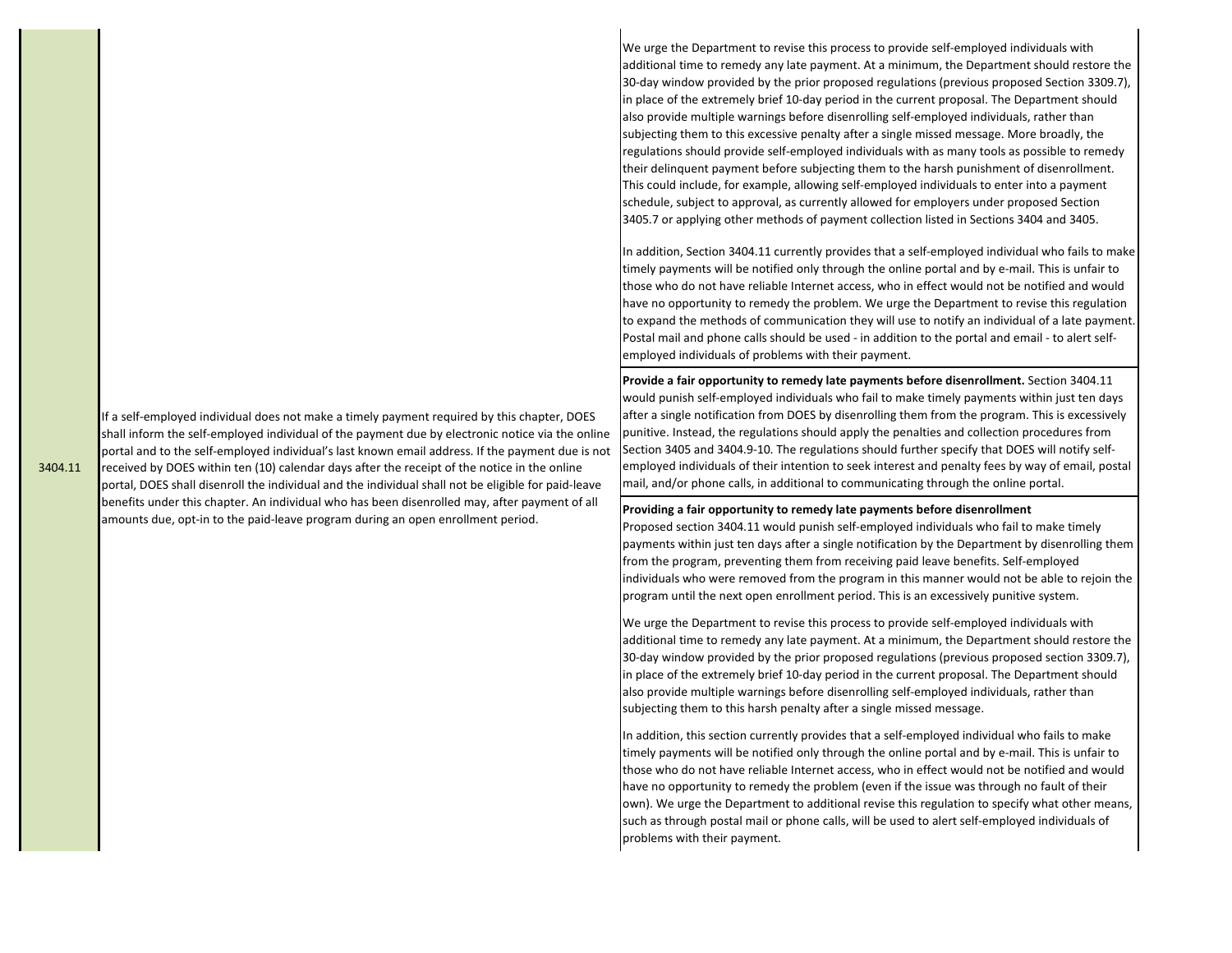More broadly, the Department should provide self-employed individuals with as many tools as possible to remedy their delinquent payment before subjecting them to the harsh punishment of disenrollment. This should include, for example, allowing self-employed individuals to enter into a payment schedule, subject to Department approval, as currently allowed for employers under proposed section 3405.7.

#### **Providing a fair opportunity to remedy late payments before disenrollment**

Proposed section 3404.11 would punish self-employed individuals who fail to make timely payments within just ten days after a single notification by the Department by disenrolling them from the program, preventing them from receiving paid leave benefits. Self-employed individuals who were removed from the program in this manner would not be able to rejoin the program until the next open enrollment period. This is an excessively punitive system.

We urge the Department to revise this process to provide self-employed individuals with additional time to remedy any late payment. At a minimum, the Department should restore the 30-day window provided by the prior proposed regulations (previous proposed section 3309.7), in place of the extremely brief 10-day period in the current proposal. The Department should also provide multiple warnings before disenrolling self-employed individuals, rather than subjecting them to this harsh penalty after a single missed message.

In addition, this section currently provides that a self-employed individual who fails to make timely payments will be notified only through the online portal and by e-mail. This is unfair to those who do not have reliable Internet access, who in effect would not be notified and would have no opportunity to remedy the problem (even if the issue was through no fault of their own). We urge the Department to additionally revise this regulation to specify what other means, such as through postal mail or phone calls, will be used to alert self-employed individuals of problems with their payment.

More broadly, the Department should provide self-employed individuals with as many tools as possible to remedy their delinquent payment before subjecting them to the harsh punishment of disenrollment. This should include, for example, allowing self-employed individuals to enter into a payment schedule, subject to Department approval, as currently allowed for employers under proposed section 3405.7.

**Provide a fair opportunity to remedy late payments before disenrollment.** Section 3404.11 would punish self-employed individuals who fail to make timely payments within just ten days after a single notification from DOES by disenrolling them from the program. This is excessively punitive. Instead, the regulations should apply the penalties and collection procedures from Section 3405 and 3404.9-10. The regulations should further specify that DOES will notify selfemployed individuals of their intention to seek interest and penalty fees by way of email, postal mail, and/or phone calls, in additional to communicating through the online portal.

**Provide a fair opportunity to remedy late payments before disenrollment.** Section 3404.11 would punish self-employed individuals who fail to make timely payments within just ten days after a single notification from DOES by disenrolling them from the program. This is excessively punitive. Instead, the regulations should apply the penalties and collection procedures from Section 3405 and 3404.9-10. The regulations should further specify that DOES will notify selfemployed individuals of their intention to seek interest and penalty fees by way of email, postal mail, and/or phone calls, in additional to communicating through the online portal.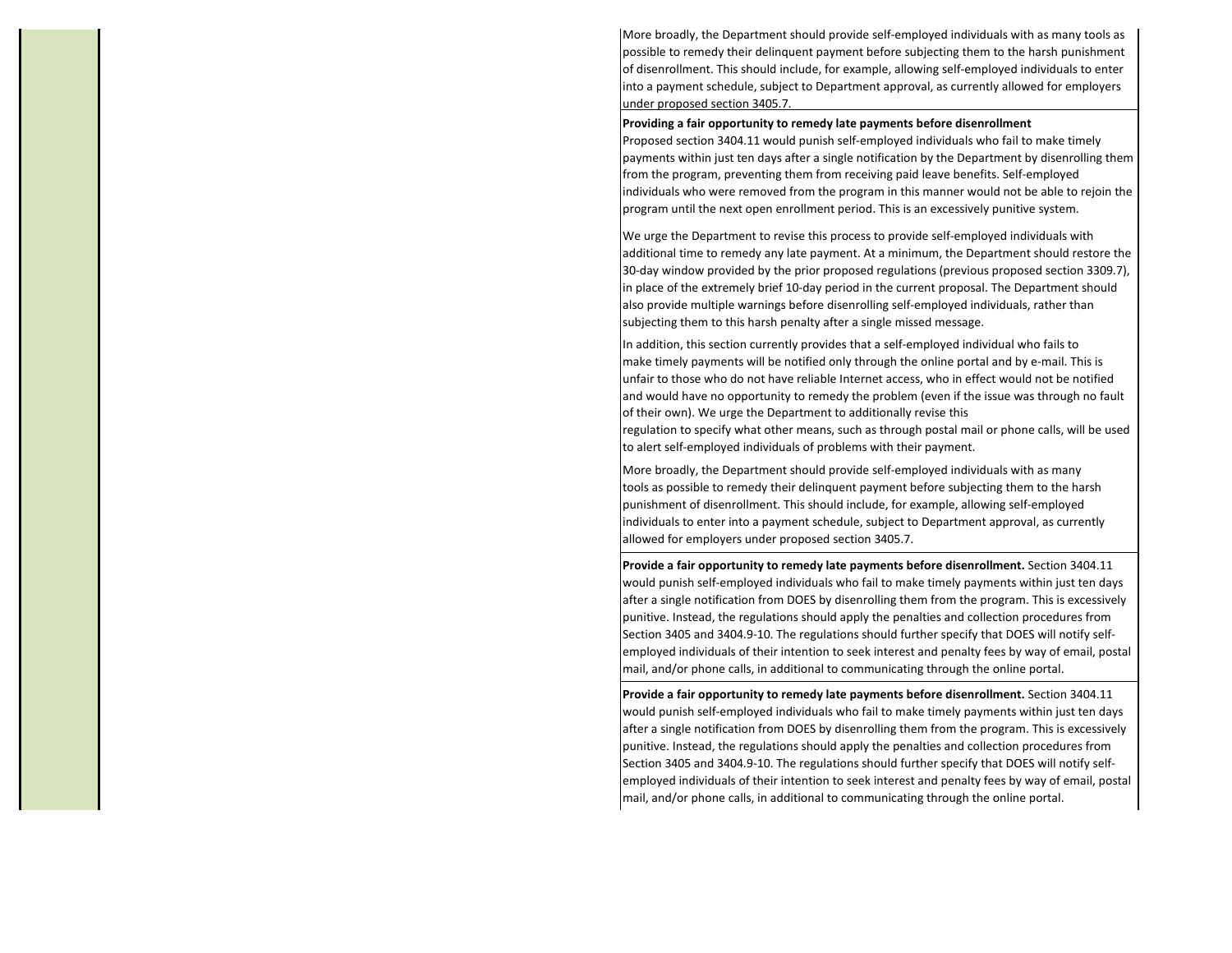|      |                              | Other self-employed people, advocates, and I are suggesting these adjustments because it is<br>often difficult to know all the steps needed to set oneself up either formally or informally in a<br>self-employment situation - and this should not result in an inability to participate in the paid<br>leave program. I know from personal experience that even though I am well-educated,<br>organized, and had a lot of advantages to draw on in starting a business that it can be confusing<br>at first to sort out all of what needs to be done administratively, including how various<br>government agencies will be sending their communications, and, as a result, I made my share of<br>mistakes because I didn't realize exactly what I needed to do and by when. Some of these<br>mistakes included the late filing of required forms and taxes. I was reassured that this is often a<br>normal part of starting up a small business, especially for someone who is a handling all of this<br>on one's own. However, with this being the case, it seems both excessively punitive and unfair<br>to only give self-employed people a ten-day grace period for a missed payment and<br>subsequently disenrolling them from the program, especially based on only one communication<br>in one format, which can be easy to miss - particularly when businesses that often have more<br>significant administrative resources are provided with more support and leeway to rectify a late<br>payment situation. This will also have the effect of decreasing the size of the social insurance<br>pool when the goal should be trying to keep as many people as possible within it. |
|------|------------------------------|---------------------------------------------------------------------------------------------------------------------------------------------------------------------------------------------------------------------------------------------------------------------------------------------------------------------------------------------------------------------------------------------------------------------------------------------------------------------------------------------------------------------------------------------------------------------------------------------------------------------------------------------------------------------------------------------------------------------------------------------------------------------------------------------------------------------------------------------------------------------------------------------------------------------------------------------------------------------------------------------------------------------------------------------------------------------------------------------------------------------------------------------------------------------------------------------------------------------------------------------------------------------------------------------------------------------------------------------------------------------------------------------------------------------------------------------------------------------------------------------------------------------------------------------------------------------------------------------------------------------------------------------------------------------------------------------|
| 3405 | <b>COLLECTION PROCEDURES</b> |                                                                                                                                                                                                                                                                                                                                                                                                                                                                                                                                                                                                                                                                                                                                                                                                                                                                                                                                                                                                                                                                                                                                                                                                                                                                                                                                                                                                                                                                                                                                                                                                                                                                                             |
|      |                              | This section discusses how UPL contributions will be collected. It does not seem to clearly apply<br>to self-employed individuals.<br>Recommendation<br>This section should be amended to apply to all covered employers including self-employed<br>employees. It should not deviate from how nonpayers or non-filers of UI are treated.                                                                                                                                                                                                                                                                                                                                                                                                                                                                                                                                                                                                                                                                                                                                                                                                                                                                                                                                                                                                                                                                                                                                                                                                                                                                                                                                                    |
|      |                              | The consequences for a covered employer's failure to correctly report (or account for) its<br>contributions to the UPLIF are substantial. See Section 3405, Collection Procedures of the<br>Proposed Rule II. As such, covered employers need clarity and predictability regarding how the<br>paid-leave program is being administered and how notices of infractions are communicated.<br>Throughout Section 3406 of the Proposed Rule II, the Department states that communications<br>and notices between the Department and covered employers shall be through "the online<br>portal or through another format approved by DOES." (Emphasis added).<br>Colonial maintains that creating additional avenues for communications, outside of the online                                                                                                                                                                                                                                                                                                                                                                                                                                                                                                                                                                                                                                                                                                                                                                                                                                                                                                                                    |
|      |                              | portal, could compromise the integrity of the program and frustrate compliance. In the absence<br>of an audit trial, which an online portal permits, there may be no way for a covered employer to<br>document adherence to the Act and regulations.                                                                                                                                                                                                                                                                                                                                                                                                                                                                                                                                                                                                                                                                                                                                                                                                                                                                                                                                                                                                                                                                                                                                                                                                                                                                                                                                                                                                                                        |
| 3405 | <b>Collection Procedures</b> | The collection procedures included in the Proposed Rule II suffer from serious due process<br>shortcomings. By illustration, Section 3405 leaves covered employers with one option when the<br>Department notifies them of a failure to file reports or to pay contributions - comply, as<br>demanded, or seek a DOES-approved payment schedule! See Sections 3405.1 and 3405.5. The<br>Proposed Rule II offer no opportunity - or process - for covered employers to answer the<br>contents of a DOES Notice of Delinquency, before the Department is authorized to begin<br>initiating liens, civil actions, etc. As such, a covered employer's only remedy is a judicial action,<br>after the District government has already commenced a proceeding to take the property of the<br>covered employer.                                                                                                                                                                                                                                                                                                                                                                                                                                                                                                                                                                                                                                                                                                                                                                                                                                                                                    |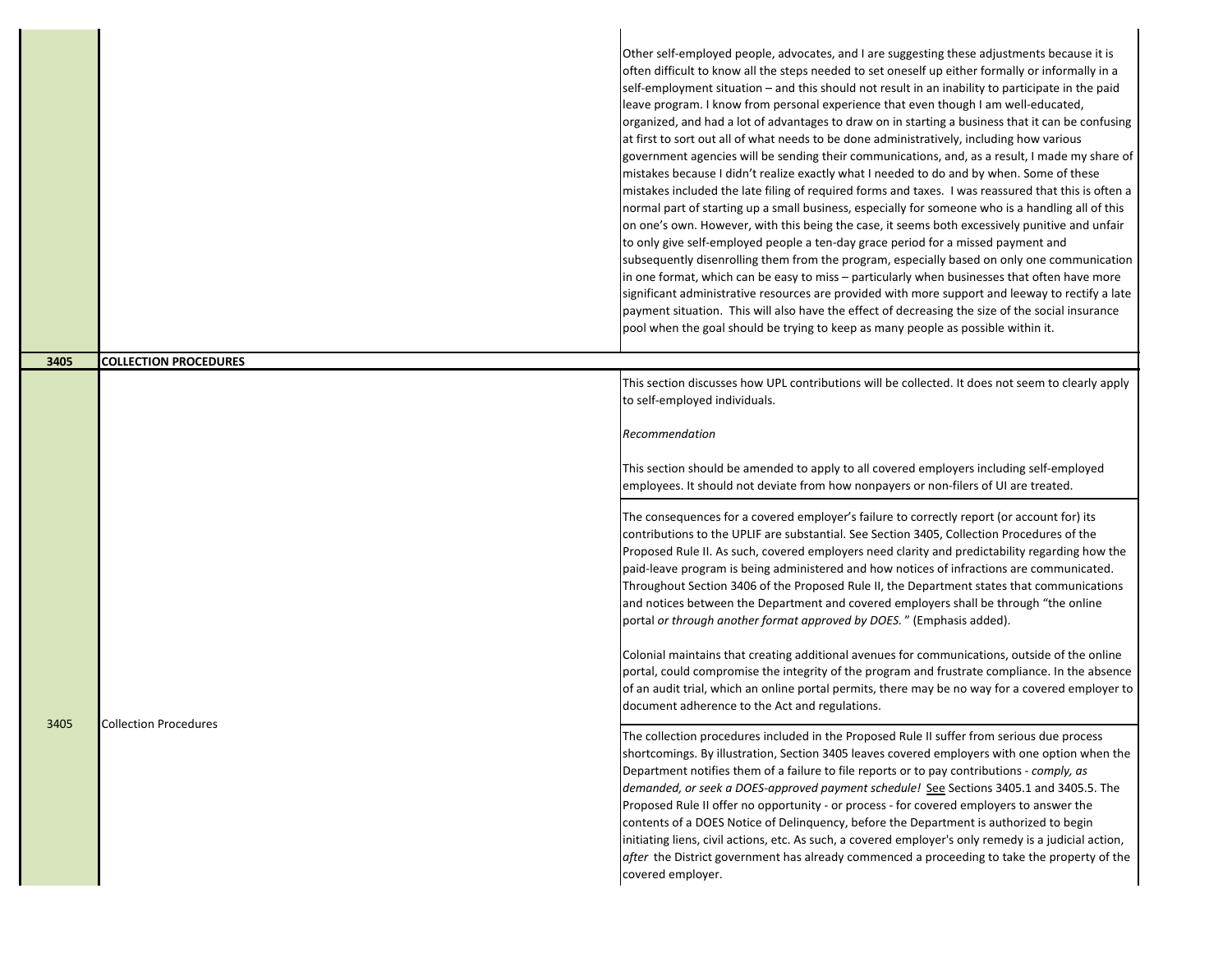|         |                                                                                                                                                                                                                                                                                                                                                                                                                                                                                                                                                                                                                                                                         | The absence of an intermediary process of administrative relief will render District covered<br>employers, particularly CBEs and small non-profits, at the mercy of DOES' demands, no matter<br>how arbitrary, capricious or abusive of discretion. Small covered employers will often not have<br>the resources to proceed to expensive litigation, effectively leaving them no recourse against<br>the demands of the Department.<br>MLDC respectfully requests that DOES amend Section 3405 of the Proposed Rule II and<br>incorporate procedures that will protect the due process rights of covered employers. These<br>procedures should include an internal administrative process between the Department and the<br>covered employer, permitting the exchange of information and possible resolution, along with<br>an opportunity for an administrative hearing.                                                                                                                                                                                                                                                                                                                                                                                                                                                                                                                                                      |
|---------|-------------------------------------------------------------------------------------------------------------------------------------------------------------------------------------------------------------------------------------------------------------------------------------------------------------------------------------------------------------------------------------------------------------------------------------------------------------------------------------------------------------------------------------------------------------------------------------------------------------------------------------------------------------------------|--------------------------------------------------------------------------------------------------------------------------------------------------------------------------------------------------------------------------------------------------------------------------------------------------------------------------------------------------------------------------------------------------------------------------------------------------------------------------------------------------------------------------------------------------------------------------------------------------------------------------------------------------------------------------------------------------------------------------------------------------------------------------------------------------------------------------------------------------------------------------------------------------------------------------------------------------------------------------------------------------------------------------------------------------------------------------------------------------------------------------------------------------------------------------------------------------------------------------------------------------------------------------------------------------------------------------------------------------------------------------------------------------------------------------------|
| 3405.1  | At any time after a covered employer fails to file reports or pay contributions required by the<br>Act, DOES shall inform the covered employer of such failing by electronic notice via the online<br>portal and to the covered employer's last known email address. Such notice shall be on forms of<br>general applicability and shall include information regarding the quarters for which reports were<br>not filed and the amount of contributions, interest, and penalties owed. Such notice shall<br>demand filing of unfiled reports and payment of all sums owed within ten (10) calendar days<br>from the date of receipt of the notice in the online portal. | We recommend that the notice of delinguency should be mailed, (in addition to email) to an<br>employer's address. We suggest that DOES increase the timeline of response outlined<br>throughout Sec. 3405. The regulations require employers to file missed reports and/or pay<br>missed payments within ten (10) calendar days of receiving a notice from DOES. Employers are<br>also held to a 10-day calendar timeline for response and/or payment of any amount due plus<br>interest and penalties after receiving a Notice of Delinquency. The period should be expanded<br>from 10 calendar days to 30 calendar days to allow employers time to investigate any issues, to<br>provide a response to DOES, or issue payments. 30 calendar days is the basis for the District's<br>prompt payment laws. However, we do have concerns with the language that speaks to from<br>the date of receipt of the notice in the online portal. Without a notification or an alert system,<br>how will the agency calculate receipt of a notice? What the business community has<br>experienced with UI payments, is that even though the invoice says payable within "receipt",<br>DOES starts their collection clock on the date they draft/issue the invoice not when the<br>employer receives it. This is a concern for our members as many covered employers fear DOES<br>will continue this practice with UPLA implementation. |
|         |                                                                                                                                                                                                                                                                                                                                                                                                                                                                                                                                                                                                                                                                         | Specifically, the final regulations should add email communication protocols to Section 3405.1<br>We recommend removing the phrase "required by the Act," in the first sentence of Section<br>3405.1. There will be forms required by DOES to process employer contributions and determine<br>self-employed eligibility that go beyond what is specified in the Act and employers must be held<br>accountable for complying with those Departmental requirements.                                                                                                                                                                                                                                                                                                                                                                                                                                                                                                                                                                                                                                                                                                                                                                                                                                                                                                                                                              |
| 3405.10 | If a covered employer fails to respond to DOES' Notice of Delinguency and demand for payment<br>of delinguent contributions, interest, and penalties, or if a covered employer fails to make a<br>scheduled installment payment, DOES, without further notice or demand to the covered<br>employer, may attempt to collect the overdue payments by any method authorized by the Act.                                                                                                                                                                                                                                                                                    | This subsection sets forth penalties for failure to pay the UPL assessment or file the UPL reports.<br>In order to avoid confusion, all rules governing UI payments, reports and appeals should apply<br>to UPL payments, reports and appeals.<br>Recommendation<br>Revise 3404.10 to establish the same protocols as set forth under UCA for UI payment, reports                                                                                                                                                                                                                                                                                                                                                                                                                                                                                                                                                                                                                                                                                                                                                                                                                                                                                                                                                                                                                                                              |
| 3406    | <b>ONLINE PORTAL</b>                                                                                                                                                                                                                                                                                                                                                                                                                                                                                                                                                                                                                                                    | and anneals.                                                                                                                                                                                                                                                                                                                                                                                                                                                                                                                                                                                                                                                                                                                                                                                                                                                                                                                                                                                                                                                                                                                                                                                                                                                                                                                                                                                                                   |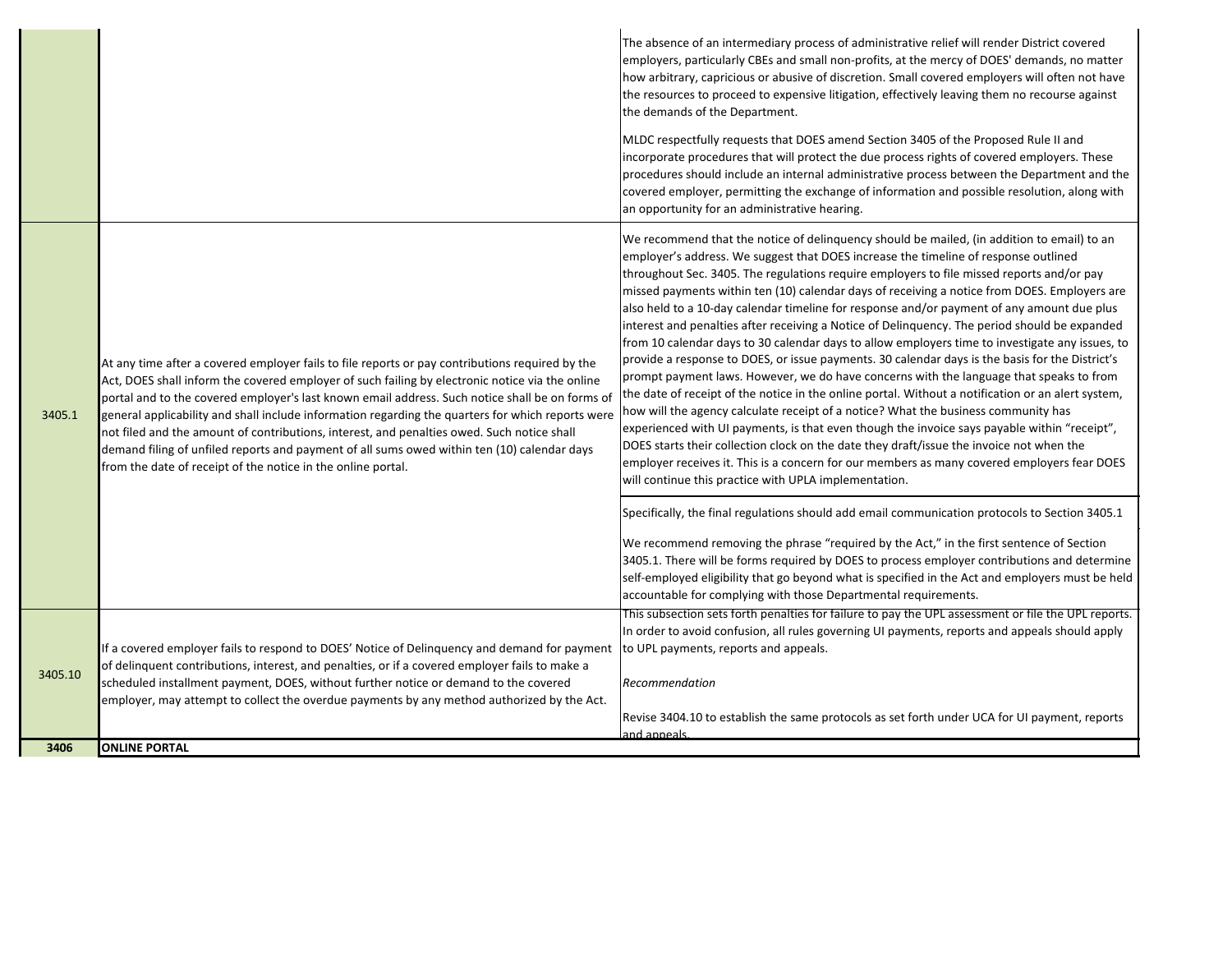|      |                      | This section provides procedures for how covered employers will be expected to communicate<br>with DOES. It seems to assume that all communication - requests from the government for<br>contributions as well as responses by employers regarding paid leave claims -- go through one<br>office at each employer. Like many large employers, universities have separate offices for<br>payroll taxes, UI assessments and paid leave claims administration. As a result, not all parts of<br>the portal should be available to all parts of each covered employer. For example, an employer's<br>payroll office which would be responsible for quarterly reporting, UI and (presumably) UPL<br>remittances should be able to access one part of the portal while the benefits department,<br>responsible for monitoring claims and providing information about those claims should access a<br>different part of the portal. The payroll office would not need access to claim information.                                                                                                                                                                                                                                                            |
|------|----------------------|--------------------------------------------------------------------------------------------------------------------------------------------------------------------------------------------------------------------------------------------------------------------------------------------------------------------------------------------------------------------------------------------------------------------------------------------------------------------------------------------------------------------------------------------------------------------------------------------------------------------------------------------------------------------------------------------------------------------------------------------------------------------------------------------------------------------------------------------------------------------------------------------------------------------------------------------------------------------------------------------------------------------------------------------------------------------------------------------------------------------------------------------------------------------------------------------------------------------------------------------------------|
| 3406 | <b>Online Portal</b> | Of greater importance is how breaches to data security will be treated. If the DOES system is<br>hacked, for example, as happened several years ago to the federal OPM data base, who will be<br>liable for such breach and who will be responsible for notifying the affected employees? Data<br>security is a complicated issue and should be addressed by the rules.                                                                                                                                                                                                                                                                                                                                                                                                                                                                                                                                                                                                                                                                                                                                                                                                                                                                                |
|      |                      | Recommendation                                                                                                                                                                                                                                                                                                                                                                                                                                                                                                                                                                                                                                                                                                                                                                                                                                                                                                                                                                                                                                                                                                                                                                                                                                         |
|      |                      | The rules should specify that the portal should allow for multiple points of contact at each<br>covered employer based on the employer's distribution of functions. In addition, each of these<br>points of contacts should be able to access the portal and its information depending on their<br>roles. In addition, the rules should specify responsibilities in the event of a data breach after the<br>information is reported to DOES.                                                                                                                                                                                                                                                                                                                                                                                                                                                                                                                                                                                                                                                                                                                                                                                                           |
|      |                      | The regulations should clarify methods of communicating outside the online portal.<br>It is promising to see the Department centralizing and streamlining communications through a<br>primary hub such as the online portal. The portal will be an invaluable resource to workers and<br>employers alike.<br>However, self-employed individuals include a wide range of types of workers, including people<br>at all levels of income. Many self-employed people, particularly low-income workers, may not<br>have reliable Internet access. For these workers, clear, reliable modes of communication other<br>than the online portal will be essential to their ability to opt in. Therefore, we strongly urge the<br>Department to specifically clarify what alternative methods of communication will be available<br>beyond the online portal. These should include, at a minimum, postal mail, phone calls, and the<br>ability to perform key tasks in person at sites like American Job Centers.<br>Specifically, the final regulations should clarify: (3) in general, how self-employed individuals can<br>communicate with the Department and receive information from the Department other than<br>through the online portal (section 3406) |
|      |                      | In addition, subjecting covered employers to multiple avenues of communications and notice<br>will only further confuse and complicate an already challenging set of new administrative<br>responsibilities. As such, the Company requests that the words "or through another format<br>approved by DOES" be struck from every subsection of Section 3406.                                                                                                                                                                                                                                                                                                                                                                                                                                                                                                                                                                                                                                                                                                                                                                                                                                                                                             |

L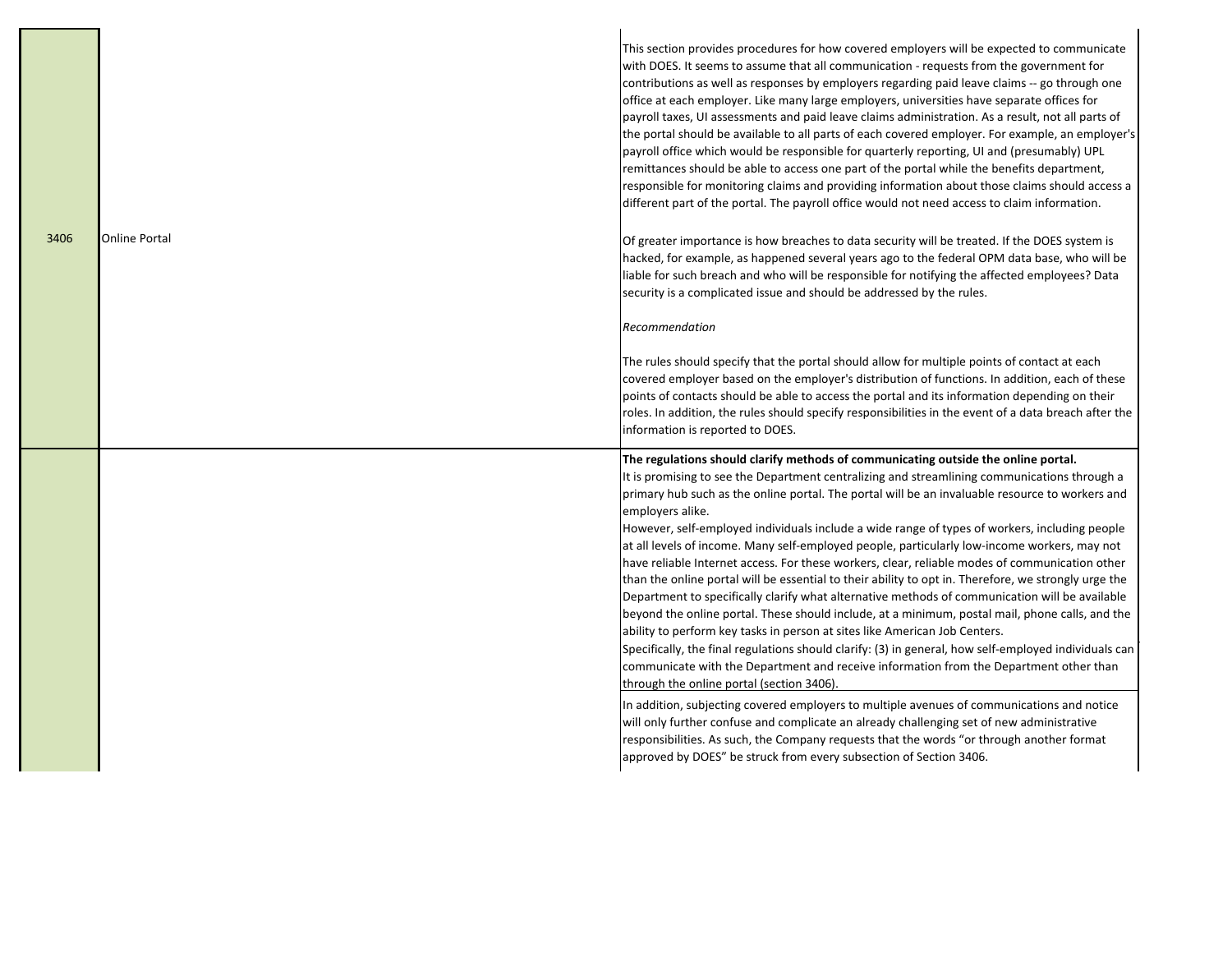All DOES communications with covered employers pursuant to this chapter shall occur though 3406.1 The online portal or through another format approved by DOES.

## **5. Communicating with self-employer workers**

While we applaud DOES for proposing to centralize and streamline communications through a primary hub such as the online portal, we are concerned it may leave some self-employed people out, particularly low-income workers, who may not have reliable Internet access. For these workers, clear, reliable modes of communication other than the online portal will be essential to their ability to opt in. Therefore, we strongly urge the Department to specifically clarify what alternative methods of communication will be available beyond the online portal. These should include, at a minimum, postal mail, phone calls, and the ability to perform key tasks in person at sites like American Job Centers.

Specifically, the final regulations should clarify: (3) in general, how self-employed individuals can communicate with the Department and receive information from the Department other than through the online portal (section 3406).

### **Expanding communications beyond the online portal**

It is wonderful to see DOES centralizing and streamlining program communications through one primary hub such as the online portal; this will be an invaluable resource to workers and employers alike. However, not all self-employed entrepreneurs and employers have reliable access to the Internet or are accustomed to doing business online. Further, many business operators are simply too busy to check an online portal regularly, of their own volition, meaning important notices could slip through the cracks if the Department relies exclusively on communications via the portal.

It is imperative that the paid leave program establishes protocols for communicating with stakeholders beyond the online portal and, relatedly, ensures the portal is mobile friendly to cater to the large number of people who primarily access the internet through their smartphones. We encourage DOES to ensure the IT systems that are developed for the portal have a built-in capacity to automatically generate an email message to employers and selfemployed individuals any time a notice is posted to the portal (e.g. reminders of filing deadlines, notices that an employee has applied for/been approved for paid leave, etc.). We also encourage DOES to use postal mail, phone calls, text notices, and in person support at American Job Centers locations to communicate with business operators. When an employer creates their account with the portal - a task for which DOES should establish office hours at American Job Centers to help walk employers through - DOES should ask employers to indicate two preferred methods communication so that the program can tailor communications accordingly.

Specifically, the final regulations should add email communication protocols to Section 3406 and clarify: (3) in general, how employers and self-employed individuals can communicate with the Department and receive information from the Department other than

through the online portal or other formats.

**Ensure communication will happen outside the online portal.** It is wonderful to see DOES centralizing and streamlining communications through a primary hub such as an online portal but not all entrepreneurs are accustomed to doing business online, and not all people have reliable access to the internet. Important notices could slip through the cracks if the agency relies exclusively on the online portal. I urge DOES to couple portal postings with email notifications and, for those with limited access to technology, communication should also happen via phone and mail.

# **Communicating outside the online portal**

It is excellent to see DOES centralizing and streamlining communications through a primary hub such as the online portal. The portal will be an invaluable resource to workers and employers alike.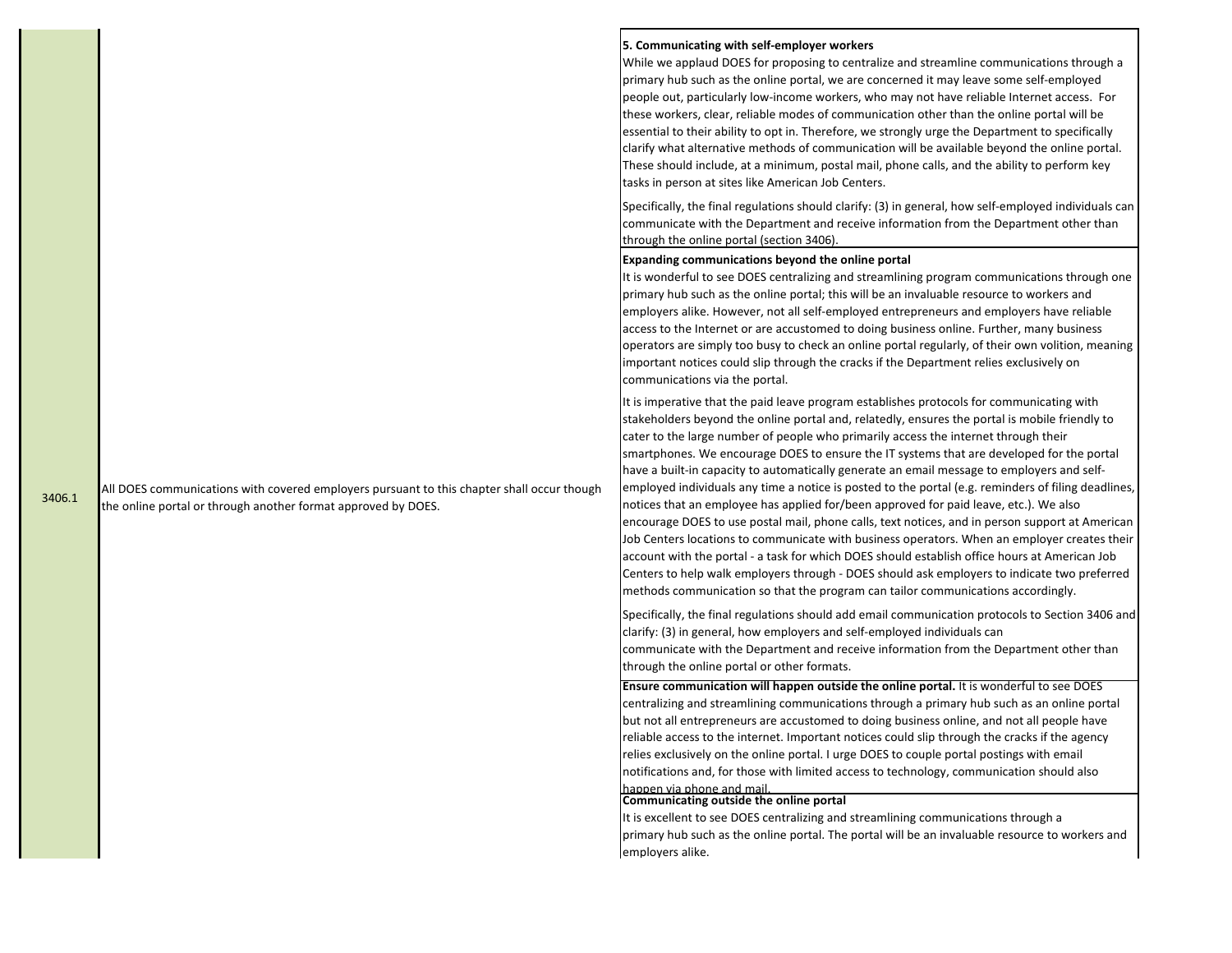|      |                                  | However, self-employed individuals include a wide range of types of workers, including<br>people at all levels of income. Many self-employed people, particularly low-income<br>workers, may not have reliable Internet access. For these workers, clear, reliable modes of<br>communication other than the online portal will be essential to their ability to opt in.<br>Therefore, we strongly urge the Department to specifically clarify what alternative<br>methods of communication will be available beyond the online portal. These should<br>include, at a minimum, postal mail, phone calls, and the ability to perform key tasks in<br>person at sites like American Job Centers.                                                                                                                                    |
|------|----------------------------------|----------------------------------------------------------------------------------------------------------------------------------------------------------------------------------------------------------------------------------------------------------------------------------------------------------------------------------------------------------------------------------------------------------------------------------------------------------------------------------------------------------------------------------------------------------------------------------------------------------------------------------------------------------------------------------------------------------------------------------------------------------------------------------------------------------------------------------|
|      |                                  | Specifically, the final regulations should clarify: (3) in general, how self-employed individuals can<br>communicate with the Department and receive information from the Department other than<br>through the online portal (section 3406).<br>Ensure communication will happen outside the online portal. It is wonderful to see DOES<br>centralizing and streamlining communications through a primary hub such as an online portal<br>but not all entrepreneurs are accustomed to doing business online, and not all people have<br>reliable access to the internet. Important notices could slip through the cracks if the agency<br>relies exclusively on the online portal. I urge DOES to couple portal postings with email<br>notifications and, for those with limited access to technology, communication should also |
|      |                                  | happen via phone and mail.<br><b>Ensure communication will happen outside the online portal.</b> It is wonderful to see DOES<br>centralizing and streamlining communications through a primary hub such as an online portal<br>but not all entrepreneurs are accustomed to doing business online, and not all people have<br>reliable access to the internet. Important notices could slip through the cracks if the agency<br>relies exclusively on the online portal. I urge DOES to couple portal postings with email<br>notifications and, for those with limited access to technology, communication should also<br>happen via phone and mail.                                                                                                                                                                              |
|      |                                  |                                                                                                                                                                                                                                                                                                                                                                                                                                                                                                                                                                                                                                                                                                                                                                                                                                  |
| 3407 | <b>EMPLOYER RESPONSIBILITIES</b> |                                                                                                                                                                                                                                                                                                                                                                                                                                                                                                                                                                                                                                                                                                                                                                                                                                  |
|      |                                  | This section refers to how employers should provide notice to their employees, referencing a<br>"conspicuous place" "accessible by all employees" where notice needs to be posted. While<br>many employers still have "break rooms," increasingly many employers in today's business<br>environment do not. In Washington, DC there are many non-traditional worksites or employers<br>that permit employees to work remotely. It would be difficult to define an "easily accessible"<br>space for these employees. It is even more complicated on a college campus with multiple work<br>sites and multiple work arrangements for employees.                                                                                                                                                                                    |
|      |                                  |                                                                                                                                                                                                                                                                                                                                                                                                                                                                                                                                                                                                                                                                                                                                                                                                                                  |
|      |                                  | Recommendation<br>The rules should be clarified to allow for alternative forms of notice such as electronic access or<br>electronic communications, to help address businesses with non-traditional work sites and work<br>arrangements.                                                                                                                                                                                                                                                                                                                                                                                                                                                                                                                                                                                         |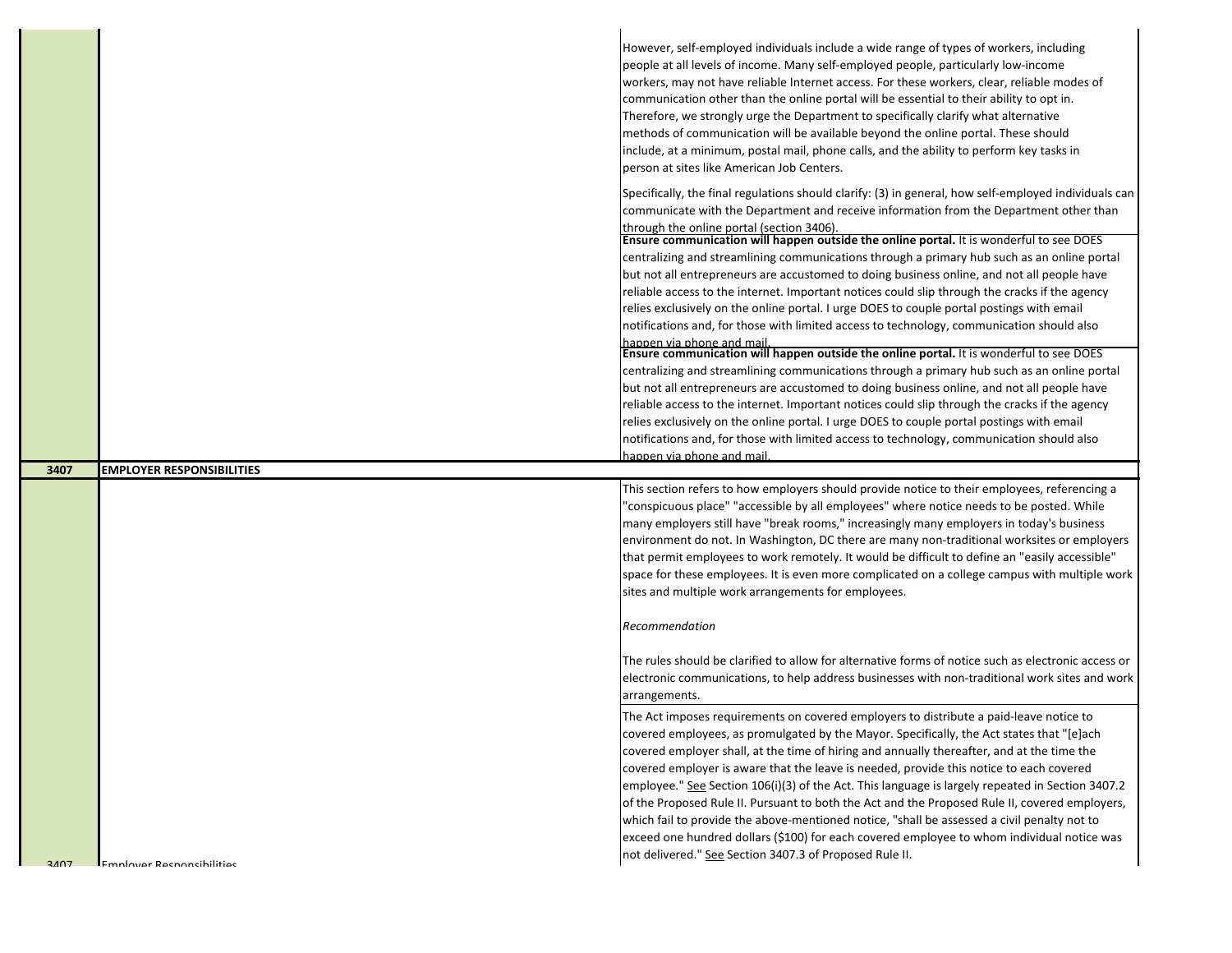| בחווטוסערו ווכאטווואוווווורס<br>וט <del>ו</del> יכ | Certainly, covered employers can objectively administer a program that requires all covered<br>employees be given the "paid leave program notice" at the time of hiring and annually.<br>However, it is entirely unclear how a covered employer is supposed to interpret and administer<br>the requirement to provide notice to a covered employee "at the time the covered employer is<br>aware that the leave is needed." See Section 3407.2(c) (emphasis added). Stated differently, on<br>what information is a covered employer supposed to make this determination?<br>MLDC recommends an objective standard in which the covered employee notifies the covered<br>employer of the need for paid leave, thus triggering the obligation of the covered employer to<br>provide the notice promulgated by the Mayor. Accordingly, MLDC respectfully requests the<br>following amendment to the Proposed Rule II:<br>3407.2 Each covered employer shall also provide the paid leave program notice to<br>employees at the following times:<br>To an individual employee, at the time of the employee's hiring;<br>(a)<br>Annually to all employees; and<br>(b)<br>To an individual employee, at the time the covered employer is aware<br>(c)<br>that paid leave is needed, meaning when the covered employee directly<br>communicates the need for paid leave to the covered employer's<br>designated paid leave coordinator in writing.                                                                                                                                                        |
|----------------------------------------------------|----------------------------------------------------------------------------------------------------------------------------------------------------------------------------------------------------------------------------------------------------------------------------------------------------------------------------------------------------------------------------------------------------------------------------------------------------------------------------------------------------------------------------------------------------------------------------------------------------------------------------------------------------------------------------------------------------------------------------------------------------------------------------------------------------------------------------------------------------------------------------------------------------------------------------------------------------------------------------------------------------------------------------------------------------------------------------------------------------------------------------------------------------------------------------------------------------------------------------------------------------------------------------------------------------------------------------------------------------------------------------------------------------------------------------------------------------------------------------------------------------------------------------------------------------------------------------------------------------|
|                                                    | On behalf of the business community, we would like to reiterate that the responsibilities of the<br>employer should align with what is in D.C. law. Specifically, since employees will be seeking paid<br>leave benefits from the District government and not the covered employer there will be<br>information that the employer will not have access to or will not be aware of because they are<br>not involved in the conversations between employee and DC government until informed of a<br>claim by the District. As such, it is important to note that the employer responsibility as<br>currently anticipated by the UPLA law would be to pay the payroll tax; notify employees of the<br>UPLA benefit opportunity; and allow the covered employee the time off for approved paid<br>leave. Moreover, regarding employer responsibility section found in Sec. 3407 we would like to<br>provide the below comments:<br>Definition of Worksite. Sec. 3407.1 requires employers to post a paid leave notice at each<br>worksite. However, worksite is not defined or clear. It is requested that the definition of<br>worksite is specified in rules. The business community would like to highlight that there is no<br>longer one central HR office or work location for all employees. Some businesses have multiple<br>locations with a headquarters outside of the District. Some employers have mobile employees<br>that are out of the office or in the field, teleworkers, and work at home employees. How would<br>this section clarify the notice requirement for those scenarios? |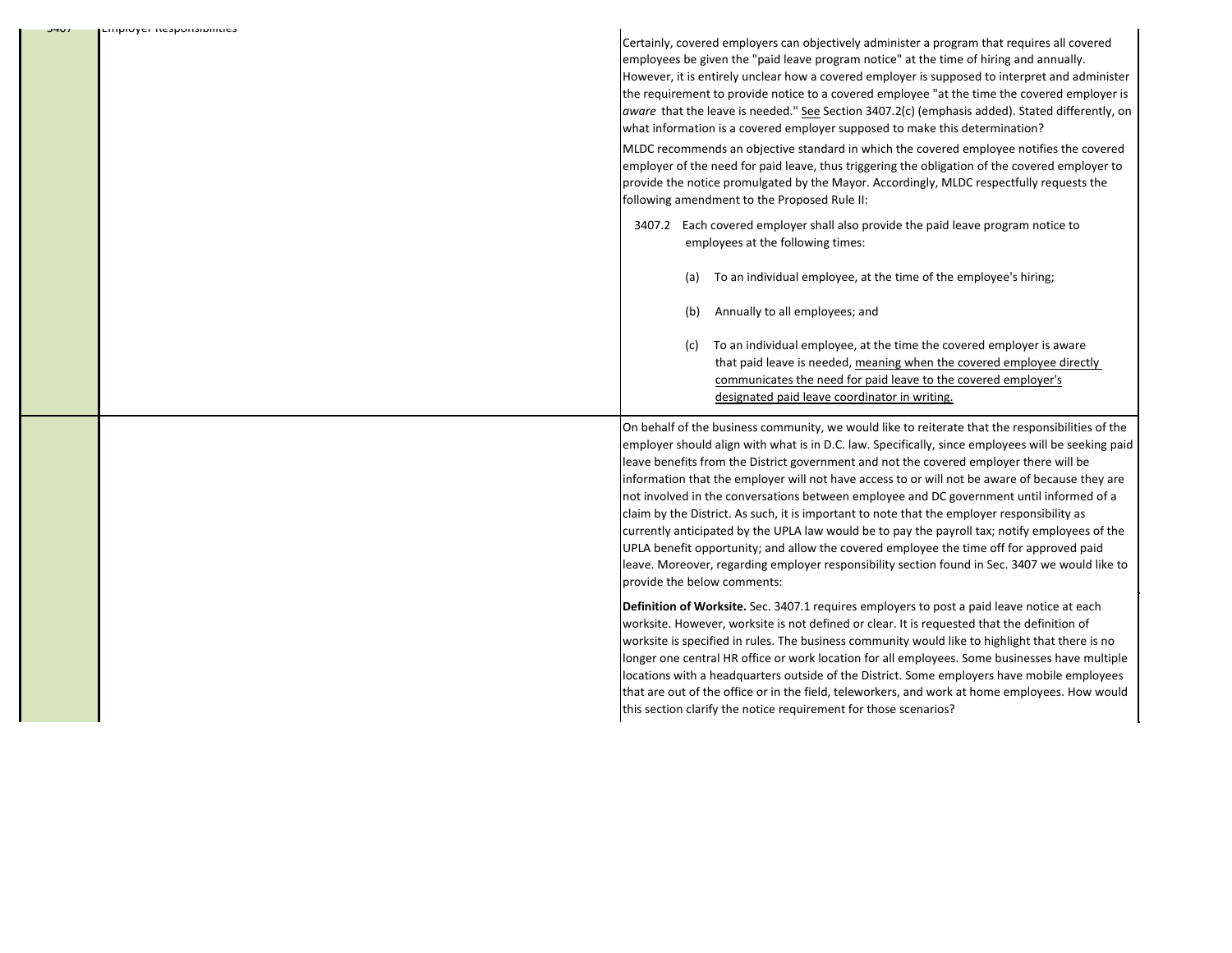|        |                                                                                                                                                                                | Section 3407 of the proposed regulations should be elaborated upon in subregulatory<br>guidance or in the program's planned operating procedures by developing DOES branded<br>resources that enable businesses to easily be in compliance with UPLA. We suggest the<br>Department consider developing the following:                                                                                                                                                                                                                                                                                                                                                                                                                                                                                                                                                                                                                                                                                                                                                                                                                                                                                                                                                                                                                                                                                                                                                                                                                                                                                                                                                                                                                                                                                           |
|--------|--------------------------------------------------------------------------------------------------------------------------------------------------------------------------------|-----------------------------------------------------------------------------------------------------------------------------------------------------------------------------------------------------------------------------------------------------------------------------------------------------------------------------------------------------------------------------------------------------------------------------------------------------------------------------------------------------------------------------------------------------------------------------------------------------------------------------------------------------------------------------------------------------------------------------------------------------------------------------------------------------------------------------------------------------------------------------------------------------------------------------------------------------------------------------------------------------------------------------------------------------------------------------------------------------------------------------------------------------------------------------------------------------------------------------------------------------------------------------------------------------------------------------------------------------------------------------------------------------------------------------------------------------------------------------------------------------------------------------------------------------------------------------------------------------------------------------------------------------------------------------------------------------------------------------------------------------------------------------------------------------------------|
| 3407.1 | Each covered employer shall post and maintain a paid leave program notice promulgated by<br>DOES, in a conspicuous place at each worksite that is accessible by its employees. | • Updated labor rights posters that combine information about paid family and medical leave<br>with DCFMLA, DC paid sick and safe, and the Protecting Pregnant Workers Fairness Act. Posters<br>will be most effective if they rely heavily on visual cues, address the intersections of rights and<br>benefits, and clearly direct readers to additional information (i.e. an easy to remember web<br>address, an app to download, a QVR code to scan).<br>. Downloadable electronic copies of paid leave poster notices in Spanish, Amharic, Chinese, and<br>DC's other most common languages in accordance with the District's Language Access Act.<br>These resources could live on the online portal.<br>• Sample language explaining the District's paid leave program that an employer can incorporate<br>into their employee handbook. Relatedly, it may be helpful for this language to be developed in<br>the form of a form an employee signs upon hire certifying they have been made aware of their<br>rights to paid family and medical leave. Such forms should comply with Language Access.<br>• A short online training video about paid leave benefits and rights. This video should be<br>recorded and/or closed captioned in DC's most popular languages (including English closed<br>captioning for members of the deaf community).<br>• A template leave-notice form - form for employees providing notice to an employer of the<br>need for family or medical leave - that can be adapted for each company's internal needs or<br>preferences. These forms should include notice to e employees of their rights and protections in<br>taking leave; this part of the template form should be uneditable as, unfortunately, not all<br>employers treat their employees the way we'd hope. |
|        |                                                                                                                                                                                | These resources should be made available to all District employers by January 1, 2020 so that<br>they may be partners in the work of public education and outreach as was envisioned in the<br>statute. Further, it may be wise for DOES to include a requirement in Section 3408 of the<br>proposed regulations that employers document that they are complying with notice<br>requirements annually and at the time of each employee's hire. This compliance could be<br>demonstrated by having employees sign a copy of a notice of their rights at the time of hire or<br>signing a form saying they've watched a DOES 'know your rights' video presentation. Annually,<br>documentation of compliance could be demonstrated by maintaining an email record of notices<br>sent to employees. There are many other ways to document compliance with the notice<br>requirements in the regulations and JUFJ would be happy to share additional ideas if that would<br>prove useful. When working families are able to meet their caregiving needs at home, these<br>workers contribute to a healthier, happier, and more productive workforce - all District<br>employers must be empowered to and held accountable for collectively achieving these positive<br>outcomes.                                                                                                                                                                                                                                                                                                                                                                                                                                                                                                                                    |
|        |                                                                                                                                                                                | Sec. 3407.2(c) should be removed or clarified through further legislative authority. According to<br>the UPLA law, an employer is to provide the notice "at the time the covered employer is aware<br>that the leave is needed." Either this needs to be removed from the law or the time leave is<br>needed needs to be specified. Since the employer does not know when an employee may need<br>leave and when an employee may apply for the benefit it would make the most logical sense for<br>the agency to request that the DC Council amend the law to remove this requirement as<br>employers are not in a situation to understand this specific point of time and the law as passed<br>by the Council does not go into specific detail to provide the agency with authority to address<br>the business community's concerns.                                                                                                                                                                                                                                                                                                                                                                                                                                                                                                                                                                                                                                                                                                                                                                                                                                                                                                                                                                           |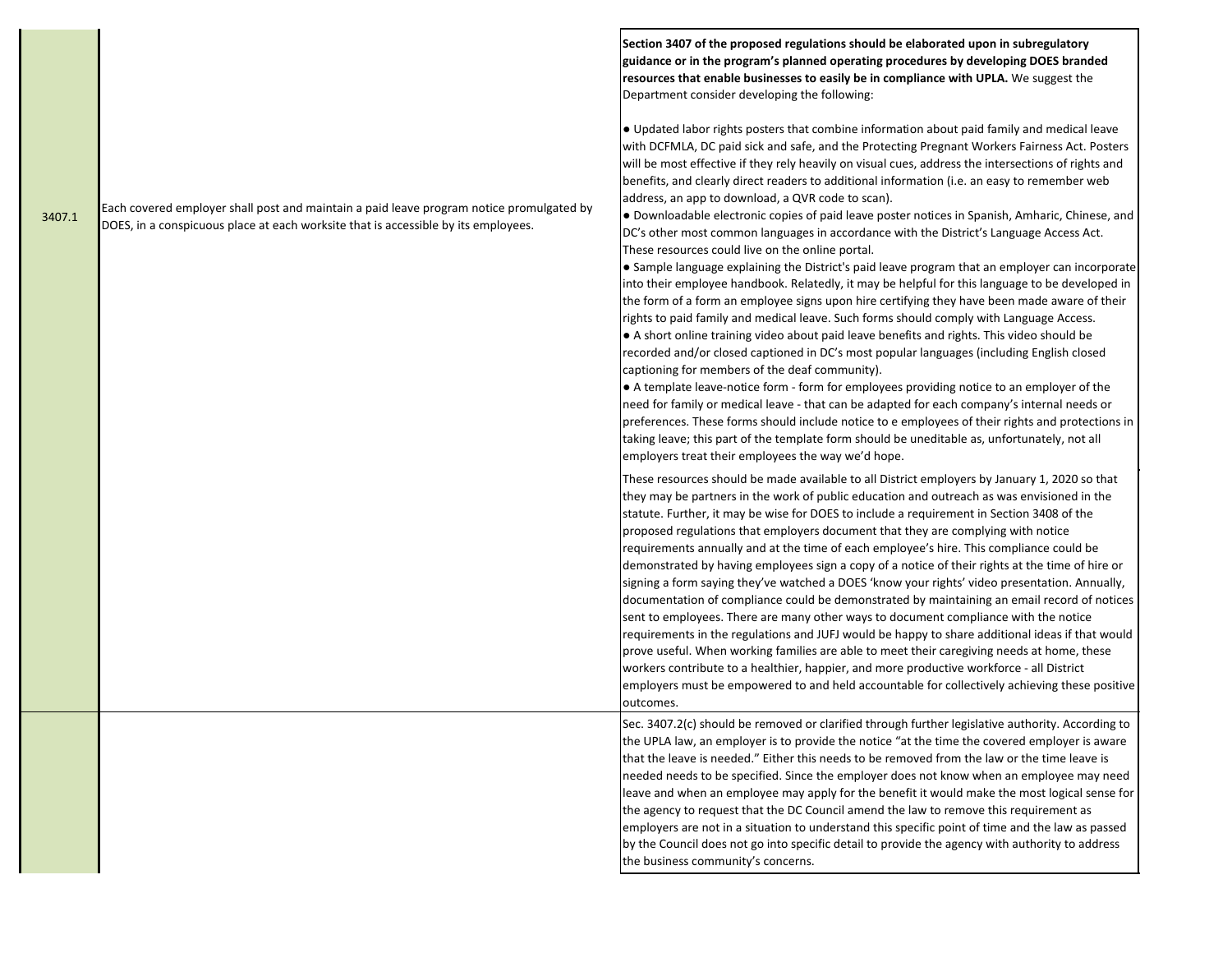| 3407.2 | Each covered employer shall also provide the paid leave program notice to employees at the<br>following times:<br>(a) To an individual employee, at the time of the employee's hiring;<br>(b) Annually to all employees; and<br>(c) To an individual employee, at the time the covered employer is aware that paid leave is<br>needed. | This paragraph requires employers to provide notice of the UPL program to individual<br>employees "at the time the covered employer is aware that paid leave is needed." As drafted,<br>this language is too vague to be effectively implemented. For example, if an employee shares<br>with her colleagues that she is pregnant, her coworkers could automatically become mandatory<br>reporters since the employer would know have constructive knowledge of the pregnancy. If the<br>information was shared as a confidence however, it could create problems for both the<br>pregnant employee and her work-place confidant. IF on the other hand an employee's<br>pregnancy is visually apparent but the employee hasn't shared the information, what should an<br>employer do? It is even more fraught for employees with illnesses that create physical changes.<br>At what point is an employer expected to "be aware" that an employee might need sick leave<br>(self-care UPL)? If an employer failed to take note of these conditions, would it be risking a fine<br>by not immediately providing notice to an employee who has not formally indicated any need<br>for paid leave?<br>Recommendation<br>The terms "aware," "employer," and/or "needed" should be amended and the proposed rule<br>should say that the employee must provide formal notice to the employer of their need to take<br>leave. A possible model for this rule could be how the Americans with Disability Law (ADA)<br>requires employees to notify/request accommodations from their employers.<br>Section 3407.2(b) of the Proposed Rule II requires covered employers to provide notice of the<br>paid leave program, as promulgated by DOES, annually to all employees. Failure to supply this<br>annual notice will subject covered employers to substantial fines.<br>In an effort to assist covered employers with complying with this notice requirement, Colonial<br>asks the Department for guidance. Specifically, the Company would welcome the Department's<br>direction on precisely how covered employers are expected to fulfill and document compliance<br>with this requirement.<br>With roughly 1,100 employees spread over approximately 250 sites, personally providing the<br>annual notice of the paid leave program - to all employees - will be a significant administrative<br>undertaking. At this time, the Company believes that the most efficient way to fulfill this<br>requirement is to annually post the paid leave notice on the Company's website.<br>Still, without more guidance, the Company will have no way of knowing whether its chosen<br>approach will satisfy the notice requirement. Certainly, Colonial will not be the only covered<br>employer with this dilemma and, as such, the Company respectfully requests that the<br>Department provide additional clarification on this subject in the final regulations. |
|--------|----------------------------------------------------------------------------------------------------------------------------------------------------------------------------------------------------------------------------------------------------------------------------------------------------------------------------------------|------------------------------------------------------------------------------------------------------------------------------------------------------------------------------------------------------------------------------------------------------------------------------------------------------------------------------------------------------------------------------------------------------------------------------------------------------------------------------------------------------------------------------------------------------------------------------------------------------------------------------------------------------------------------------------------------------------------------------------------------------------------------------------------------------------------------------------------------------------------------------------------------------------------------------------------------------------------------------------------------------------------------------------------------------------------------------------------------------------------------------------------------------------------------------------------------------------------------------------------------------------------------------------------------------------------------------------------------------------------------------------------------------------------------------------------------------------------------------------------------------------------------------------------------------------------------------------------------------------------------------------------------------------------------------------------------------------------------------------------------------------------------------------------------------------------------------------------------------------------------------------------------------------------------------------------------------------------------------------------------------------------------------------------------------------------------------------------------------------------------------------------------------------------------------------------------------------------------------------------------------------------------------------------------------------------------------------------------------------------------------------------------------------------------------------------------------------------------------------------------------------------------------------------------------------------------------------------------------------------------------------------------------------------------------------------------------------------------------------------------------------------------------------------------------------------------------------------------------------------------------------------------------------------------------------------------------------|
| 3408   | <b>RECORD KEEPING</b>                                                                                                                                                                                                                                                                                                                  |                                                                                                                                                                                                                                                                                                                                                                                                                                                                                                                                                                                                                                                                                                                                                                                                                                                                                                                                                                                                                                                                                                                                                                                                                                                                                                                                                                                                                                                                                                                                                                                                                                                                                                                                                                                                                                                                                                                                                                                                                                                                                                                                                                                                                                                                                                                                                                                                                                                                                                                                                                                                                                                                                                                                                                                                                                                                                                                                                            |
| 3408   | Record Keeping                                                                                                                                                                                                                                                                                                                         | This section specifies the type of records employers must keep and how DOES can access the<br>information. The language in some subsections is vague and needs to be clarified to promote<br>optimal compliance.<br>The record keeping provisions of Section 3408 of the Proposed Rule II are overly-broad and                                                                                                                                                                                                                                                                                                                                                                                                                                                                                                                                                                                                                                                                                                                                                                                                                                                                                                                                                                                                                                                                                                                                                                                                                                                                                                                                                                                                                                                                                                                                                                                                                                                                                                                                                                                                                                                                                                                                                                                                                                                                                                                                                                                                                                                                                                                                                                                                                                                                                                                                                                                                                                             |
|        |                                                                                                                                                                                                                                                                                                                                        | administratively burdensome, and not are required by the plain language of the Act.<br>Importantly, the Proposed Rule II provides no rationale why such provisions are necessary to<br>ensure compliance with the Act.                                                                                                                                                                                                                                                                                                                                                                                                                                                                                                                                                                                                                                                                                                                                                                                                                                                                                                                                                                                                                                                                                                                                                                                                                                                                                                                                                                                                                                                                                                                                                                                                                                                                                                                                                                                                                                                                                                                                                                                                                                                                                                                                                                                                                                                                                                                                                                                                                                                                                                                                                                                                                                                                                                                                     |

п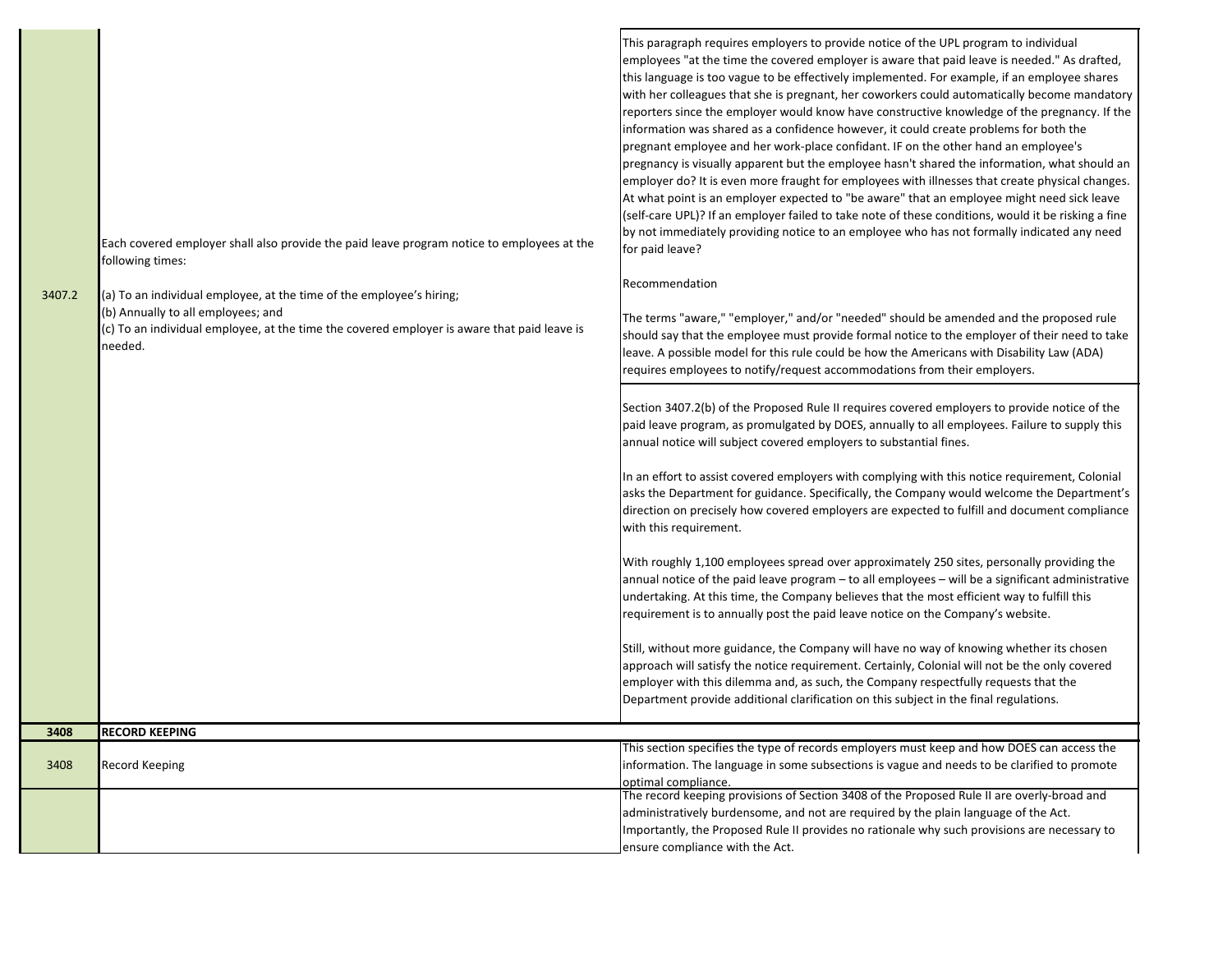|                                                                                                                                                                                                                                                                                                                                                                                                                                                                                                                                | Sec. 3408 - Record Keeping Needs an Overhaul. Overall, we oppose the drafting of this entire<br>section. The guidance for recordkeeping is too expansive and would be applicable to<br>information that has nothing to do with an employer's contribution amount to the paid leave<br>fund. Sec. 3408.1 states that "For a period of not less than three years, all covered employers<br>shall develop, maintain, and make available to DOES records regarding the employer's activities<br>related to the Act, including pay stubs, personal checks, cash receipts or bank deposits; work                                                                                                                                                                                                             |
|--------------------------------------------------------------------------------------------------------------------------------------------------------------------------------------------------------------------------------------------------------------------------------------------------------------------------------------------------------------------------------------------------------------------------------------------------------------------------------------------------------------------------------|--------------------------------------------------------------------------------------------------------------------------------------------------------------------------------------------------------------------------------------------------------------------------------------------------------------------------------------------------------------------------------------------------------------------------------------------------------------------------------------------------------------------------------------------------------------------------------------------------------------------------------------------------------------------------------------------------------------------------------------------------------------------------------------------------------|
|                                                                                                                                                                                                                                                                                                                                                                                                                                                                                                                                | schedules; communications between employer and employee; any circumstantial evidence<br>regarding the employee's eligibility; and any other record as requested by DOES<br>We strongly object to the inclusion of personal checks, or corporate bank deposits as the<br>information an employment office needs for a paid leave benefit fund would be information                                                                                                                                                                                                                                                                                                                                                                                                                                      |
|                                                                                                                                                                                                                                                                                                                                                                                                                                                                                                                                | regarding payroll, and not other business operational information.<br>We request that DOES not include "communications between employer and employee" as it is<br>not defined and could run afoul of some privacy laws as it relates to HR and conversations that<br>have nothing to do with paid leave.                                                                                                                                                                                                                                                                                                                                                                                                                                                                                               |
|                                                                                                                                                                                                                                                                                                                                                                                                                                                                                                                                | The fact that "circumstantial evidence" is even referenced in a rulemaking is of great concern to<br>the business community. Additionally, the section directs all covered employers to not only<br>maintain this type of information but to "develop" circumstantial evidence. How can a covered<br>employer develop this information and for what purpose? We request that this language is<br>removed and would like to reiterate to the agency that the covered employer would not know<br>of the "employee's eligibility" for the paid leave benefit. That determination would be made by<br>the District under the paid leave act. As such any information about eligibility would not be<br>within the covered employers' records but within the agency's records.                              |
|                                                                                                                                                                                                                                                                                                                                                                                                                                                                                                                                | The inclusion of "any other record as requested by DOES" should be stricken from the<br>rulemaking as not all information held by an employer would apply to payroll information or<br>would be covered by the Act. In general, the business community has deep concerns with this<br>section and strongly recommends that the agency revise this section.                                                                                                                                                                                                                                                                                                                                                                                                                                             |
|                                                                                                                                                                                                                                                                                                                                                                                                                                                                                                                                | This subsection specifies the types of records all covered employers must maintain and make<br>available to DOES including "communications between employers and the employee." The<br>language of this subsection is vague and could pose a problem for employers.                                                                                                                                                                                                                                                                                                                                                                                                                                                                                                                                    |
| For a period of not less than three (3) years, all covered employers shall develop, maintain, and<br>make available to DOES records regarding the employer's activities related to the Act, including<br>paystubs, personal checks, cash receipts, or bank deposits; work schedules; communications<br>between employer and employee; any circumstantial evidence regarding the employee's<br>eligibility; and any other record as requested by DOES; provided, that the payroll records contain<br>the following information: | For example, the requirement that employers "make available to DOES" certain records does<br>not clarify when the material must be provided and whether and under what circumstances<br>employers can appeal a DOES records request. In addition, in asking for all "communications"<br>between employer and employee" DOES might run afoul of federal law or employee privacy. In<br>Washington, DC in particular many employees, including some affiliated with universities, have<br>federal security clearances. Sharing such information could be a federal offense. More broadly,<br>providing medical information at the request of the government but without knowledge of the<br>employee could be a violation of the Health Insurance Portability and Accountability Act of 1996<br>(HIPAA). |

ι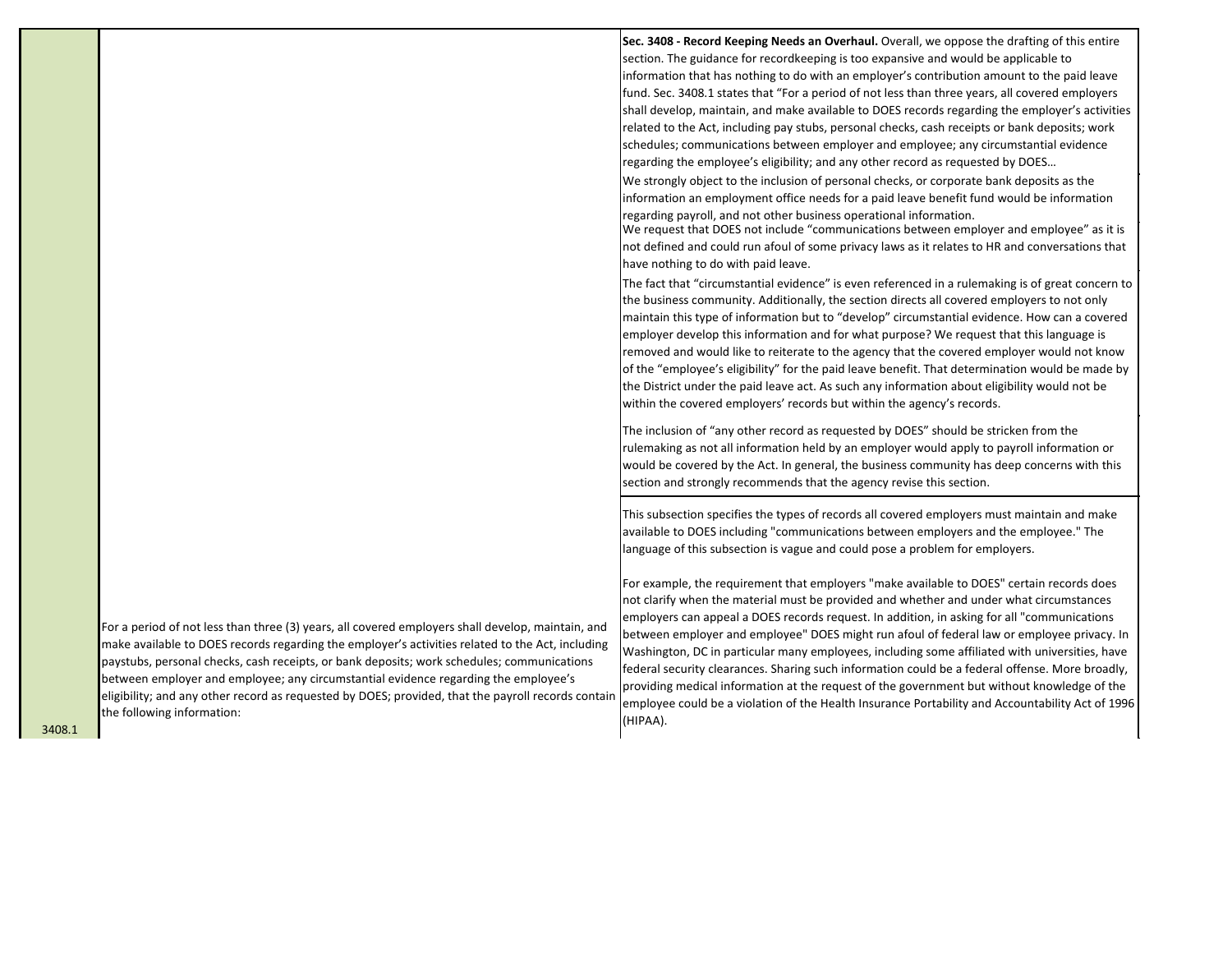|              | (a) Name and social security number, or individual taxpayer identification number in lieu of a<br>social security number, of each employee;<br>(b) Beginning and ending dates of each pay period;<br>(c) Wages paid for each pay period, including the value of non-monetary<br>remuneration; and<br>(d) Dates of employment. | Other information listed in the proposed rule that could be subject to DOES inquiry such as<br>personal checks, cash receipts, bank deposits or work schedules seems to be well beyond the<br>ambit of the payroll information that is likely needed to implement the UPL program. Finally,<br>certain communications such as daily status updates like "I am in the office today" or "staff<br>meeting at 2" may inundate DOES with information it doesn't need to implement UPLA.<br>Recommendation<br>The phrase "make available" should be struck and replaced with guidelines for employers<br>including a timeframe for employers to respond and a process for any appeals of the DOES<br>request. The list of items subject to DOES review should be significantly reduced and, the<br>provision allowing for DOES to "have access to" any communications between employer and<br>employee should be struck in its entirety. In addition, the word "communications" must be<br>clarified with a list of specific information sought. There should also be an exception for<br>confidential information that cannot be shared due to other laws.<br>Paragraph 3408.1(a)<br>This paragraph would ask employers to provide social security numbers in some instances. In<br>this age of identity theft, this information, in conjunction with the other data requested, could<br>pose a rich target for identity thieves.<br>Recommendation<br>Under no circumstances should employers be required to provide social security numbers to the<br>District government. An alternative method of identifying employees and potential government<br>claimants should be explored<br>As drafted, Section 3408.1 of the Proposed Rule II provides covered employers will virtually no<br>guidance on how to comply. For example, what does it mean for covered employers to<br>affirmatively "develop, maintain and make available to DOES records related to the employee's<br>activities related to the Act, includingany circumstantial evidence regarding the employer's<br>eligibility; and any other record requested by DOES"?<br>It appears as if Section 3408.1 imposes a requirement of clairvoyance on covered employers, by<br>requiring a system of record keeping that is by definition arbitrary and undefined. How is a<br>covered employer supposed to <i>develop and maintain</i> a records system based on what DOES<br>might deem circumstantial evidence in the future, regarding an employee's eligibility? Worst<br>yet, how is a covered employer supposed to <i>develop and maintain</i> a record system based on<br>'any other record requested by DOES? in the future? Incredibly, the Proposed Rule II requires all<br>covered employers to develop and maintain these and other records for three years!<br>MLDC respectfully recommends that the Department require all covered employers to certify<br>their quarterly filings under penalty of law and create a simpler set of record keeping |
|--------------|-------------------------------------------------------------------------------------------------------------------------------------------------------------------------------------------------------------------------------------------------------------------------------------------------------------------------------|-----------------------------------------------------------------------------------------------------------------------------------------------------------------------------------------------------------------------------------------------------------------------------------------------------------------------------------------------------------------------------------------------------------------------------------------------------------------------------------------------------------------------------------------------------------------------------------------------------------------------------------------------------------------------------------------------------------------------------------------------------------------------------------------------------------------------------------------------------------------------------------------------------------------------------------------------------------------------------------------------------------------------------------------------------------------------------------------------------------------------------------------------------------------------------------------------------------------------------------------------------------------------------------------------------------------------------------------------------------------------------------------------------------------------------------------------------------------------------------------------------------------------------------------------------------------------------------------------------------------------------------------------------------------------------------------------------------------------------------------------------------------------------------------------------------------------------------------------------------------------------------------------------------------------------------------------------------------------------------------------------------------------------------------------------------------------------------------------------------------------------------------------------------------------------------------------------------------------------------------------------------------------------------------------------------------------------------------------------------------------------------------------------------------------------------------------------------------------------------------------------------------------------------------------------------------------------------------------------------------------------------------------------------------------------------------------------------------------------------------------------------------------------------------------------------------------------------------------------------------------------------------------------------------------------------------------------------------------------------------------------------------------------|
|              |                                                                                                                                                                                                                                                                                                                               | requirements to ensure compliance with the Act.                                                                                                                                                                                                                                                                                                                                                                                                                                                                                                                                                                                                                                                                                                                                                                                                                                                                                                                                                                                                                                                                                                                                                                                                                                                                                                                                                                                                                                                                                                                                                                                                                                                                                                                                                                                                                                                                                                                                                                                                                                                                                                                                                                                                                                                                                                                                                                                                                                                                                                                                                                                                                                                                                                                                                                                                                                                                                                                                                                             |
| 3499<br>3499 | <b>DEFINITIONS</b>                                                                                                                                                                                                                                                                                                            | This section provides definitional guidance for interpreting the rules. As noted above, there are                                                                                                                                                                                                                                                                                                                                                                                                                                                                                                                                                                                                                                                                                                                                                                                                                                                                                                                                                                                                                                                                                                                                                                                                                                                                                                                                                                                                                                                                                                                                                                                                                                                                                                                                                                                                                                                                                                                                                                                                                                                                                                                                                                                                                                                                                                                                                                                                                                                                                                                                                                                                                                                                                                                                                                                                                                                                                                                           |
|              | Definitions                                                                                                                                                                                                                                                                                                                   | conflicts between some of the definitions in this section and how the UPLA was drafted. In<br>particular, the definition of "employment" is only partially taken from UCA despite UPLA's<br>specific reference.<br>Recommendation                                                                                                                                                                                                                                                                                                                                                                                                                                                                                                                                                                                                                                                                                                                                                                                                                                                                                                                                                                                                                                                                                                                                                                                                                                                                                                                                                                                                                                                                                                                                                                                                                                                                                                                                                                                                                                                                                                                                                                                                                                                                                                                                                                                                                                                                                                                                                                                                                                                                                                                                                                                                                                                                                                                                                                                           |
|              |                                                                                                                                                                                                                                                                                                                               | These rules should adont the full definition of employment pursuant to the UCA                                                                                                                                                                                                                                                                                                                                                                                                                                                                                                                                                                                                                                                                                                                                                                                                                                                                                                                                                                                                                                                                                                                                                                                                                                                                                                                                                                                                                                                                                                                                                                                                                                                                                                                                                                                                                                                                                                                                                                                                                                                                                                                                                                                                                                                                                                                                                                                                                                                                                                                                                                                                                                                                                                                                                                                                                                                                                                                                              |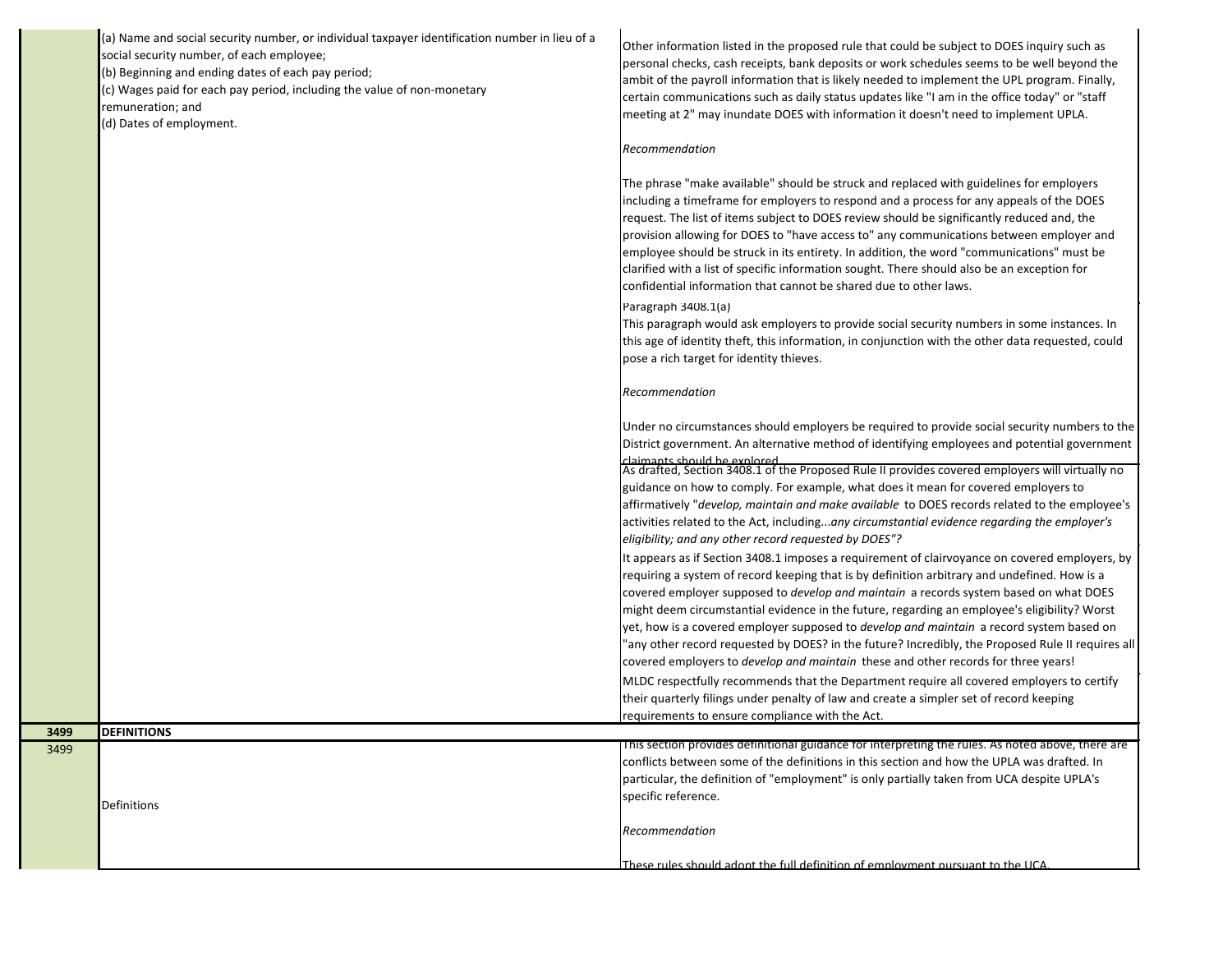#### **The regulations should establish a clear test for who is a "covered employee."**

D.C. Code § 32-541.01(3) provides that in order to be a covered employee, an individual must either spend a majority or "a substantial amount" of their working time for a covered employer within the District. Yet neither the statute nor the regulations currently provide any clarification as to how the location of employees' work will be documented or tracked, what qualifies as "a substantial amount" or any other key details in applying this test. This standard determines not only which employees are eligible for benefits, but also the employees for which employers must remit contributions. Therefore, it is essential that both employers and employees be able to easily and reliably determine who does and does not qualify as a "covered employee." We strongly urge the Department to adopt by regulation a clear, administrable test for determining which employees qualify as covered employees under UPLA. We have some specific suggestions as to what should be included in such a test.

First, we suggest that the Department adopt a presumption of coverage for all employees of District employers, unless the employer can prove that the employee does not meet the law's requirements regarding location of work. This will help meet the key goal of the law to ensure broad, inclusive coverage for District workers.

Second, the breakdown of employee's work locations should be evaluated on an annual, rather than quarterly basis when determining coverage. Given the prevalence of seasonal employment, as well as the fact that employees may work for the same employer in different locations over the course of a year, annual evaluation will better reflect the reality of employees' work experience. For example, a person who works for a landscaping company might do work in the District, Maryland and Virginia, but an evaluation of that person's work during the winter might misrepresent that person's actual experience, given the strongly seasonal nature of that work. Further examples of situations in which employers will need clarity and ambiguity in the law could complicate tax contribution compliance include:

• An individual who is paid by a temp agency based in D.C. but get assigned to projects around the region on a variety of short- and longer-term gigs.

• An individual who works for a D.C. based consulting group and is placed on a full-time assignment outside of D.C. for more than 6 months, but still maintains an office/desk in the District.

• An individual who works for a D.C.-based university and spends a semester or a year on loan to a university in another place.

• An individual who works for Cava, a local chain with a headquarters in D.C., and spends a majority of their time working at one D.C. storefront, but occasionally covers shifts as needed at other locations, including spending an entire quarter at the Alexandria location.

In addition, the Department should adopt clear record keeping requirements for employers with regards to an employee's work location. This requirements should specify both what

documentation employers will need to provide to the Department on a regular basis and what records employers will need to keep on hand in the event of a dispute regarding an employee's status.

Consistent with these requirements, the Department should also engage in robust, independent review of the determinations made by employers regarding particular employees. This should include not only reviewing independent contractor/employee determinations, but also reviewing whether employers have correctly classified their employees as covered employees or uncovered employees.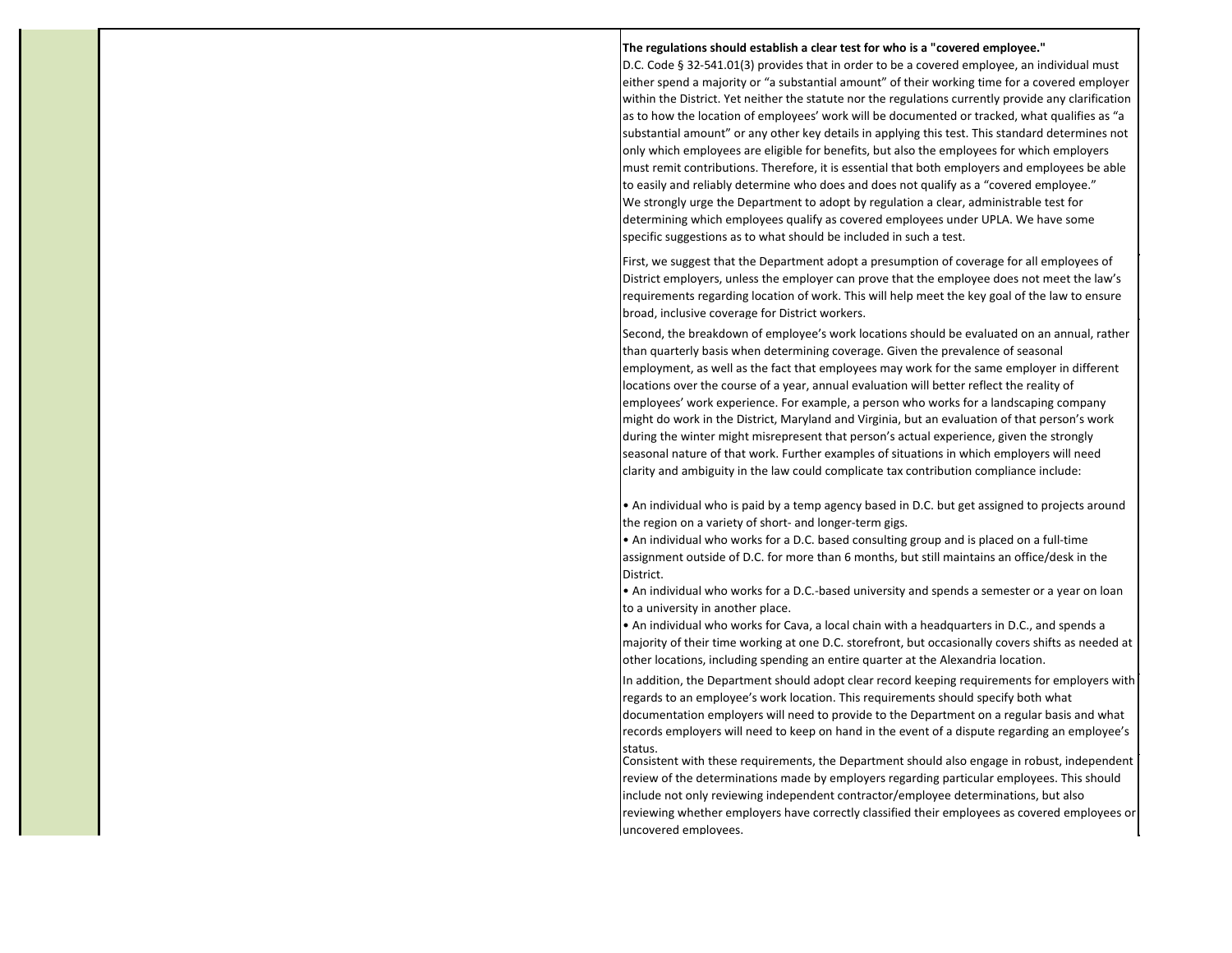# **Establishing a clear test for who is a "covered employee"**

We urge the Department to adopt by regulation a clear, administrable test for determining which employees qualify as covered employees under D.C. Code § 32-541.01(3). In the statute, a covered employee must either spend more than 50% or a "substantial amount" of their working time for a covered employer within the District of Columbia. However, neither the statute nor the proposed regulations provide any clarification as to how the location of the employees' work will be documented or tracked, nor what qualifies as a "substantial amount" or any other key details in applying this test. This standard determines not only which employees are eligible for benefits, but also for which employees employers must remit contributions. Therefore, it is essential that both employers and employees be able to easily and reliably determine who does and does not qualify as a "covered employee."

First, we recommend the Department adopt a presumption of coverage for all employees of District employers, with employers needing to take proactive steps to identify employees who are not covered. This will help meet the key goal of the law to ensure broad and inclusive coverage for the District's workers.

Furthermore, we recommend the Department evaluate employees' work locations on an annual basis rather than a quarterly basis. This will better capture the reality of most workers' experiences since many work seasonal jobs or may work for the same employer in different locations over the course of a year.

The regulations should also require District employers to notify all workers about their status as covered or non-covered employees so that workers are aware whether they do or do not qualify for benefits. This should include clear, regular recordkeeping requirements for employers especially in regards to the employee's work location which can help settle potential disputes about an employee's status.

# **Establishing a clear test for who is a "covered employee" when they do not work full time in the District:**

According to the Universal Paid Leave Amendment Act, a covered employee must either spend a majority or "a substantial amount" of that employee's time working within the District of Columbia. This language and definition of covered employee aligns with the District's minimum wage statue, however, neither that law, UPLA, or related regulations provide any guidance on how to interpret this categorization of a covered employee. For many employers, it will be obvious when their employees qualify for paid leave coverage but for District businesses that operate across neighboring jurisdictions, embrace teleworking, and/or require employees to travel frequently for work, more guidance is needed to know when taxes should be paid and reports should be filed for particular workers. The potential for open ended ambiguity in subsection (b) of the definition, "Whose employment for the covered employer is based in the District of Columbia and who regularly spends a substantial amount of his or her work time for that covered employer in the District of Columbia and not more than fifty percent (50%) of his or her work time for that covered employer in another jurisdiction," is likely to pose tax compliance challenges to employers, especially those who are not used to complying with the District's minimum wage statute due to higher earnings of their employees.

We strongly urge the Department to adopt by regulation a clear, administrable test for determining which employees qualify as covered employees under D.C. Code § 32-541.01(3). This test may also have salience in determining when a self-employed person has earned selfemployment income for work performed more than 50% of the time in the District pursuant to D.C. Code § 32-541.01(6). We have some specific suggestions as to what should be included in such a test.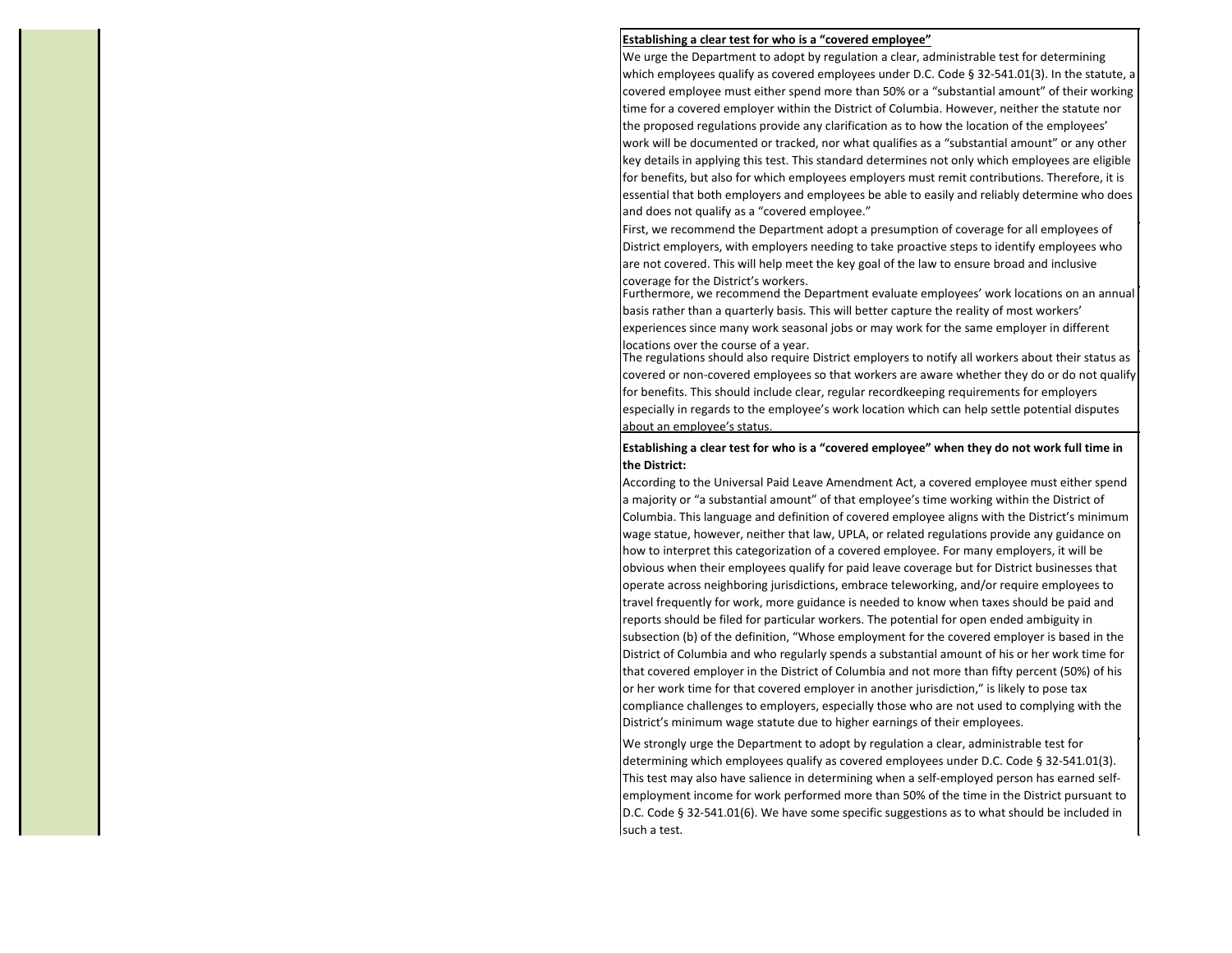First, we suggest that the Department adopt a presumption of coverage for all employees of District employers and, relatedly, all their employees where Unemployment Insurance taxes are paid in DC, unless the employer can prove that the employee does not meet the law's requirements regarding location of work. Record keeping for such purposes should be reflected in Section 3408, and others, and the regulations should specifically explain what records employers will need to keep on hand in the event of a dispute regarding an employee's status. Further, we urge DOES to apply the definition's phrase "does not spend more than fifty percent (50%) of his or her work time for that covered employer in another jurisdiction" on an individual jurisdictional basis rather than cumulative. In other words, Arlington, Alexandria, Hyattsville, Bethesda, Los Angeles, Austin, etc are all separate and distinct jurisdictions; when an employee does work outside of DC, an employer should treat these jurisdictions separately and not aggregate an employee's annual work travel to for purposes of determining their coverage in this program. Only work done in the same jurisdiction on a continuous or intermittent basis that makes up more than 50% of an employee's work time annually should be considered to meet the threshold for non-coverage in the paid leave program. This interpretation of individualizing vs aggregating work in other jurisdictions would appear most consistent with the language in the statue and will help meet a key goal of the law in ensuring broad, inclusive coverage for District workers.

Second, the breakdown of an employee's work locations should be evaluated on an annual, rather than quarterly basis; determination of expected work should happen annually at the beginning of the calendar year in 2019 or at time of hire per employee in future years. Given the prevalence of seasonal employment, work travel, as well as the fact that employees may work for the same employer in different locations over the course of a year, annual evaluation will better reflect the reality of an employee's typical work experience. Yearly assessment will also simplify this process for employers.

Applying where an employee works on a quarterly basis would mean, for example, that an employee consulting on a project for two months out of the District would be temporarily removed from the paid leave program, even though an annual assessment would clearly demonstrate that this individual is a covered employee. Temporarily dropping an employee from coverage would be an unnecessary hassle for employers, employees, and OPFL, and could cause volatility to the paid leave fund.

Third, a clear test should be crafted in such a way as to include rather than exclude employees when there is ambiguity around where they spend a "substantial" amount of their time. More and reliable participation in social insurance programs increases solvency, whereas ambiguity in the law or regulations will obfuscate tax collections and reduce the pool of funds available for benefits. Based on extensive conversations with local employers (including self-employed individuals) and worker rights advocacy groups who have experience with employers exploiting ambiguity and loopholes in labor laws, we have identified a variety of common employment situations that should be kept in mind when designing an inclusive test for determining coverage: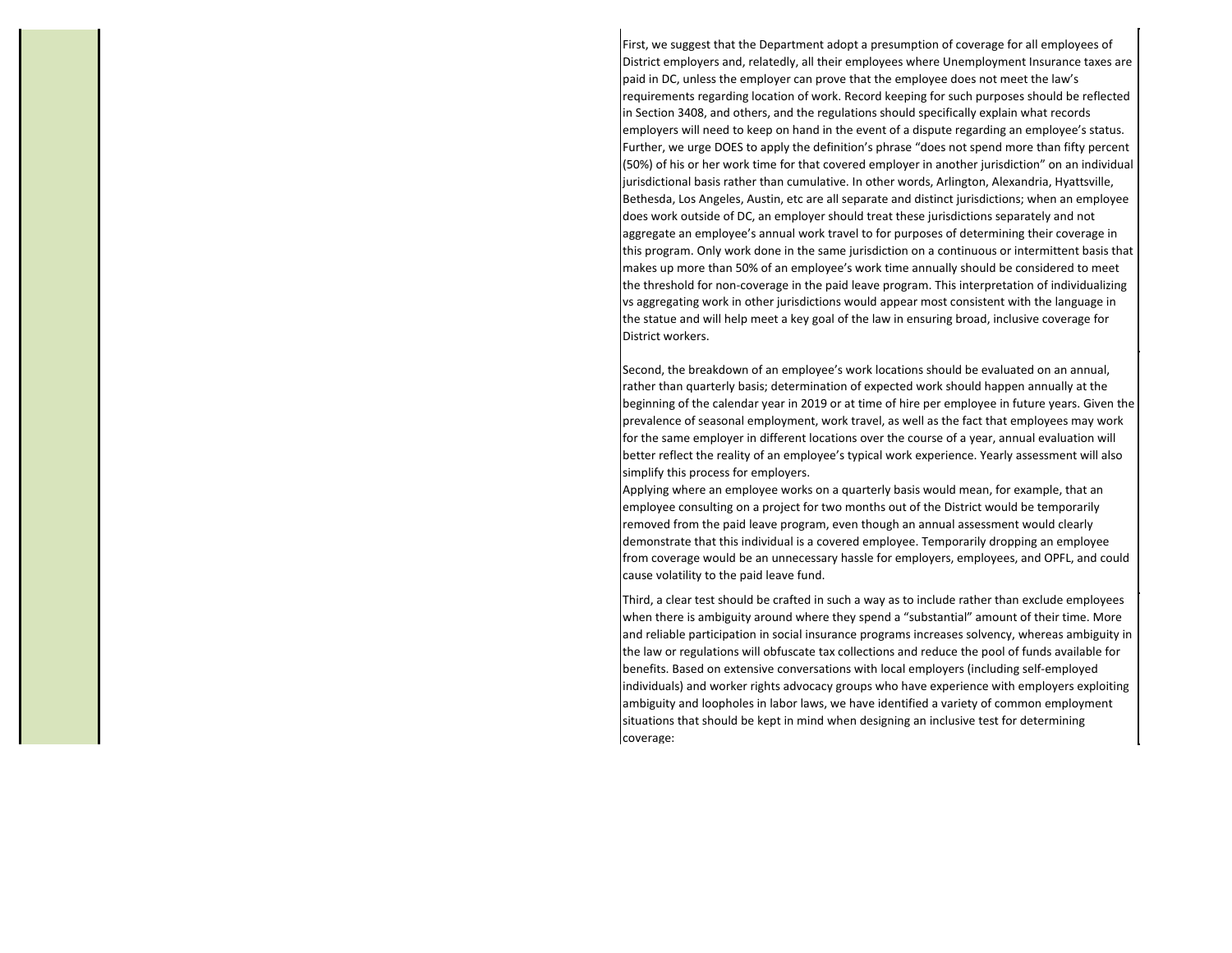"**Covered employee**" – means an employee of a covered employer:

(a) Who spends more than fifty percent (50%) of his or her work time for that employer working in the District of Columbia; or

(b) Whose employment for the covered employer is based in the District of Columbia and who regularly spends a substantial amount of his or her work time for that covered employer in the District of Columbia and not more than fifty percent (50%) of his or her work time for that covered employer in another jurisdiction.

● You work for a DC based company but telework on a regular basis at your discretion. This employee should be considered a covered employee.

● You work for a DC based company but work remotely on a permanent basis, a remote work arrangement was a part of your job contract. This employee would not be considered a covered employee.

● You work for FedEx or a similar delivery company and your deliveries are typically split 33% across DC, MD, and VA over the course of the year but any given month or quarter those percentage distributions may shift. If you pick up your truck and delivery assignments from a DC location, you would be a covered employee. If you pick up

your truck and delivery routes from a Maryland address, you would not be considered a covered employee.

● You work for a DC law firm and have clients all over the country, spending more than 50% out of DC, including working remotely on cases for months at a time. This person should be a covered employee because annually they are not spending more than 50% of their time in any one other jurisdiction.

● You are contacted for work and paid by a temp agency based in DC but get assigned to projects around the region on a variety of short and long term gigs. The temp agency should consider you a covered employee if you had assignments in DC and did not have any one assignment that comprised more than 50% of your time outside of DC that past quarter (for contracted employees of temp agencies, a quarterly test for wage history might make sense given the short term nature of temp agency assignments). The temp agency should be the entity paying the tax for UPLA, not the client, as it is the temp agency that issues W-2s for individuals who use their work placement services

● You are an electrician working on a building project in the District but the subcontracting company that hired you is based in Baltimore. This individual should be considered a covered employee no matter the headquarter location of the contractor or subcontractor - if someone is working on a construction site in DC, they should be

● You work for Starbucks and primarily work at one location in DC but your store location assignments may vary week to week depending on the company's coverage needs. If this employee was hired to work at a particular DC store location, they should be considered a covered employee. The other store locations where this employee covers shifts should be assessed as separate individual jurisdictions based on mailing address, i.e. stores in Arlington should be seen as separate jurisdictions from stores in Alexandria which are separate from Bethesda store fronts.

● You work for a consulting firm based in Roslyn but have a full time assignment at a federal agency based in the District. This person should be considered a covered employee. ● You work for a DC based consulting group and are placed on a full-time assignment outside of DC for more than 6 months but still maintain an office/desk in the District. This employee would not be considered a covered employee unless their company requests to continue counting them as such.

● You work for a DC-based university and spend a semester on loan to a university in another place. This person should still be a covered employee. If the professor spends two or more semesters away from their DC university they should not be considered a covered employee unless their institution requests to continue counting them as such.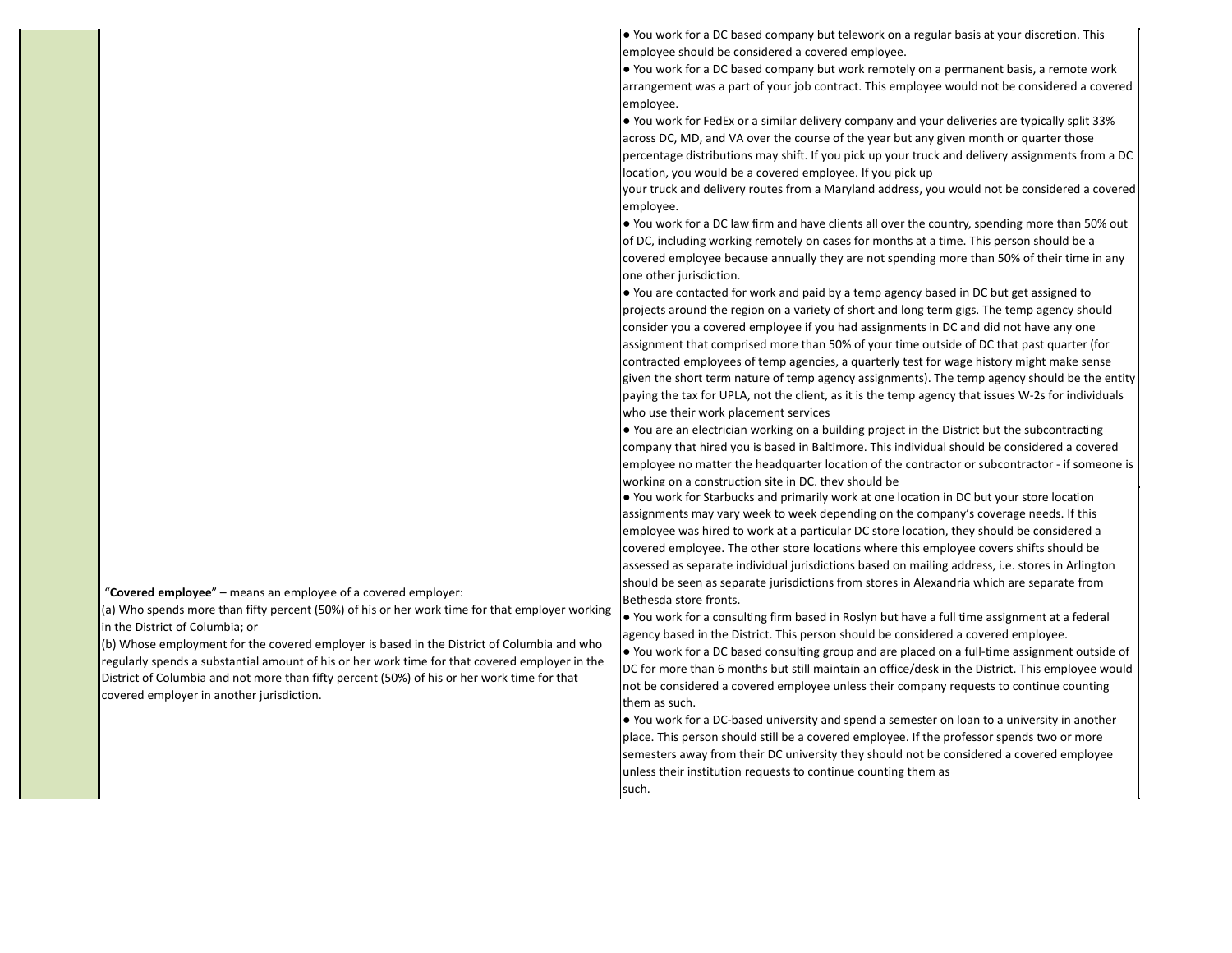We encourage DOES to consider giving discretion to employers to cover employees who normally work in DC but have a t temporary assignment outside of DC, with a planned return date, even if that temporary assignment may last more than half of the year. It will likely be administratively easier for the employer to cover the employee during the temporary assignment. Whatever rules are set for defining covered employees, the regulations should require District employers to notify all workers about their status as a covered or non-covered employee. Workers need to be informed of whether they qualify for benefits. Further, workers should be able to contest non-coverage if they believe their employer is fraudulently failing to pay the appropriate tax on their behalf (either because of work location considerations, misclassification issues, or other). When bad actor employers fail to comply with the law they not only subvert the rights of their employees, they also jeopardize the solvency of the paid leave fund. DOES must aggressively, expeditiously, and publicly investigate cases of tax fraud when they are brought to light. They must also ensure that fraud on the part of an employer does not delay, deny, or diminish a worker's claim for paid leave benefits. By ensuring clarity and consistency in applying the definition of "covered employee," DOES will proactively reduce instances of tax fraud and equip employers with the information they need be and remain in compliance with the law. We are best able to support the wellbeing of our local families and businesses when everyone is held accountable for paying their fair share of contributions to the paid leave fund.

# **Establishing a clear test for who is a "covered employee" when workers do not work 100percent of the time in the District**

UPLA states that employees are covered if they spend a majority or "a substantial amount" working in the District for a particular employer, without spending more than half of their time working for that employer outside of DC. Defining which employees are covered is a fundamentally important issue, and both employers and employees will need clear rules to determine who does and does not qualify as "covered employee." Yet the regulations currently do not provide clarity on what qualifies as "a substantial amount" of time working in the District or how to apply this test.

DCFPI strongly urges the Department to adopt by regulation a clear, administrable test for determining which employees qualify as covered employees under D.C. Code § 32-541.01(3). We have some specific suggestions as to what should be included in such a test.

First, we recommend that the regulations start with a presumption that all employees of covered District employers are considered covered employees, with employers needing to take proactive steps to identify employees who are not covered. This will help meet the key goal of the law to ensure broad, inclusive coverage for District workers.

Second, the regulations will need to define what it means to spend a "substantial amount" of time working in DC, and the regulation will likely need to specify a time period to use for determining this. For example, an employee who spends all of one week working for a District employer but outside DC certainly has worked more than 50percent of their time outside DC for that time period, but no reasonable person would conclude that the employee is not covered by UPLA that week, especially if they work every other week in the District. Alternatively, someone working on a two-year assignment in another city clearly is working more than 50percent of their time outside of DC.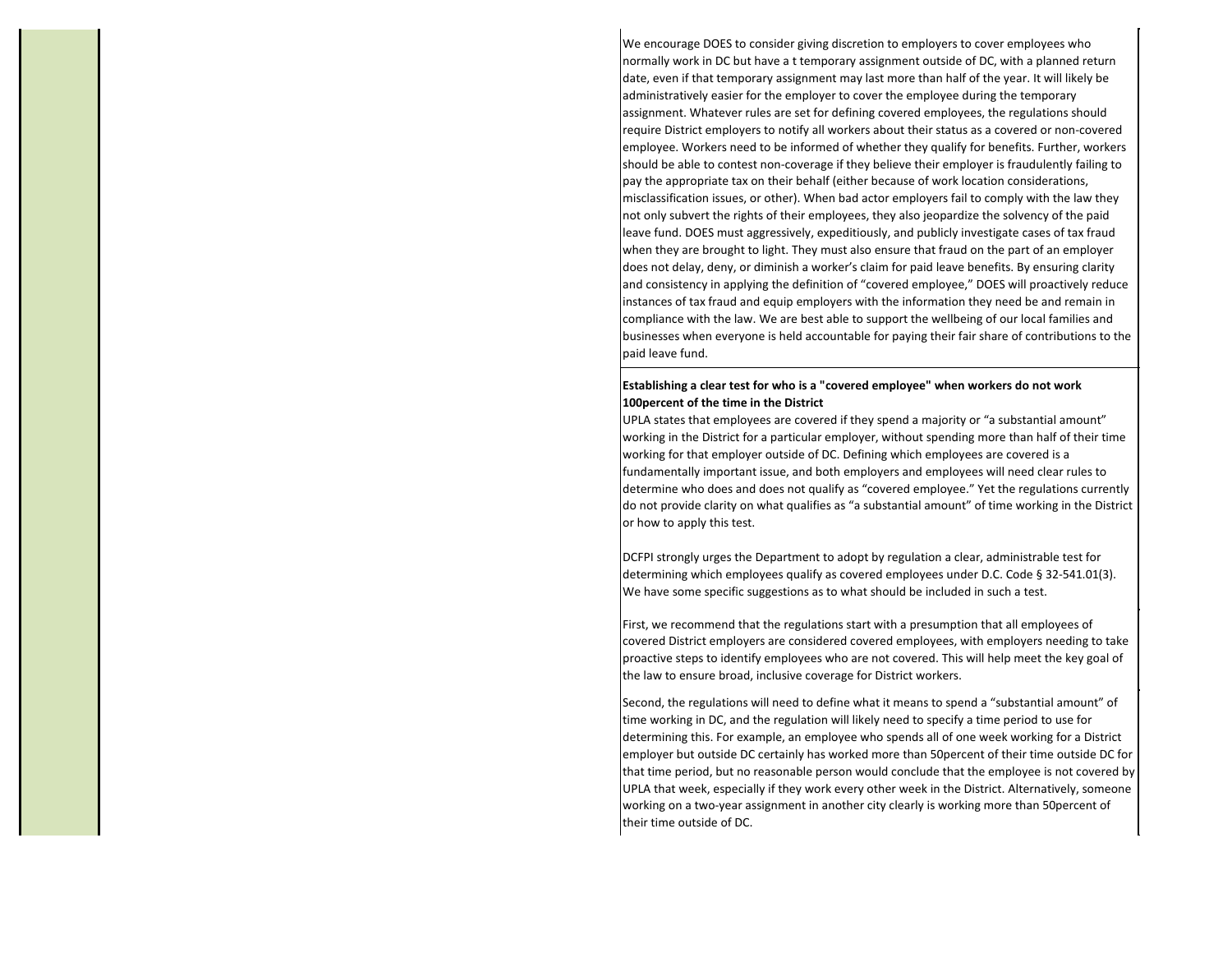DCFPI recommends that the regulations require employers to make the determination of the amount of work an employee conducts outside of DC at the beginning of each calendar year, with the determination made for the full calendar year, based on the expectations of each employee's likely work location(s) and durations that year. For employees hired after January 1 of a given year, their determination would be made at the time of hire, lasting until the next calendar year. Using an annual basis is important both for maintaining coverage for employees and for limiting the administrative burden on employers for determining covered employees. For example, an employee may have a three-month assignment outside DC but work the rest of the year in DC. That employee clearly works a "substantial amount" of time in DC and should not lose coverage even though they are out of DC for a full quarterly tax filing period. Annual determination also would mean that an employer would only need to go through this exercise once a year per employee.

Further examples of situations where employers will need clarity include:

• An employee works for a DC-based package delivery company and deliveries are equally spread among DC, Maryland, and Virginia, but the distribution of locations varies from week to week. **DCFPI believes that since the employee does not normally spend more than half of their time in a given location outside of DC, and works for a DC-based company, they should be considered a covered employee.**

• An employee for a DC law firm has clients all over the country and typically spends more than 50percent out of DC, although not all in one location. The employee does not have a regular assignment that will keep them in any one location for more than half the year. **DCFPI believes that since the employee does not spend more than half of their time in a given location outside DC, and works for a DC-based company, they should be considered a covered employee.**

• An employee for a DC-based consulting group is placed on a full-time assignment outside of DC for more than 6 months of a calendar year but still maintains an office/desk in the District. **DCFPI believes that this employee would not be covered, because they spend more than half of their year working in one location outside of DC.**

• A professor for a DC-based university and spend a semester or a year on loan to a university in another place. **DCFPI believes it is not clear if they are covered. It would depend on whether the leave covered more than half in a given calendar year.**

• An employee for Cava, a local chain with a headquarters in DC, spends a majority of time working at one DC storefront but occasionally cover shifts as needed at other locations, including spending an entire quarter at the Alexandria location. **DCFPI believes that since the employee does not spend more than half of their time in a given location outside DC, and works for a DC-based company, they should be considered a covered employee.**

• An employee for the Gap, a national chain, is based in a DC store but regularly gets asked to cover shifts at locations outside the District. **DCFPI believes that since the employee's typical time is substantially in DC and not more than 50percent in another jurisdiction, they should be considered a covered employee.**

DOES also should consider giving discretion to employers to cover employees who normally work in DC but have a temporary assignment outside of DC, with a planned return date, even if that temporary assignment may last more than half of the year. It may be administratively easier for the employer to cover the employee during the temporary assignment.

In addition, the Department should adopt clear recordkeeping requirements for employers with regards to employee's work location. This requirements should specify both what documentation employers will need to provide to DOES on a regular basis and what records employers will need to keep on hand in the event of a dispute regarding an employee's status. For example, job contracts and offer letters may offer this information.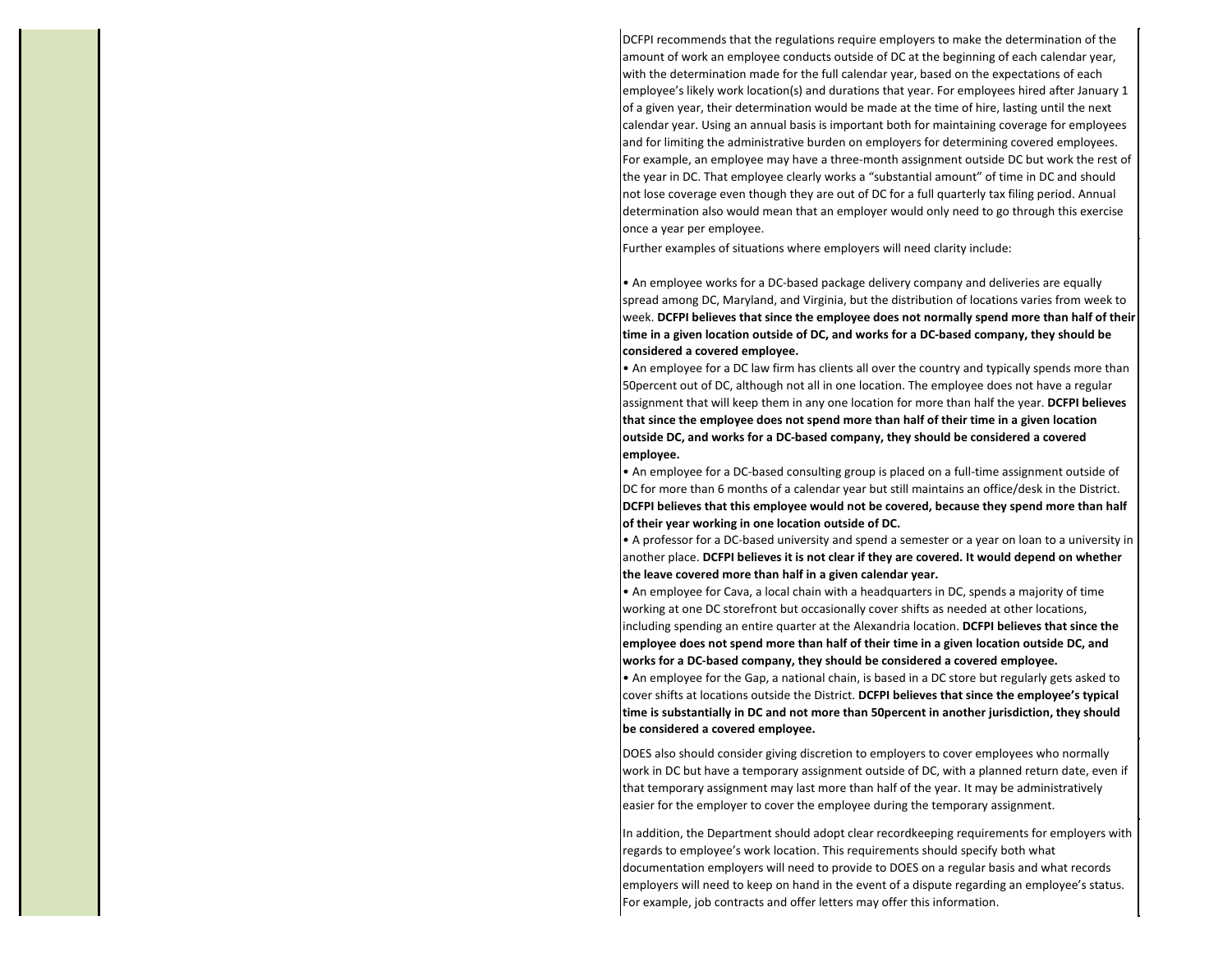Whatever rules are set for defining covered employees, the regulations should require District employers to notify all workers about their status as a covered or non-covered employee. Workers need to be informed of whether they qualify for benefits.

#### **Establishing a clear test for who is a "covered employee"**

By statute, a covered employee must either spend a majority or "a substantial amount" of that employee's working time for a particular employer within the District. Yet neither the statute nor the regulations currently provide any clarification as to how the location of employees' work will be documented or tracked, nor what qualifies as "a substantial amount" or any other key details in applying this test. This standard determines not only which employees are eligible for benefits, but also for which employees employers must remit contributions. Therefore, it is essential that both employers and employees be able to easily and reliably determine who does and does not qualify as a "covered employee."

We strongly urge the Department to adopt by regulation a clear, administrable test for determining which employees qualify as covered employees under D.C. Code § 32- 541.01(3). We have some specific suggestions as to what should be included in such a test.

First, we suggest that the Department adopt a presumption of coverage for all employees of District employers, unless the employer can prove that the employee does not meet the law's requirements regarding location of work. This will help meet the key goal of the law to ensure broad, inclusive coverage for District workers.

Second, the breakdown of employees' work locations should be evaluated on an annual, rather than quarterly basis. Given the prevalence of seasonal employment, as well as the fact that employees may work for the same employer in different locations over the course of a year, annual evaluation will better reflect the reality of employees' work experience. For example, a person who works for a landscaping company might do work in the District, Maryland, and Virginia, but an evaluation of that person's work during the winter might misrepresent that person's actual experience, given the strongly seasonal nature of that work.

In addition, the Department should adopt clear recordkeeping requirements for employers with regards to employees' work location. These requirements should specify both what documentation employers will need to provide to DOES on a regular basis and what records employers will need to keep on hand in the event of a dispute regarding an employee's status. Consistent with these requirements, the Department should also engage in robust, independent review of the determinations made by employers regarding particular employees. This should include not only reviewing independent contractor/employee determinations, but also reviewing whether employers have correctly classified their employees as covered employees or uncovered employees.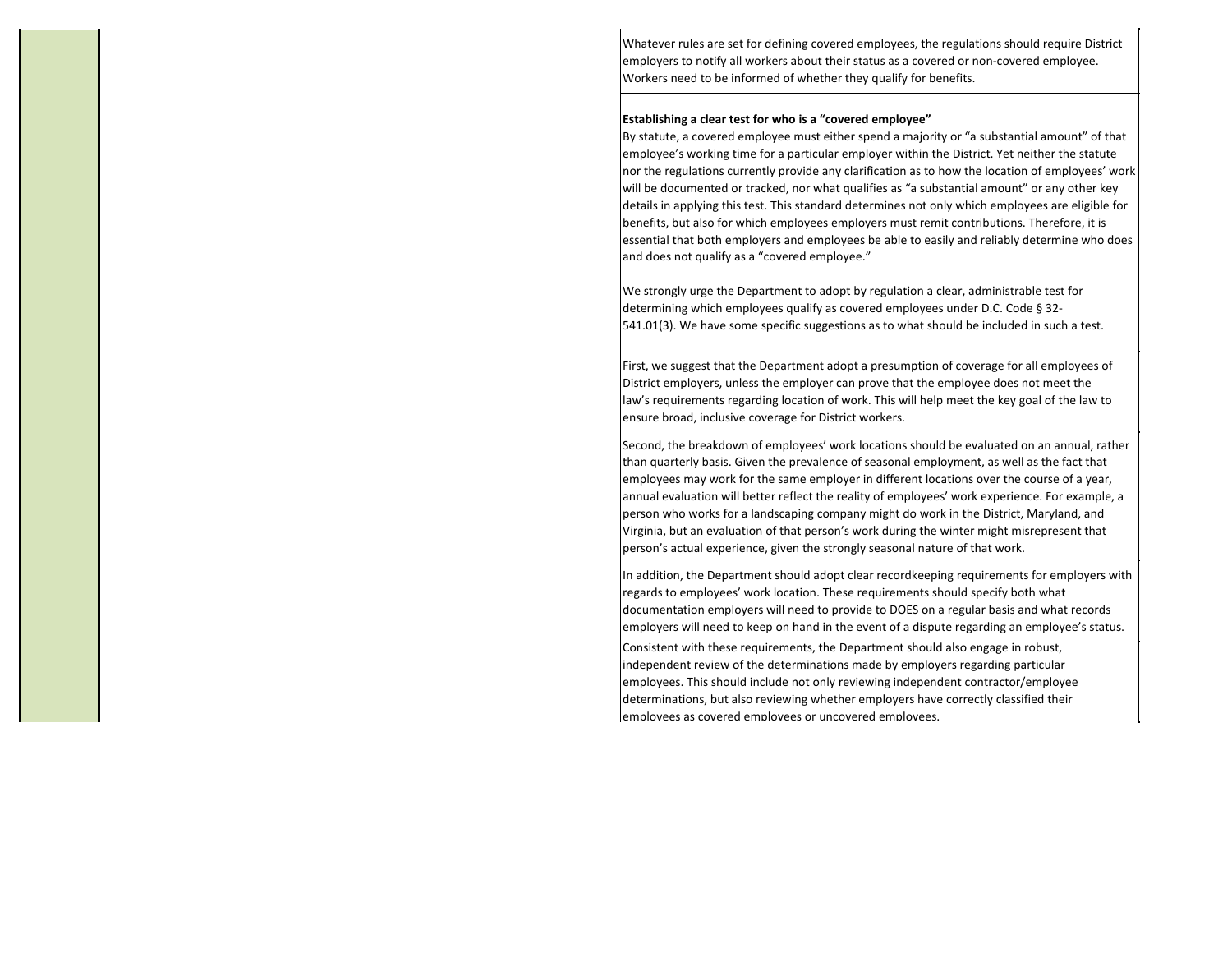|                                                                                                                                                                                                                                        | Elaborate on the definition of "covered employee." I am concerned the regulations are silent<br>about how to interpret the definition of covered employee with respect to calculating when an<br>employee spends a substantial amount of their time in the District, and not more than 50% of<br>their time in another jurisdiction (Section 3499: "Covered employee" (b)). As you know, many<br>District businesses operate across neighboring jurisdictions, embrace teleworking, and/or<br>require employees to travel for work. More guidance is needed in these situations, among<br>others.                                                                                                                                                                                                                                                                                                                                                                                                                     |
|----------------------------------------------------------------------------------------------------------------------------------------------------------------------------------------------------------------------------------------|-----------------------------------------------------------------------------------------------------------------------------------------------------------------------------------------------------------------------------------------------------------------------------------------------------------------------------------------------------------------------------------------------------------------------------------------------------------------------------------------------------------------------------------------------------------------------------------------------------------------------------------------------------------------------------------------------------------------------------------------------------------------------------------------------------------------------------------------------------------------------------------------------------------------------------------------------------------------------------------------------------------------------|
|                                                                                                                                                                                                                                        | I strongly encourage DOES to apply subsection (b) of the definition of covered employee on an<br>annual basis per employee. Misapplying the 50% threshold on a quarterly basis would mean, for<br>example, that an employee consulting on a project for two months out of state would be<br>temporarily removed from the paid leave program. This would be an unnecessary hassle for<br>employers, employees, and OPFL, and could cause volatility to the paid leave fund.                                                                                                                                                                                                                                                                                                                                                                                                                                                                                                                                            |
|                                                                                                                                                                                                                                        | Further, I hope guidance on how to accurately capture covered employees will be written to<br>include more people in the program, as opposed to exclude them. More and reliable<br>participation in social insurance programs increases solvency and reduces costs. Clarity around<br>employee coverage and tax contribution expectations means everyone is held accountable for<br>paying their fair share. Should bad actor employers seek to exploit loopholes and exclude<br>workers from their contributions, DOES must not allow this tax fraud to delay or deny a worker's<br>claim for paid leave benefits. I implore DOES to aggressively and publicly go after employers<br>who fail to pay the proper taxes for all in their workforce. This approach to compliance will be<br>appreciated not only by workers in need of paid leave benefits but also by high road employers<br>who are otherwise, very literally, footing the bill of these bad actors.                                                  |
|                                                                                                                                                                                                                                        | Definitions to be removed. - The definition of "Employment" is different than what is specified<br>in the UPLA law. What are localized services? Additionally, since no definition like this or like<br>'personal or domestic service" exists is in the law, there is no legislative authority to include a<br>new definition in regulations. If the Council of the District of Columbia intended to include these<br>definitions it would have been incorporated into the legislative language. As such, without<br>explicit legislative language these sections should be removed, and the definitions as listed in<br>the enacted law should be adopted in the regulations. Furthermore, the inclusion of personal or<br>domestic service in a college or fraternity/sorority is also outside of the scope of the law and<br>should be removed. Along those lines, we would request that DOES remove the definition of<br>'personal or domestic service" as there is no authority to include it in the rulemaking. |
| "Employment" -<br>(a) Means any localized services performed in the District of Columbia for a covered employer;<br>and                                                                                                                | The definition of "Employment" in Section 3499 misnumbers the subsections of the<br>definition. It should read (a) and (b).<br>The Proposed Tax Rules add a new definition for "employment" in response to comments<br>received from the first set of proposed rules. The Consortium had recommended that: 1) a                                                                                                                                                                                                                                                                                                                                                                                                                                                                                                                                                                                                                                                                                                       |
| (a) Includes personal or domestic service in a private home, local college club, or a college<br>fraternity or sorority for an employer who paid cash remuneration of five hundred dollars (\$500)<br>or more in any calendar quarter. | definition for employment is necessary in order for employers to properly calculate wages, and<br>2) that this definition must be consistent with UCA's definition. DOES clearly heard this<br>recommendation and has taken steps to address these concerns. However, the newly defined<br>term "employment" adopts only two partial sections out of UCA's lengthy definition for<br>"employment". In order to avoid confusion and ensure consistency with existing law, UCA's full<br>definition of "employment" must be incorporated. If DOES only adopts a portion of the<br>definition then this could interpreted as the agency's intent to define "employment" and<br>"wages" in a way that is not consistent with the terms as used by UCA. As noted above, this<br>would again cause confusion for all parties involved and conflict with the legislative intent to                                                                                                                                           |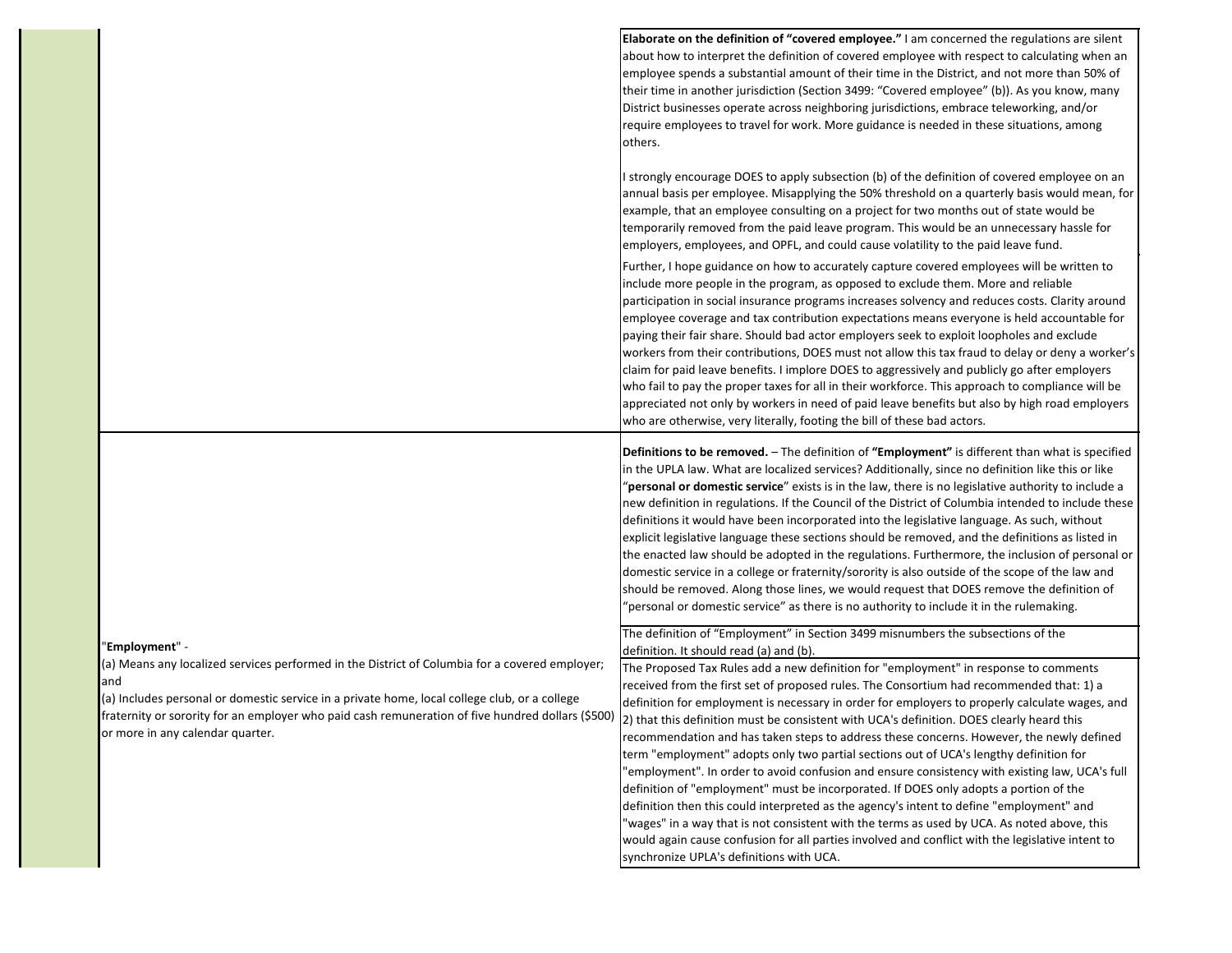The Employment and Training Administration of the U.S. Department of Labor has created a uniform definition of employment in terms of "localization of work," which includes the following factors: services localized, base of operations, direction and control, and residence. See the U.S. Department of Labor's *Manual of State Employment Security Legislation* , https://oui.doleta.gov/dmstree/pl/blue book.pdf.

## **The regulations should clarify the documentation of income for the self-employed.**

The current proposed regulations do not define how self-employed individuals should document their income to the Department for purposes of determining contributions. We recommend that the regulations provide flexibility in how the self-employed can document their income that allows the self-employed to choose among multiple types of documentation, including bank records, tax records, invoices, receipts, contracts, and personal logs. This follows the approach taken by proposed regulations in Washington State.

# **3. Clarifying documentation of income**

The proposed regulations do not define how self-employed individuals should document their income to the Department for purposes of determining contributions. We recommend that the regulations provide flexibility in how the self-employed can document their income that allows the self-employed to choose among multiple types of documentation, including bank records, tax records, invoices, receipts, contracts, and personal logs. Washington state has used a similar approach in their proposed paid leave regulations.

Additionally, the regulations should clarify how DOES will determine whether a self-employed person "earned self-employment income for work performed more than fifty percent of the time in the District of Columbia" and what information or documentation will self-employed people need to provide for this determination. Because only self-employed individuals who meet this requirement will be eligible for benefits, it is important that self-employed individuals be able to determine whether they will qualify before they opt in.

We also recommend that the regulations state that a self-employed person meets the provision through documentation that shows the self-employment is attached to D.C., including but not limited to billings from or payments to a D.C. address (including electronic billings), contracts, tax documents, documents demonstrating work was performed at a specific site within D.C., or other documentation approved by the department. Alternatively, we recommend DOES allow self-employed people to meet this requirement by providing signed affirmations that they perform more than 50% of their work earning self-employment income within the District of Columbia.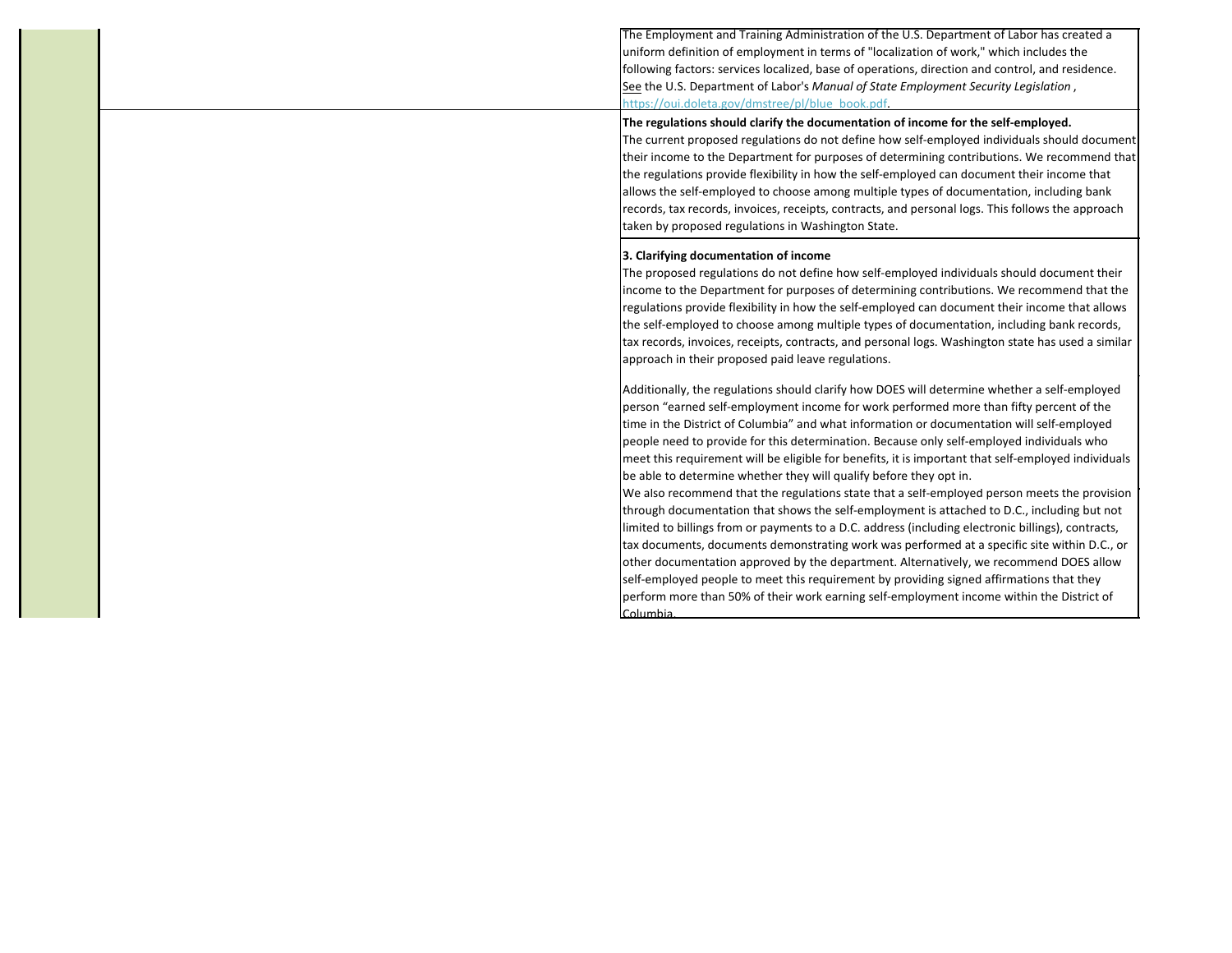"**Self-employment income**" – means gross income earned from carrying on a trade or business as a sole proprietor, an independent contractor, or a member of a partnership.

Similar to our concerns with the definition of "covered employee," the regulations need to clarify how DOES will determine whether a self-employed person "earned self-employment income for work performed more than fifty percent of the time in the District of Columbia" and what documentation self-employed people will need to provide for this determination. Because only self-employed individuals who meet this requirement will be eligible for benefits, it is important that self-employed individuals be able to determine whether they will qualify for the program before they seek to opt in. We recommend that the regulations state that a selfemployed person meets the provision through documentation that shows the self-employment is attached to D.C., including but not limited to billings from or payments to a D.C. address (including electronic billings), bank records contracts, invoices, tax documents, documents demonstrating work was performed at a specific site within D.C., personal logs, or other documentation approved by the department. This follows the approach taken by the proposed regulations drafted for self-employed coverage in Washington State's paid leave program. In addition, DOES should allow self-employed people to meet this requirement by providing signed affirmations that they perform more than 50% of their work within the District of Columbia. DOES should allow self-employed program participants to demonstrate that their work is performed a majority of the time in the District on an annual basis; documenting this point on a quarterly basis would be too restrictive when the underlying aspiration of program is to be universally inclusive.

In addition, the regulations should clarify how DOES will determine whether a self-employed person "earned self-employment income for work performed more than 50 percent of the time in the District of Columbia" and what information or documentation will self-employed people need to provide for this determination. We recommend that DOES allow self-employed people to meet this requirement by providing signed affirmations that they perform more than 50 percent of their work earning self-employment income within the District of Columbia. Alternatively, we recommend that the regulations state that a self-employed person meets the provision through documentation that shows the self-employment is attached to D.C., including but not limited to billings from or payments to a D.C. address (including electronic billings), contracts, tax documents, documents demonstrating work was performed at a specific site within D.C., or other documentation approved by the department.

In addition, the regulations should clarify how DOES will determine whether a self-employed person "earned self-employment income for work performed more than fifty percent of the time in the District of Columbia" and what information or documentation self-employed people will need to provide for this determination. Because only self-employed individuals who meet this requirement will be eligible for benefits, it is important that self-employed individuals be able to determine whether they will qualify before they opt in.

We recommend that the regulations state that a self-employed person meets the provision through documentation that shows the self-employment is attached to D.C., including but not limited to billings from or payments to a D.C. address (including electronic billings), contracts, tax documents, documents demonstrating work was performed at a specific site within D.C., or other documentation approved by the Department. In addition, DOES should allow selfemployed people to meet this requirement by providing signed affirmations that they perform more than 50% of their work earning self-employment income within the District of Columbia.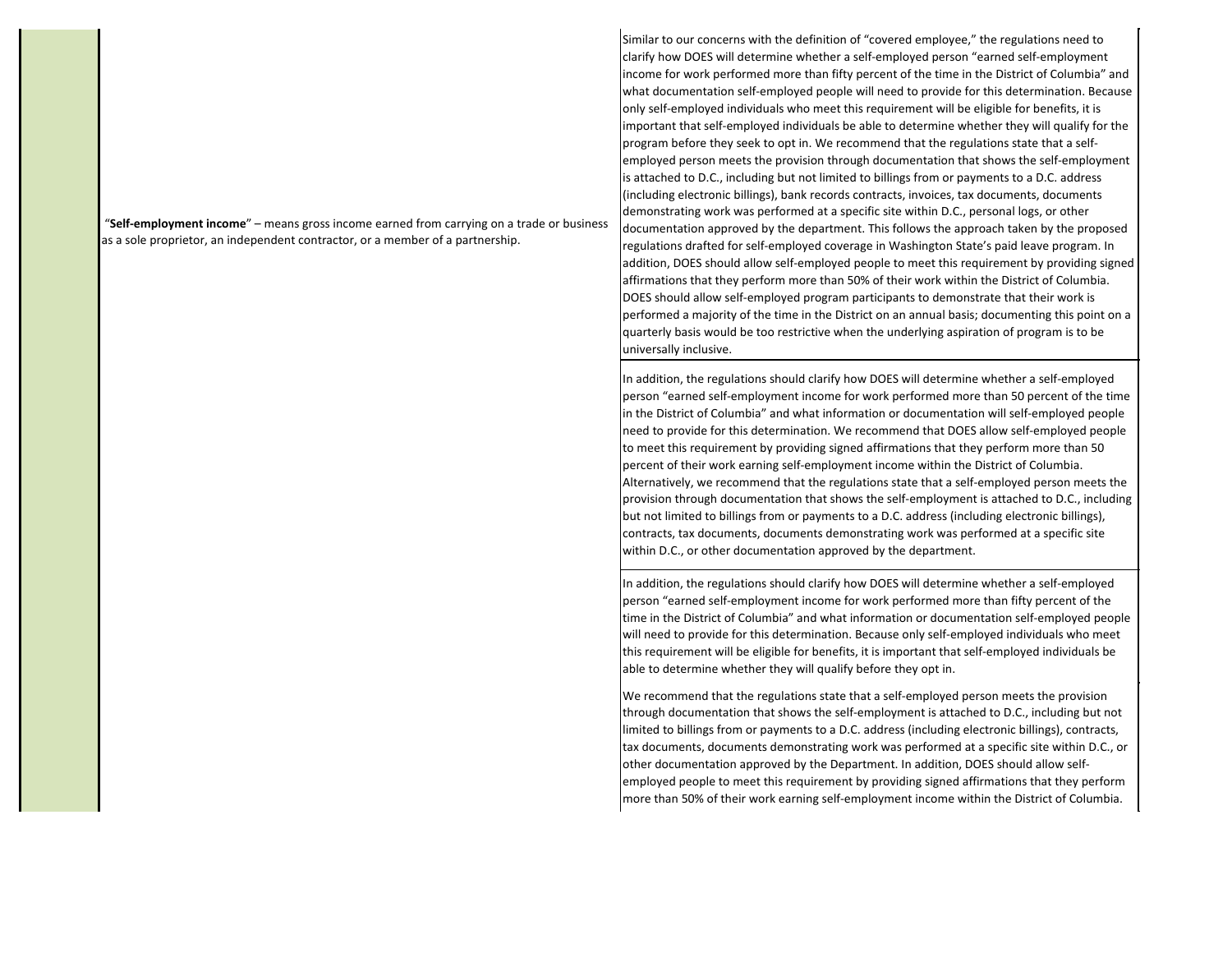| Clarifying documentation of income for the self-employed<br>The current proposed regulations do not define how self-employed individuals should<br>document their income to the Department for purposes of determining contributions. We<br>recommend that the regulations provide flexibility in how the self-employed can document their<br>income that allows the self-employed to choose among multiple types of documentation,<br>including bank records, tax records, invoices, receipts, contracts, and personal logs. This follows<br>the approach taken by proposed regulations in Washington State.                                                                                                                                                                                                                                                                                                                                                                                                                                                                                                                                                                                                                                                                                                                                                                                                                                                                                                                                                                                                                                                                                                                                                                                                                               |
|---------------------------------------------------------------------------------------------------------------------------------------------------------------------------------------------------------------------------------------------------------------------------------------------------------------------------------------------------------------------------------------------------------------------------------------------------------------------------------------------------------------------------------------------------------------------------------------------------------------------------------------------------------------------------------------------------------------------------------------------------------------------------------------------------------------------------------------------------------------------------------------------------------------------------------------------------------------------------------------------------------------------------------------------------------------------------------------------------------------------------------------------------------------------------------------------------------------------------------------------------------------------------------------------------------------------------------------------------------------------------------------------------------------------------------------------------------------------------------------------------------------------------------------------------------------------------------------------------------------------------------------------------------------------------------------------------------------------------------------------------------------------------------------------------------------------------------------------|
| We also urge the Department to revise the definition of "self-employed individual" in section<br>3499 to remove the requirement that an individual either have such a license or be registered<br>with the Office of Tax and Revenue in order to meet the definition. This language imposes a<br>substantial additional limitation that is not based in the statute and should be removed.                                                                                                                                                                                                                                                                                                                                                                                                                                                                                                                                                                                                                                                                                                                                                                                                                                                                                                                                                                                                                                                                                                                                                                                                                                                                                                                                                                                                                                                  |
| Finally, the Department has already shown a strong commitment to providing robust,<br>independent analysis of whether workers are misclassified in the unemployment context. This<br>commitment is evidenced by the clear and concise language used under the "Independent"<br>Contractor" section of the Unemployment Insurance Handbook for Employers. This language<br>states that "DOES has the authority to determine employer/employee relationships and the<br>classification of the worker's status as it relates to the designation of independent contractor.<br>DOES' classification is independent from any other regulatory authority, such as the Internal<br>Revenue Service (IRS), worker's compensation authorities, or wage and hour authorities." We<br>urge the Department to continue this practice in the paid leave context. In particular, if workers<br>who have been misclassified as independent contractors attempt to opt in to the paid leave<br>program as self-employed individuals, the Department should take that opportunity to remedy<br>their misclassification and ensure they are properly covered as employees.                                                                                                                                                                                                                                                                                                                                                                                                                                                                                                                                                                                                                                                                                    |
| The misclassification of employees as independent contractors continues to be a growing<br>problem in the District and across the county, not only hurting the misclassified workers, who<br>are denied important benefits and labor protections, but also law-abiding employers and the<br>regional economy. The Department has already shown a strong commitment to providing<br>robust, independent analysis of whether workers are misclassified in the unemployment<br>context. This commitment is evidenced by the clear and concise language used under the<br>"Independent Contractor" section of the Unemployment Insurance Handbook for Employers.<br>This language states that "DOES has the authority to determine employer/employee<br>relationships and the classification of the worker's status as it relates to the designation of<br>independent contractor. DOES' classification is independent from any other regulatory<br>authority, such as the Internal Revenue Service (IRS), worker's compensation authorities, or<br>wage and hour authorities." We urge the Department to continue this practice in the paid leave<br>context. In particular, if workers who have been misclassified as independent contractors<br>attempt to opt in to the paid leave program as self-employed individuals, DOES should take that<br>opportunity to remedy their misclassification and ensure they are properly covered as<br>employees.<br>We further urge the Department to also engage in robust, independent review of the<br>determinations made by employers regarding particular employees. This should include not only<br>reviewing independent contractor/employee determinations, but also reviewing whether<br>employers have correctly classified their employees as covered employees or uncovered<br>employees. |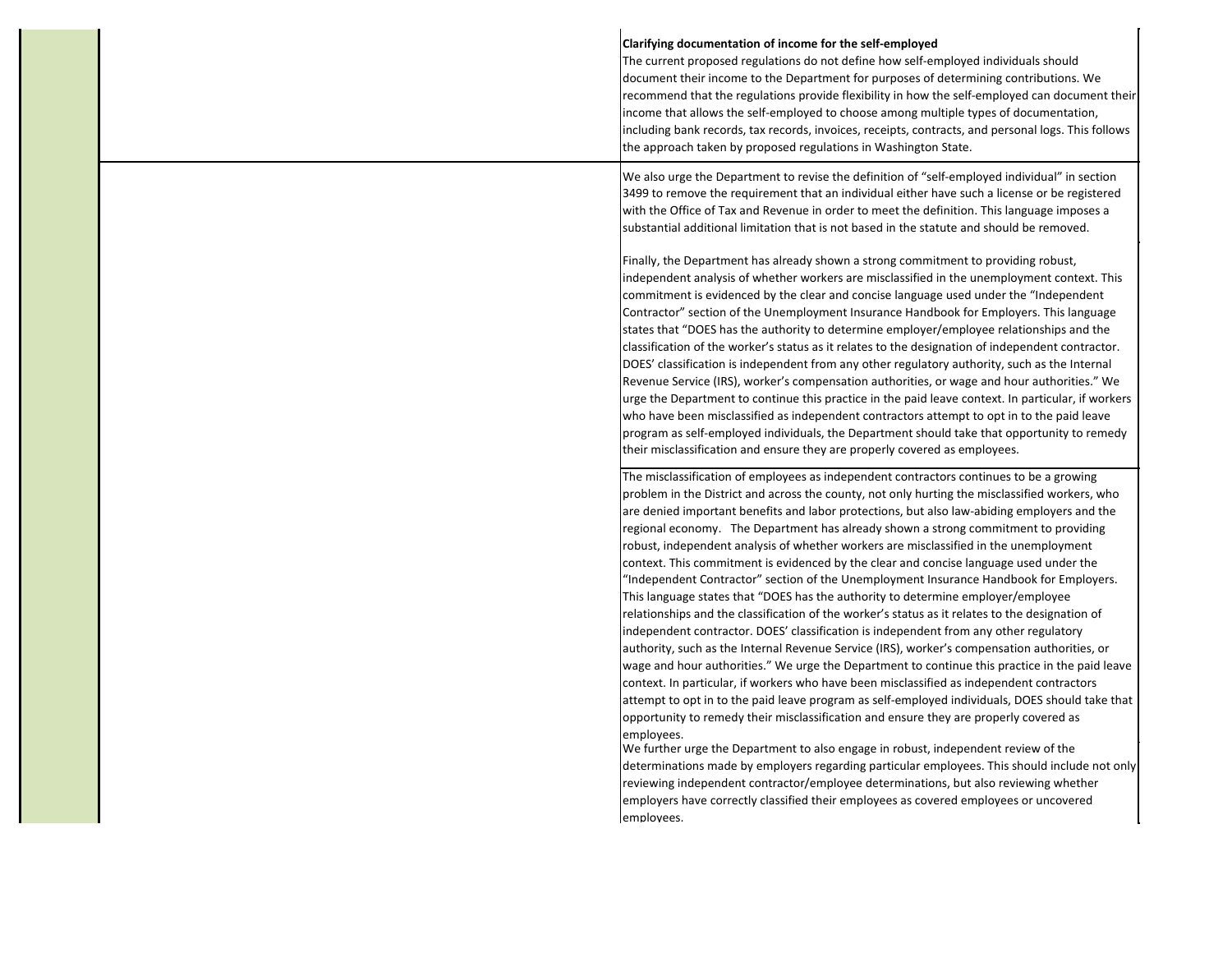"**Self-employed individual**" - means an individual who carries on a trade or business as a sole proprietor, an independent contractor, or a member of a partnership. The individual shall have been registered with the Office of Tax and Revenue, been issued a business license by the District of Columbia Department of Consumer and Regulatory Affairs, or been otherwise licensed (e.g. occupational and professional licenses).

### **Revising the definition "self-employed"**

We appreciate that these updates tax regulations provide significant additional details regarding coverage of the self-employed. However, we are concerned that some of the requirements in these regulations contravene the statute and exclude self-employed individuals who were intended to be allowed to opt in the paid leave program.

Self-employed individuals should not be required to have or produce a business or occupational license in order to opt in. The statute does not require that self-employed individuals have such a license in order to opt in and the regulations' definition of "self-employed" should not exclude people from obtaining paid leave coverage solely on this basis; the requirement to produce a license as part of the opt-in process in proposed Section 3401.3 should also be removed. Not all people earning self-employment income have a form of a business license. This is especially true of independent contractors, consultants, and people working as freelancers in the gig-economy, and doubly true for those earning small amounts of income from varying jobs or projects where income reporting forms for tax purposes are not typically issued. The District's paid leave program must plan proactively for the growth of the gig economy where more and more people will be earning some or all of their income as a non-standard employee. Millennials and the current generation of young people preparing to enter the workforce are the demographics most likely to be impacted by the evolution of the gig economy and, coincidentally, they are also the demographic most impacted by the immediate need for paid parental leave and longer term need for paid leave to provide elder care.

The regulations should strike the requirement to either have a business license or be registered with the Office of Tax and Revenue in the definition of "self-employed individual" in Section 3499. This limitation is not grounded in the statute and places an undue burden on selfemployed individuals wishing to participate in the paid leave program. We encourage DOES to accept a broader set of documents, including a sworn affirmation, to establish that someone meets the statutory qualifications of earning self-employment income in the District. If it is not possible to fully remove the requirement for self-employed people to produce a business license in order to opt-in, then we urge the Agency to allow self-employed individuals the flexibility to submit documentation showing a pending application for a business license when they apply to opt-in. DOES should work fellow District agencies to ensure a smooth and streamlined process between applying for a business license and opting into the paid leave program.

Finally, the Department has already shown a strong commitment to providing robust, independent analysis of whether workers are misclassified in an unemployment context. This commitment is evidenced by the clear and concise language used under the "Independent Contractor" section of the Unemployment Insurance Handbook for Employers. This language states that "DOES has the authority to determine employer/employee relationships and the classification of the worker's status as it relates to the designation of independent contractor. DOES' classification is independent from any other regulatory authority, such as the Internal Revenue Service (IRS), worker's compensation authorities, or wage and hour authorities." We urge the Department to continue this practice in the paid leave context. In particular, if workers who have been misclassified as independent contractors attempt to opt in to the paid leave program as self-employed individuals, DOES should take that opportunity to remedy their misclassification and ensure they are properly covered as employees.

We also urge the Department to remove the requirement to either have such a license or be registered with the Office of Tax and Revenue in the definition of "self-employed individual" in section 3499. In particular, the second sentence of the definition of self-employed individual, which imposes a substantial additional limitation not grounded in the statute, should be removed.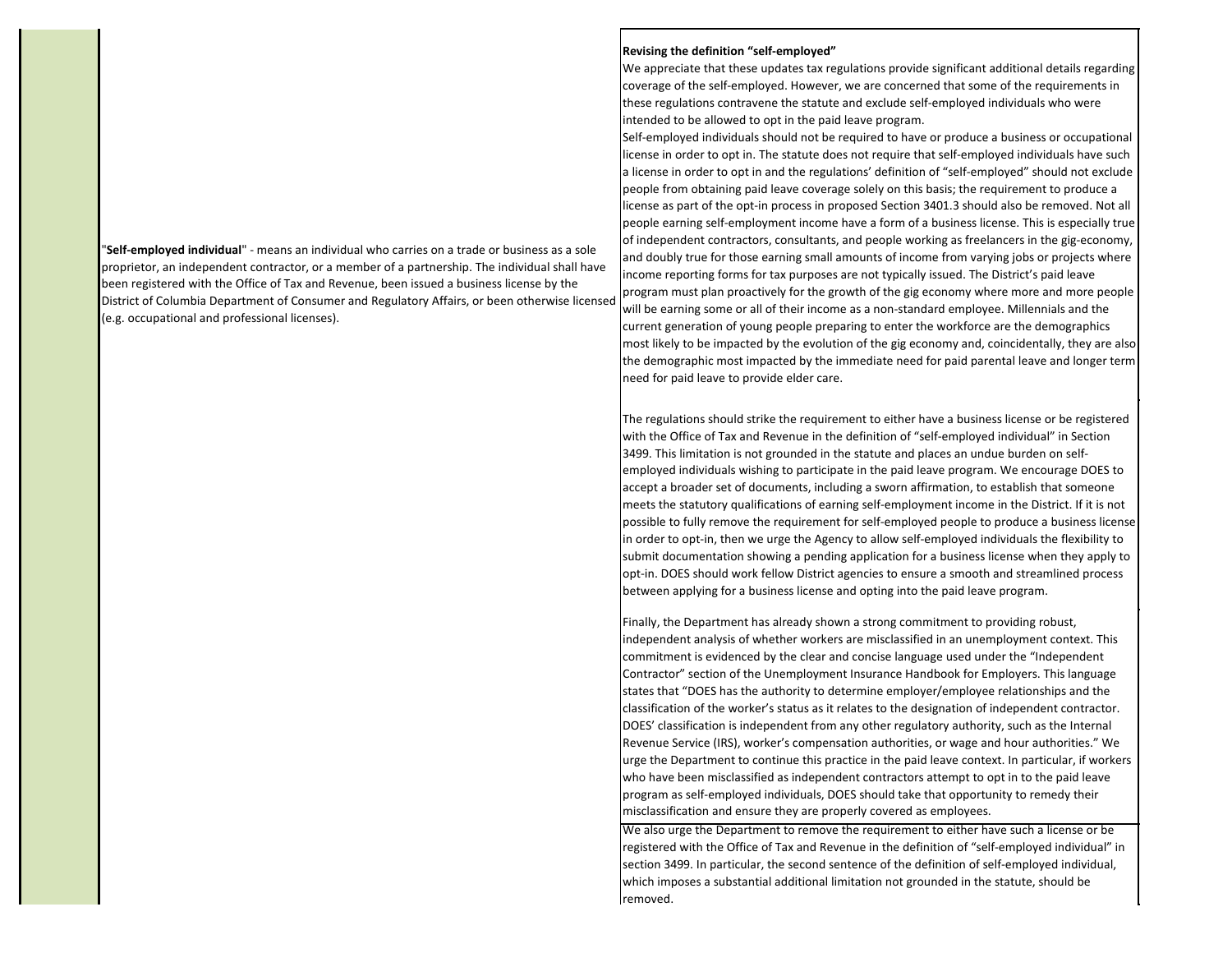|                                                                                                 | We also urge the Department to remove the requirement to either have such a license or be                                                                                                                                                                                                                                                                                                                                                                                                                                                                                                                                                                                                                                                                                                                                                                                                                                                                                                                                                                              |
|-------------------------------------------------------------------------------------------------|------------------------------------------------------------------------------------------------------------------------------------------------------------------------------------------------------------------------------------------------------------------------------------------------------------------------------------------------------------------------------------------------------------------------------------------------------------------------------------------------------------------------------------------------------------------------------------------------------------------------------------------------------------------------------------------------------------------------------------------------------------------------------------------------------------------------------------------------------------------------------------------------------------------------------------------------------------------------------------------------------------------------------------------------------------------------|
|                                                                                                 | registered with the Office of Tax and Revenue in the definition of "self-employed                                                                                                                                                                                                                                                                                                                                                                                                                                                                                                                                                                                                                                                                                                                                                                                                                                                                                                                                                                                      |
|                                                                                                 | individual" in section 3499. In particular, the second sentence of the definition of self-employed                                                                                                                                                                                                                                                                                                                                                                                                                                                                                                                                                                                                                                                                                                                                                                                                                                                                                                                                                                     |
|                                                                                                 | individual, which imposes a substantial additional limitation not grounded in the statute, should                                                                                                                                                                                                                                                                                                                                                                                                                                                                                                                                                                                                                                                                                                                                                                                                                                                                                                                                                                      |
|                                                                                                 | be removed.<br>Finally, the Department has already shown a strong commitment to providing robust,                                                                                                                                                                                                                                                                                                                                                                                                                                                                                                                                                                                                                                                                                                                                                                                                                                                                                                                                                                      |
|                                                                                                 | independent analysis of whether workers are misclassified in the unemployment context. This                                                                                                                                                                                                                                                                                                                                                                                                                                                                                                                                                                                                                                                                                                                                                                                                                                                                                                                                                                            |
|                                                                                                 | commitment is evidenced by the clear and concise language used under the "Independent"                                                                                                                                                                                                                                                                                                                                                                                                                                                                                                                                                                                                                                                                                                                                                                                                                                                                                                                                                                                 |
|                                                                                                 | Contractor" section of the Unemployment Insurance Handbook for                                                                                                                                                                                                                                                                                                                                                                                                                                                                                                                                                                                                                                                                                                                                                                                                                                                                                                                                                                                                         |
|                                                                                                 | Employers. This language states that "DOES has the authority to determine                                                                                                                                                                                                                                                                                                                                                                                                                                                                                                                                                                                                                                                                                                                                                                                                                                                                                                                                                                                              |
|                                                                                                 | employer/employee relationships and the classification of the worker's status as it relates to the                                                                                                                                                                                                                                                                                                                                                                                                                                                                                                                                                                                                                                                                                                                                                                                                                                                                                                                                                                     |
|                                                                                                 | designation of independent contractor. DOES' classification is independent from any other                                                                                                                                                                                                                                                                                                                                                                                                                                                                                                                                                                                                                                                                                                                                                                                                                                                                                                                                                                              |
|                                                                                                 | regulatory authority, such as the Internal Revenue Service (IRS), worker's compensation                                                                                                                                                                                                                                                                                                                                                                                                                                                                                                                                                                                                                                                                                                                                                                                                                                                                                                                                                                                |
|                                                                                                 | authorities, or wage and hour authorities." We urge the Department to continue this practice in                                                                                                                                                                                                                                                                                                                                                                                                                                                                                                                                                                                                                                                                                                                                                                                                                                                                                                                                                                        |
|                                                                                                 | the paid leave context. In particular, if workers who have been misclassified as independent                                                                                                                                                                                                                                                                                                                                                                                                                                                                                                                                                                                                                                                                                                                                                                                                                                                                                                                                                                           |
|                                                                                                 | contractors attempt to opt in to the paid leave program as self-employed individuals, DOES                                                                                                                                                                                                                                                                                                                                                                                                                                                                                                                                                                                                                                                                                                                                                                                                                                                                                                                                                                             |
|                                                                                                 |                                                                                                                                                                                                                                                                                                                                                                                                                                                                                                                                                                                                                                                                                                                                                                                                                                                                                                                                                                                                                                                                        |
|                                                                                                 | should take that opportunity to remedy their misclassification and ensure they are properly                                                                                                                                                                                                                                                                                                                                                                                                                                                                                                                                                                                                                                                                                                                                                                                                                                                                                                                                                                            |
| "Wages" shall have the same meaning as provided in section 1(3) of the District of Columbia     | covered as emplovees.                                                                                                                                                                                                                                                                                                                                                                                                                                                                                                                                                                                                                                                                                                                                                                                                                                                                                                                                                                                                                                                  |
| Unemployment Compensation Act, approved August 28, 1935 (49 Stat. 946; D.C. Official Code §     | The definition of "Wages" in Section 3403.1 and 3499 should specifically state gratuities are                                                                                                                                                                                                                                                                                                                                                                                                                                                                                                                                                                                                                                                                                                                                                                                                                                                                                                                                                                          |
| 51-101(3)); provided, that the term "wages" also includes self-employment income earned by a    | considered covered wages per the definition in D.C. Code § 51-101(3). It is important to make                                                                                                                                                                                                                                                                                                                                                                                                                                                                                                                                                                                                                                                                                                                                                                                                                                                                                                                                                                          |
| self-employed individual who has opted into the paid-leave program established pursuant to this | this point 1000% clear to employers - and their employees - looking for guidance.                                                                                                                                                                                                                                                                                                                                                                                                                                                                                                                                                                                                                                                                                                                                                                                                                                                                                                                                                                                      |
| chapter.                                                                                        |                                                                                                                                                                                                                                                                                                                                                                                                                                                                                                                                                                                                                                                                                                                                                                                                                                                                                                                                                                                                                                                                        |
| <b>OTHER</b>                                                                                    |                                                                                                                                                                                                                                                                                                                                                                                                                                                                                                                                                                                                                                                                                                                                                                                                                                                                                                                                                                                                                                                                        |
|                                                                                                 | The regulations should define "commencement of business."                                                                                                                                                                                                                                                                                                                                                                                                                                                                                                                                                                                                                                                                                                                                                                                                                                                                                                                                                                                                              |
|                                                                                                 | Under the law, self-employed individuals have the opportunity to opt in to coverage during<br>'[t]he 60 days following the commencement of business in the District of Columbia." D.C. Code<br>§ 32-541.01(10)(b). However, at present, the proposed regulations do not define what<br>constitutes the commencement of business. The final regulations should create a definition of<br>'commencement of business" that allows self-employed people to establish and document the<br>start of their business in a variety of ways as appropriate to their situation, including the date a<br>business license or other relevant official documentation was issued, the date of incorporation,<br>commencement of a lease or rental agreement, or other documentation that demonstrates<br>when business operations began.                                                                                                                                                                                                                                              |
| 'Commencement of business"                                                                      | The documentation needed to establish that a self-employed person earns their income for<br>work performed in DC, referenced in the preceding paragraph, could also be used to establish<br>the commencement of business when a business license is not present. Under the law, self-<br>employed individuals have the opportunity to opt in to coverage during "[t]he 60 days following<br>the commencement of business in the District of Columbia," D.C. Code § 32-541.01(10)(b).<br>However, at present, the proposed regulations do not define what constitutes the<br>commencement of business. The final regulations should create a definition of "commencement<br>of business" that allows self-employed people to establish and document the start of their<br>business in a variety of ways appropriate to their situation. The dates associated with the<br>documentation above should be one way to do this in addition to relying on the date a business<br>license or when other relevant official documentation was issued, the date of incorporation, |
|                                                                                                 | commencement of a lease or rental agreement, or other documentation deemed appropriate<br>by the Department. It will be important to make and publicize clear guidance to self-employed<br>individuals about documentation necessary to establish proof of self-employment, where<br>income is earned, and commencement of business well in advance of the start of the first open<br>enrollment period so that self-employed people have the information and tools they need to                                                                                                                                                                                                                                                                                                                                                                                                                                                                                                                                                                                       |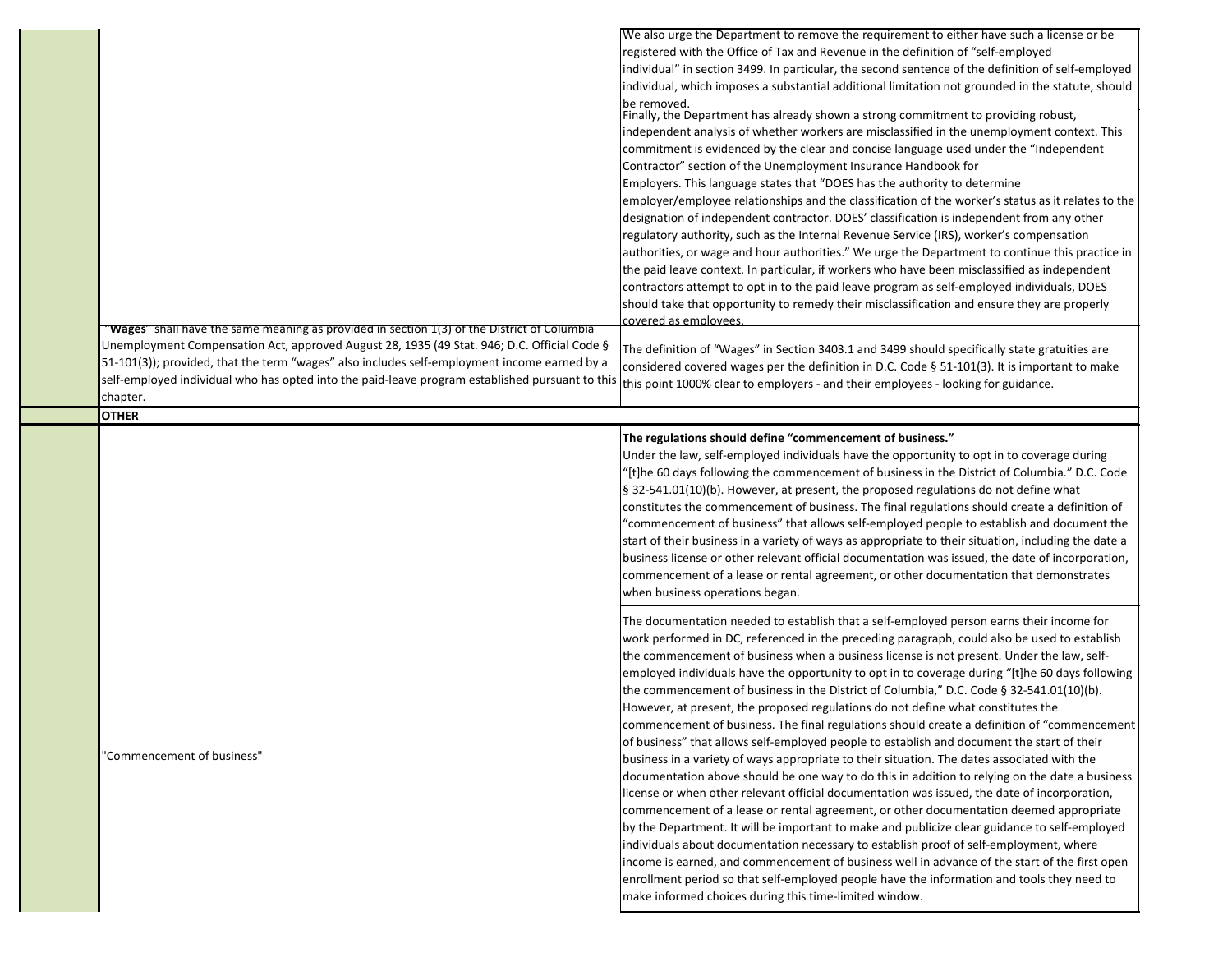|                                                               | Defining "commencement of business"<br>Under the law, self-employed individuals have the opportunity to opt into coverage during<br>'[t]he 60 days following the commencement of business in the District of Columbia." D.C. Code<br>§ 32-541.01(10)(b). However, at present, the proposed regulations do not define what<br>constitutes the commencement of business. The final regulations should create a definition of<br>"commencement of business" that allows self-employed people to establish and document the<br>start of their business in a variety of ways as appropriate to their situation, including the date a<br>business license or other relevant official documentation was issued, the date of incorporation,<br>commencement of a lease or rental agreement, or other documentation that demonstrates<br>when business operations began.                                                                                                                                                                                                                                                                                                                                                                                                                                                                                                                                                                                                                                                                                                                                                                                                                                                                                                                                                                                                                                                                                                                                                                                                                                                                                                                                                                                                                                                                                              |
|---------------------------------------------------------------|--------------------------------------------------------------------------------------------------------------------------------------------------------------------------------------------------------------------------------------------------------------------------------------------------------------------------------------------------------------------------------------------------------------------------------------------------------------------------------------------------------------------------------------------------------------------------------------------------------------------------------------------------------------------------------------------------------------------------------------------------------------------------------------------------------------------------------------------------------------------------------------------------------------------------------------------------------------------------------------------------------------------------------------------------------------------------------------------------------------------------------------------------------------------------------------------------------------------------------------------------------------------------------------------------------------------------------------------------------------------------------------------------------------------------------------------------------------------------------------------------------------------------------------------------------------------------------------------------------------------------------------------------------------------------------------------------------------------------------------------------------------------------------------------------------------------------------------------------------------------------------------------------------------------------------------------------------------------------------------------------------------------------------------------------------------------------------------------------------------------------------------------------------------------------------------------------------------------------------------------------------------------------------------------------------------------------------------------------------------|
| 'Implementing paid leave insurance in employer-friendly ways" | Building upon JUFJ's comments submitted for the first round of proposed regulations and<br>testimony delivered at DC Council oversight hearings, we continue to urge DOES to create an<br>array of resources for employers, maximize interagency collaboration, establish an employer<br>working group, and engage in proactive outreach to all members of the employer community.<br>We look forward to partnering with the Office of Paid Family Leave on actualizing these<br>recommendations.                                                                                                                                                                                                                                                                                                                                                                                                                                                                                                                                                                                                                                                                                                                                                                                                                                                                                                                                                                                                                                                                                                                                                                                                                                                                                                                                                                                                                                                                                                                                                                                                                                                                                                                                                                                                                                                            |
|                                                               | DOES should work with fellow District agencies to promote the forthcoming paid leave and<br>medical leave program and, to the extent practicable, collaborate with them to reduce<br>bureaucratic burdens placed on business operators. Business owners and self employed<br>individuals are already accustomed to working with agencies such as the Department of<br>Consumer and Regulatory Affairs, Office of Tax and Revenue, the Department of Small and Local<br>Business Development, Alcoholic Beverage Regulation Administration, Health Benefit Exchange<br>Authority, and more. All of the these agencies should be thoroughly briefed on DC's paid leave<br>law so that agency representatives can inform business operators they engage with of the tax<br>collection requirements that will begin next year. Business operators need as much time as<br>possible to budget for these tax contributions and most are still unaware of the program.<br>Businesses will be well served by DOES's proactive engagement of fellow District agencies in<br>disseminating critical information about this new tax and labor policy. This interagency<br>collaboration will be especially important for self-employed individuals starting new business<br>operations because they will need to act expeditiously to enroll in the paid leave program -<br>those first sixty days of starting your own business are a hectic time and receiving information<br>about paid leave insurance from DCRA, OTR, and/or the Health Exchange, for example, will help<br>ensure self-employed people are not inadvertently missing out on the coverage they may want.<br>Additionally, the DC Office of Human Rights and the Office of the Attorney General should be<br>key partners in educating businesses about and enforcing paid leave rights; business operations<br>they have investigated for discrimination and/or wage theft should be specially engaged by<br>DOES to ensure those companies are ethically participating in the District's paid leave program<br>from the start. The Office of Paid Family Leave should also collaborate with DOES's Office of<br>Wage Hour on this point to ensure the companies they have previously investigated for<br>complaints are proactively operating above-board with respect to the paid leave program. |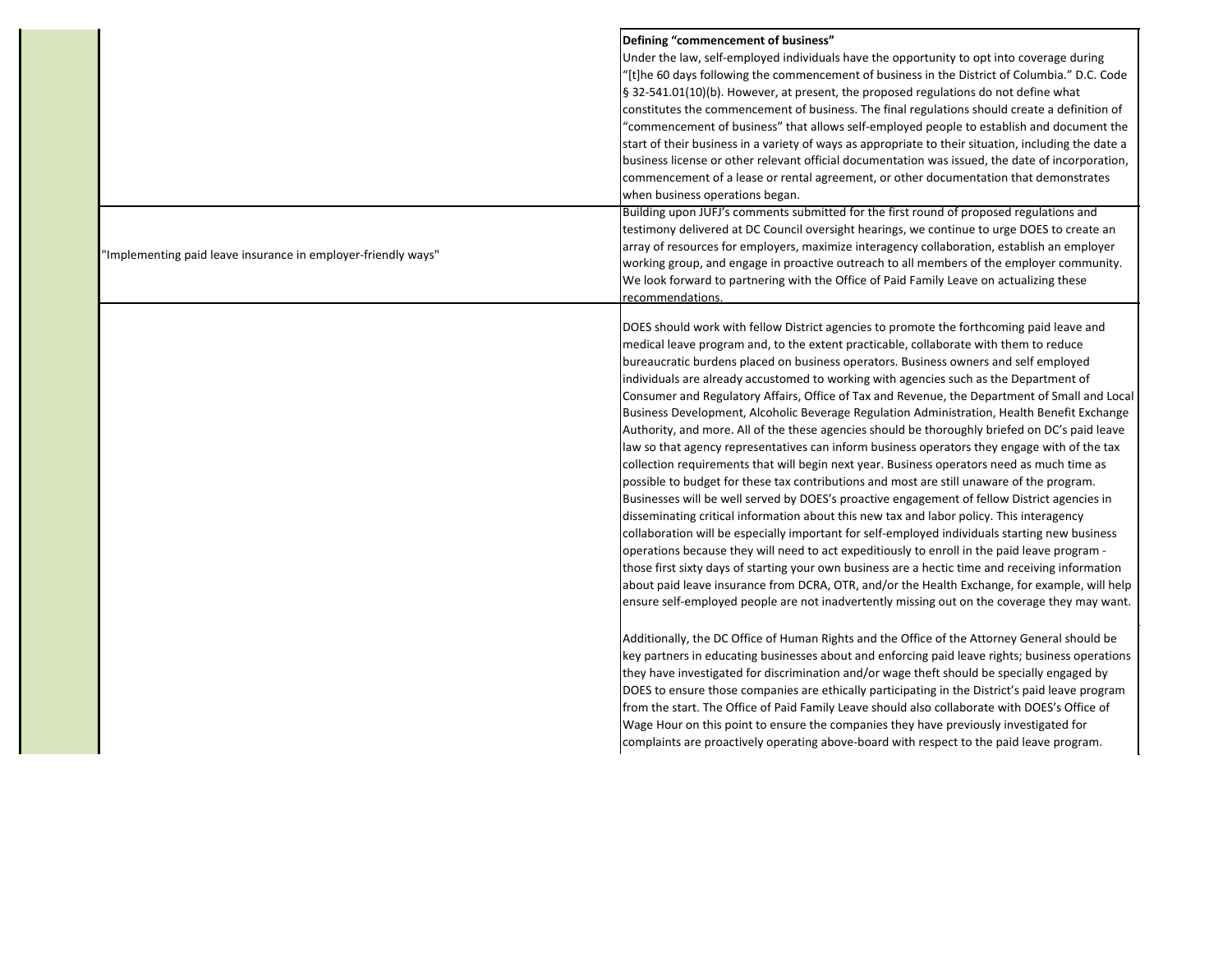"External Stakeholders"

We encourage DOES to also work with fellow District agencies to share relevant business and employee information in an effort to reduce duplicative paperwork requests of business operators. Sharing Unemployment Insurance wage history data is one example of streamlining paperwork requirements. DOES should also consider working with DCRA to share updates regarding business licensing. If a company is renewing their license with a new operating address, DCRA should be able to share that information with OPFL for online portal updates if the business approves such actions. When a self-employed person is applying for licenses, DCRA and/or OTR should inform that person about their ability to participate in the paid leave program and should also notify DOES about this business license application so that DOES can send detailed opt-in instructions to this individual. The more DOES can do to share information between agencies and reduce paperwork (physical or online) for business operators, the more successful the paid leave program will be from a user-experience perspective. Convening a working group of business leaders to discuss specific interagency bureaucratic challenges and problem solving solutions will provide important insight into ways to streamline paid leave operations.

DOES should establish a working group that includes business leaders, self-employed individuals, and/or business associations with strong representation from business partners who have been supporting paid leave insurance in DC; this working group should be formed as soon as possible. Employers will be invaluable thought partners to DOES in accomplishing the tasks that lie ahead, including developing business and public outreach strategies, developing employer and employee notice forms, hosting webinars and town halls that inform businesses of the status of the law's implementation, and more. JUFJ representatives recently met with DC Health Exchange leadership to understand the keys to their successful public outreach campaign and they shared that creating an advisory group comprised of local business community leaders was one of their most important undertakings. We encourage DOES to similarly connect with the DC Health Exchange to glean important lessons for establishing an employer working group. It is also important to have self-employed business leaders represented in this working group to advise the Department on public outreach needs specific to this community. DOES must be diligent in developing and executing a comprehensive strategy for outreach to self-employed individuals to ensure they have a real opportunity to opt-in if they choose to do so. This short time frame for enrollment makes timely, effective, and proactive outreach to this community absolutely essential.

Any outreach to the employer community that this working group engages in should be sure to incorporate a 'know your rights and responsibilities' component to their public education. Employers should be reminded of DC's annually adjusting minimum wage, the requirement to provide paid sick days, FMLA job protections, non-discrimination provisions in DC law, small business resources available from the DC Health Exchange, any updates to operating procedures at DOES or DCRA, and more. The rollout of the District's paid leave program is ideal opportunity for DOES to ensure employer compliance with local labor laws across the board. For selfemployed individuals, it is

essential that paid leave outreach and education include a discussion of misclassification related wage theft and DCRA requirements around business licensing. While compliance with labor laws are often thought to be exclusively a matter of worker rights, it is also in the interest of e employers to ensure our laws are being enforced and adhered to: when a company cheats their workers on pay or benefits, they wrongly undercut their competition. We should be promoting ethical business competitiveness as the only acceptable way to strengthen and sustain our vibrant economy.